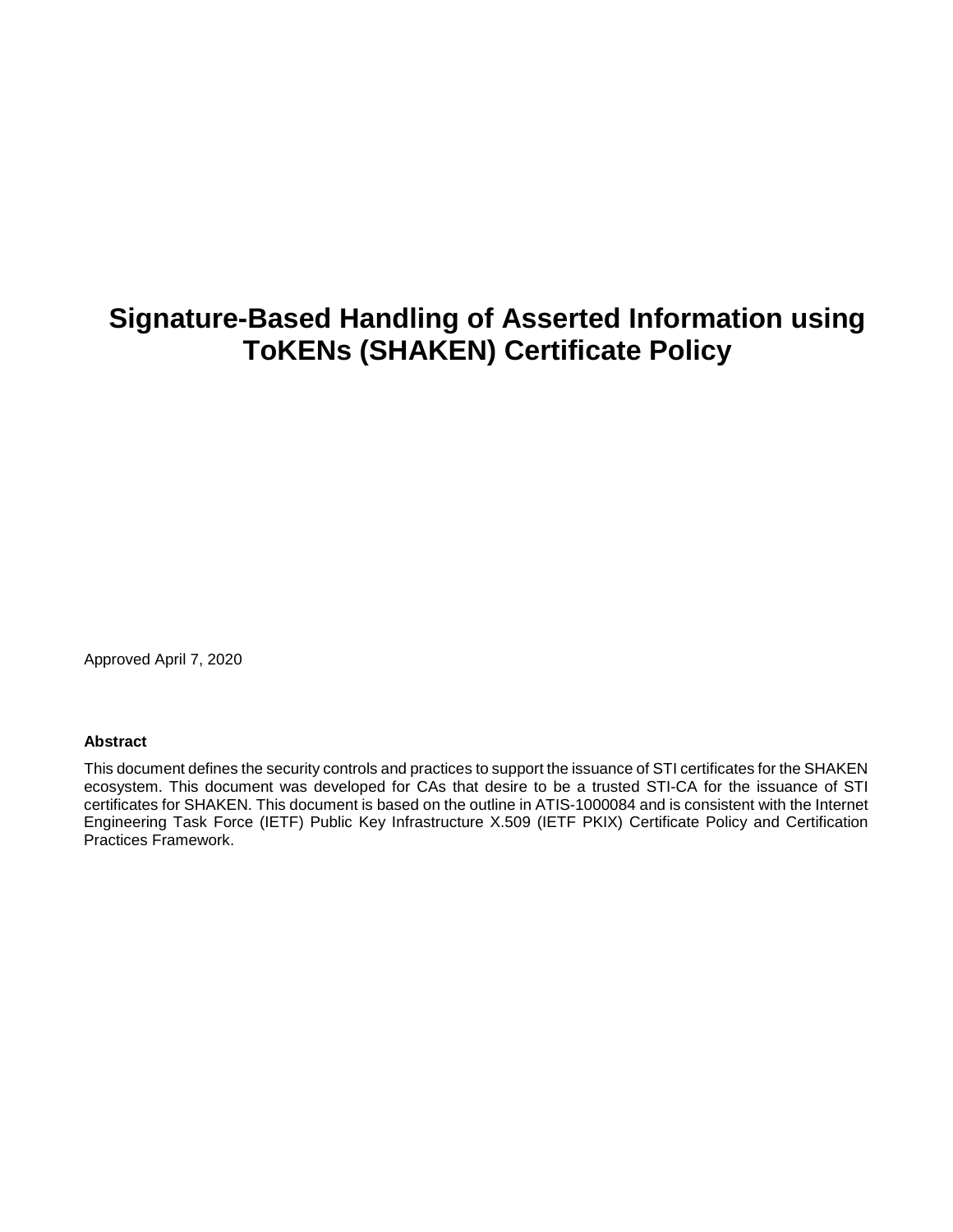#### **Table of Contents**

| 1            |               |  |
|--------------|---------------|--|
|              | 1.1           |  |
|              | 1.2           |  |
|              | 1.3           |  |
|              | 1.4           |  |
|              | 1.4.1         |  |
|              | 1.4.2         |  |
|              | 1.4.3         |  |
|              | 1.4.4         |  |
|              | 1.4.5         |  |
|              | $1.5^{\circ}$ |  |
|              | 1.5.1         |  |
|              | 1.5.2         |  |
|              | 1.6           |  |
|              | 1.6.1         |  |
|              | 1.6.2         |  |
|              | 1.6.3         |  |
|              | 1.6.4         |  |
|              | 1.7           |  |
|              | 1.8           |  |
|              | 1.8.1         |  |
|              | 1.8.2         |  |
| $\mathbf{2}$ |               |  |
|              | 2.1           |  |
|              | 2.2           |  |
|              | 2.3           |  |
|              | 2.4           |  |
| 3            |               |  |
|              |               |  |
|              | 3.1<br>3.1.1  |  |
|              | 3.1.2         |  |
|              | 3.1.3         |  |
|              | 3.1.4         |  |
|              | 3.1.5         |  |
|              | 3.1.6         |  |
|              | 3.2           |  |
|              | 3.2.I         |  |
|              | 3.2.2         |  |
|              | 3.2.3         |  |
|              | 3.2.4         |  |
|              | 3.2.5         |  |
|              | 3.2.6         |  |
|              | 3.3           |  |
|              | 3.3.1         |  |
|              | 3.3.2         |  |
|              | 3.4           |  |
| 4            |               |  |
|              |               |  |
|              | 4.1           |  |
|              | 4.1.1         |  |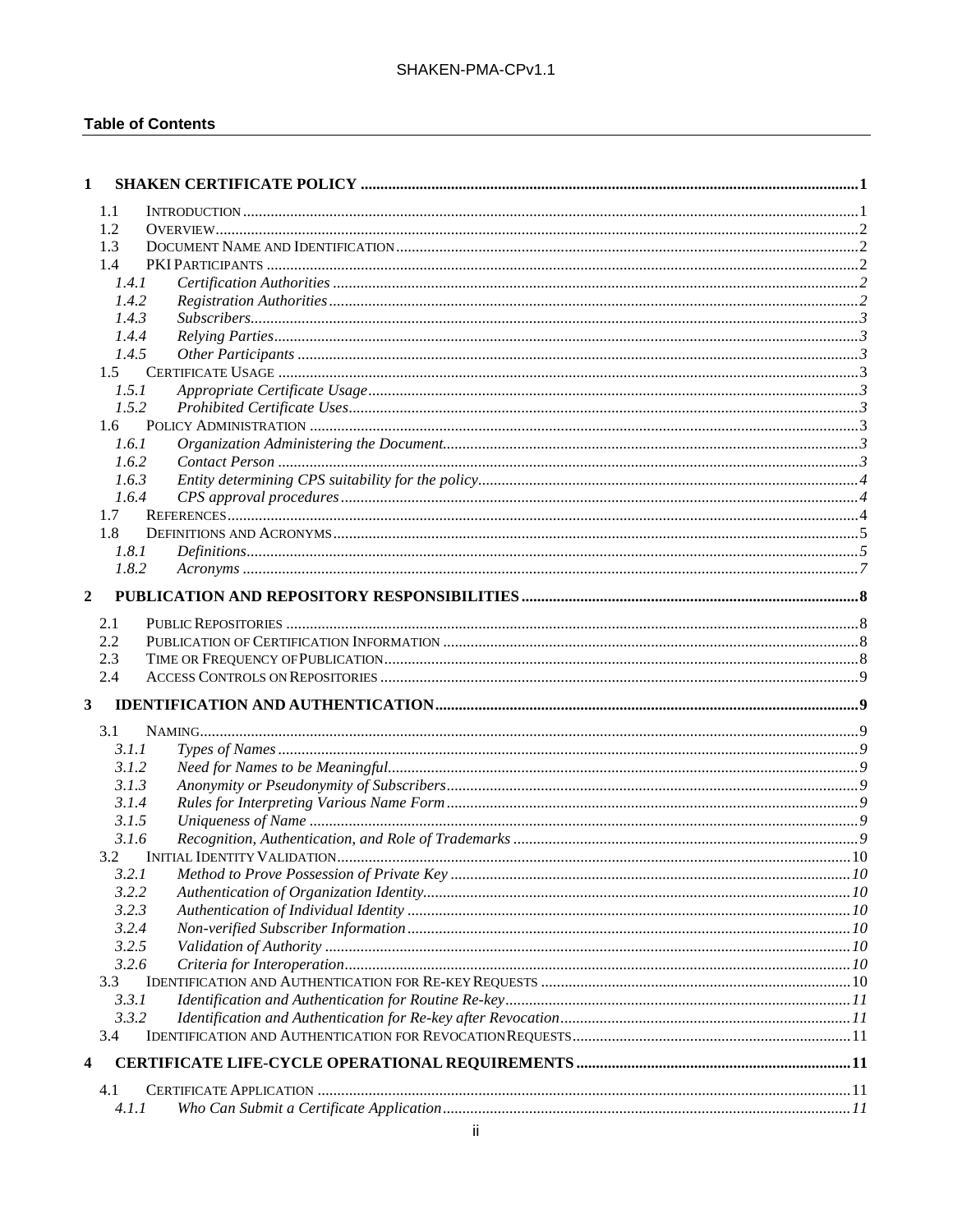| 4.1.2  |  |
|--------|--|
| 4.2    |  |
| 4.2.1  |  |
| 4.2.2  |  |
| 4.2.3  |  |
| 4.3    |  |
| 4.3.1  |  |
| 4.3.2  |  |
| 4.4    |  |
| 4.4.1  |  |
| 4.4.2  |  |
| 4.4.3  |  |
| 4.5    |  |
| 4.5.1  |  |
| 4.5.2  |  |
| 4.6    |  |
| 4.6.1  |  |
| 4.6.2  |  |
| 4.6.3  |  |
| 4.6.4  |  |
| 4.6.5  |  |
| 4.6.6  |  |
| 4.6.7  |  |
| 4.7    |  |
| 4.7.1  |  |
| 4.7.2  |  |
| 4.7.3  |  |
| 4.7.4  |  |
| 4.7.5  |  |
| 4.7.6  |  |
| 4.7.7  |  |
| 4.8    |  |
| 4.8.1  |  |
| 4.8.2  |  |
| 4.8.3  |  |
| 4.8.4  |  |
| 4.8.5  |  |
| 4.8.6  |  |
| 4.8.7  |  |
| 4.9    |  |
| 4.9.1  |  |
| 4.9.2  |  |
| 4.9.3  |  |
| 4.9.4  |  |
| 4.9.5  |  |
| 4.9.6  |  |
| 4.9.7  |  |
| 4.9.8  |  |
|        |  |
| 4.9.9  |  |
| 4.9.10 |  |
| 4.9.11 |  |
| 4.9.12 |  |
| 4.9.13 |  |
| 4.9.14 |  |
| 4.9.15 |  |
| 4.9.16 |  |
|        |  |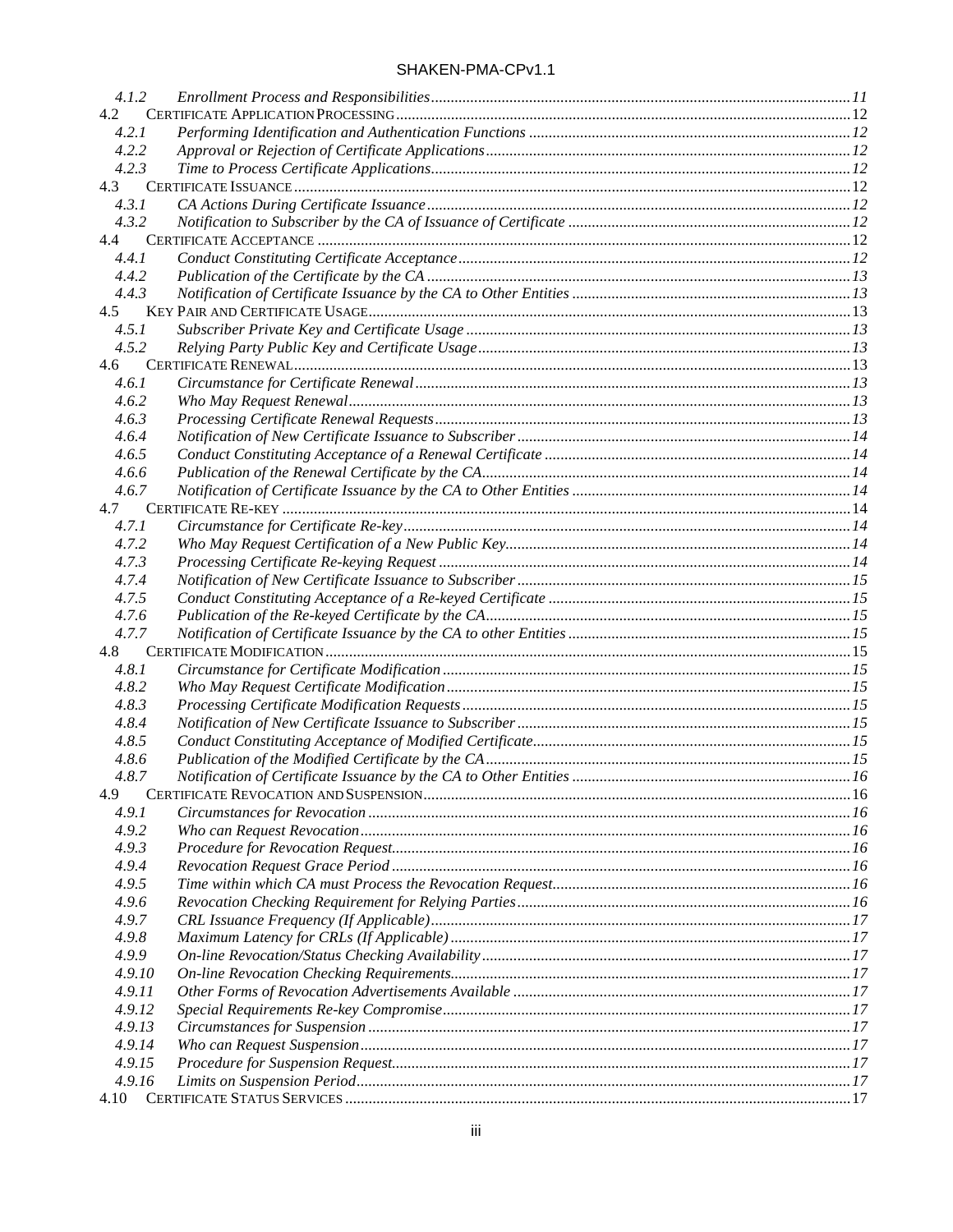| SHAKEN-PMA-CPv1.1 |  |  |
|-------------------|--|--|
|-------------------|--|--|

| 4.10.1         |  |
|----------------|--|
| 4.10.2         |  |
| 4.10.3         |  |
| 4.11           |  |
| 4.12           |  |
| 4.12.1         |  |
| 4.12.2         |  |
| 5              |  |
| 5.1            |  |
| 5.1.1          |  |
| 5.1.2          |  |
| 5.1.3          |  |
| 5.1.4          |  |
| 5.1.5          |  |
| 5.1.6          |  |
| 5.1.7          |  |
| 5.1.8          |  |
| 5.2            |  |
| 5.2.1          |  |
| 5.2.2          |  |
| 5.2.3          |  |
| 5.2.4          |  |
| 5.3            |  |
| 5.3.1          |  |
| 5.3.2          |  |
| 5.3.3          |  |
| 5.3.4          |  |
| 5.3.5<br>5.3.6 |  |
| 5.3.7          |  |
| 5.3.8          |  |
| 5.4            |  |
| 5.4.1          |  |
| 5.4.2          |  |
| 5.4.3          |  |
| 5.4.4          |  |
| 5.4.5          |  |
| 5.4.6          |  |
| 5.4.7          |  |
| 5.4.8          |  |
| 5.5            |  |
| 5.5.1          |  |
| 5.5.2          |  |
| 5.5.3          |  |
| 5.5.4          |  |
| 5.5.5          |  |
| 5.5.6          |  |
| 5.5.7          |  |
| 5.6            |  |
| 5.7            |  |
| 5.7.1          |  |
| 5.7.2          |  |
| 5.7.3<br>5.7.4 |  |
| 5.8            |  |
|                |  |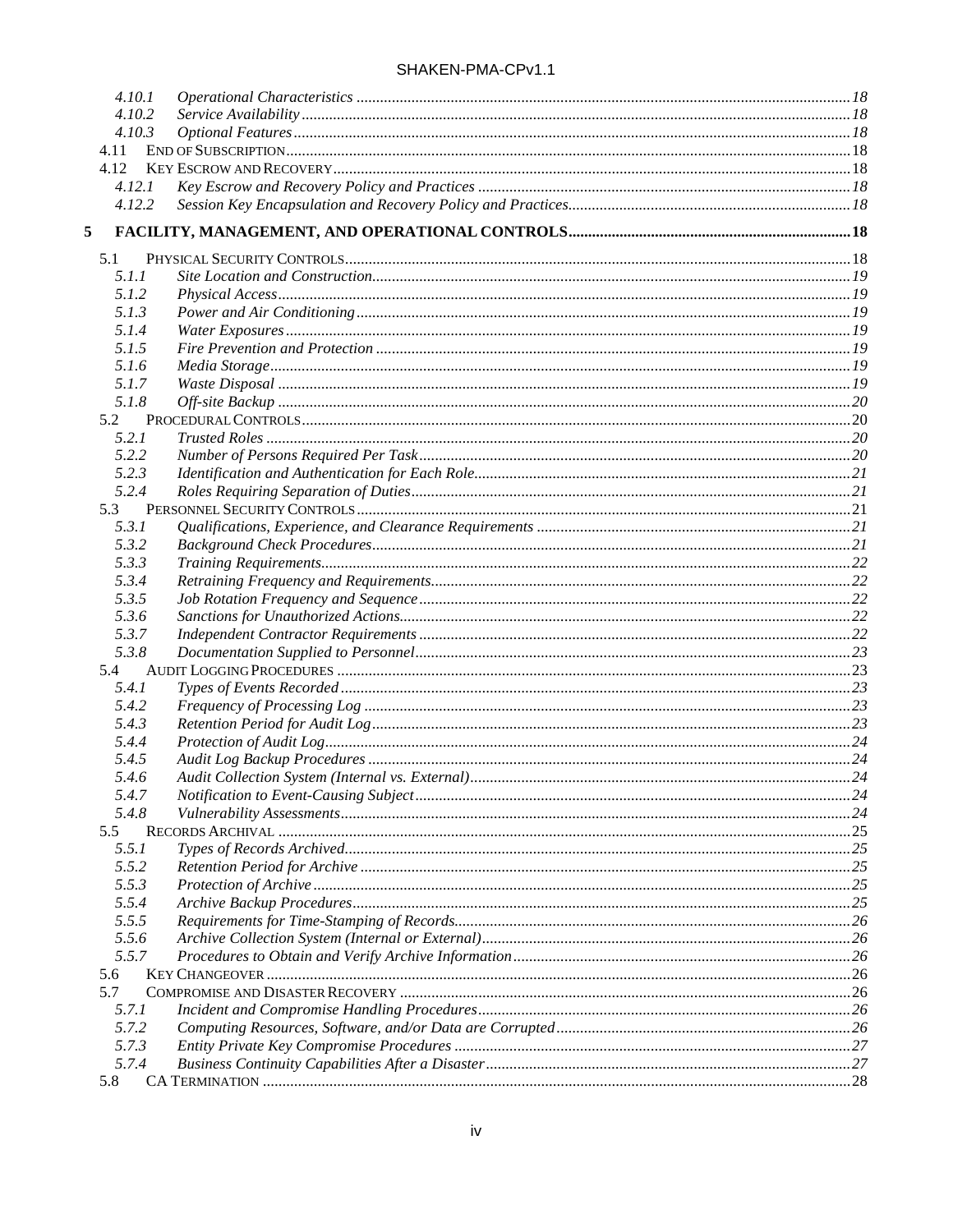| 6 |        |  |
|---|--------|--|
|   | 6.1    |  |
|   | 6.1.1  |  |
|   | 6.1.2  |  |
|   | 6.1.3  |  |
|   | 6.1.4  |  |
|   | 6.1.5  |  |
|   | 6.1.6  |  |
|   | 6.1.7  |  |
|   |        |  |
|   | 6.2.1  |  |
|   | 6.2.2  |  |
|   | 6.2.3  |  |
|   | 6.2.4  |  |
|   | 6.2.5  |  |
|   | 6.2.6  |  |
|   | 6.2.7  |  |
|   | 6.2.8  |  |
|   | 6.2.9  |  |
|   | 6.2.10 |  |
|   | 6.2.11 |  |
|   | 6.3    |  |
|   | 6.3.1  |  |
|   | 6.3.2  |  |
|   | 6.4    |  |
|   | 6.4.1  |  |
|   | 6.4.2  |  |
|   | 6.4.3  |  |
|   | 6.5    |  |
|   | 6.5.1  |  |
|   | 6.5.2  |  |
|   | 6.6    |  |
|   | 6.6.1  |  |
|   | 6.6.2  |  |
|   | 6.6.3  |  |
|   | 6.7    |  |
|   | 6.8    |  |
| 7 |        |  |
|   |        |  |
|   | 7.1    |  |
|   | 7.2    |  |
|   | 7.2.1  |  |
|   | 7.2.2  |  |
|   | 7.3    |  |
| 8 |        |  |
|   | 8.1    |  |
|   | 8.2    |  |
|   | 8.3    |  |
|   | 8.4    |  |
|   | 8.5    |  |
|   | 8.6    |  |
|   |        |  |
| 9 |        |  |
|   | 9.1    |  |
|   | 9.1.1  |  |
|   |        |  |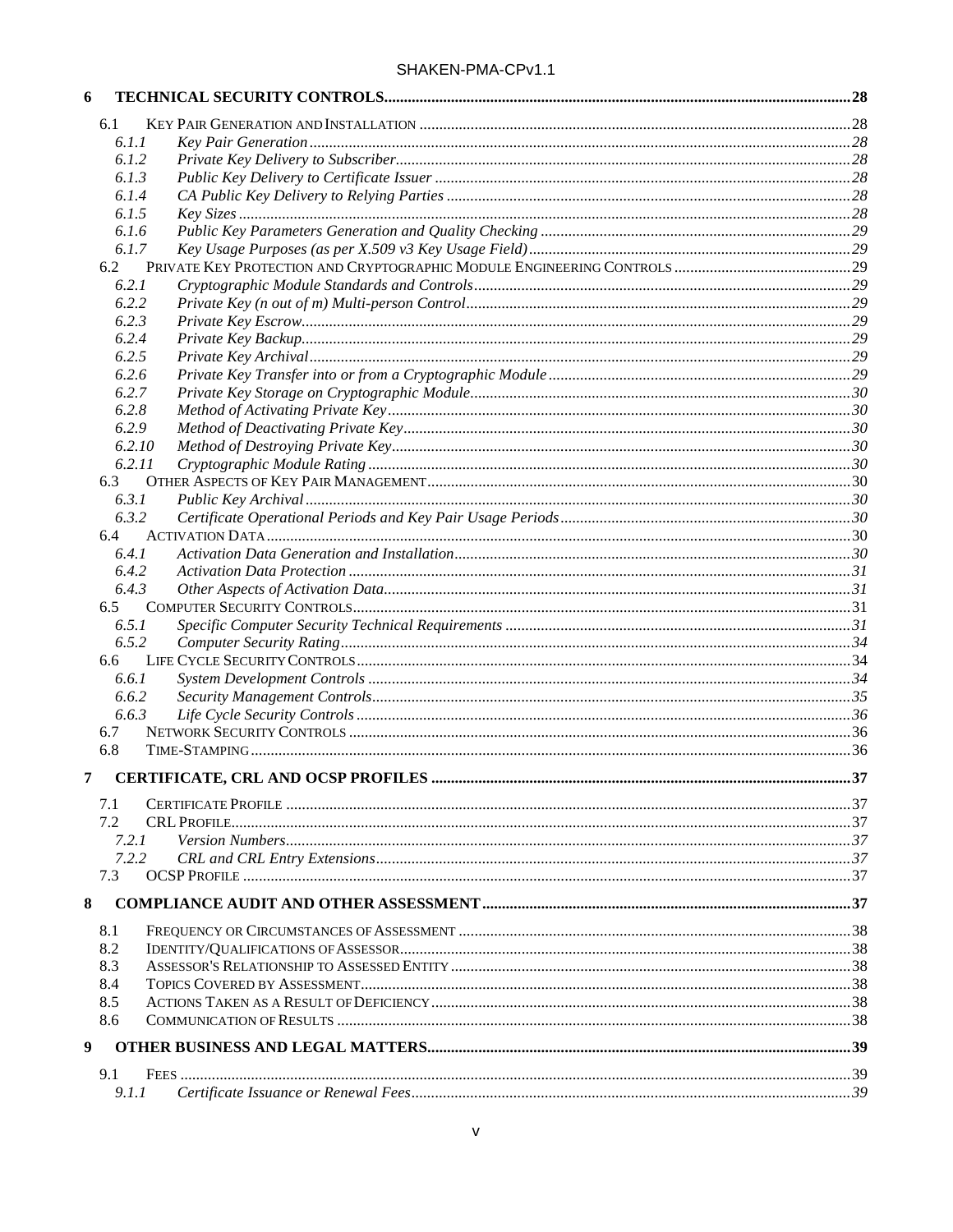| 9.1.2  |                |  |
|--------|----------------|--|
| 9.1.3  |                |  |
| 9.2    |                |  |
| 9.2.1  |                |  |
| 9.2.2  |                |  |
| 9.2.3  |                |  |
| 9.3    |                |  |
| 9.3.1  |                |  |
| 9.3.2  |                |  |
| 9.3.3  |                |  |
| 9.3.4  |                |  |
| 9.4    |                |  |
| 9.5    |                |  |
| 9.5.1  |                |  |
| 9.5.2  |                |  |
| 9.5.3  |                |  |
| 9.6    |                |  |
| 9.7    |                |  |
| 9.8    |                |  |
| 9.8.1  |                |  |
| 9.8.2  |                |  |
| 9.8.3  |                |  |
| 9.9    |                |  |
| 9.9.1  |                |  |
| 9.9.2  |                |  |
| 9.9.3  |                |  |
| 9.10   |                |  |
| 9.11   |                |  |
| 9.11.1 |                |  |
| 9.11.2 |                |  |
| 9.11.3 |                |  |
| 9.12   |                |  |
| 9.13   |                |  |
| 9.14   |                |  |
| 9.15   |                |  |
| 9.15.1 |                |  |
| 9.15.2 | Assignment. 42 |  |
| 9.15.3 |                |  |
| 9.15.4 |                |  |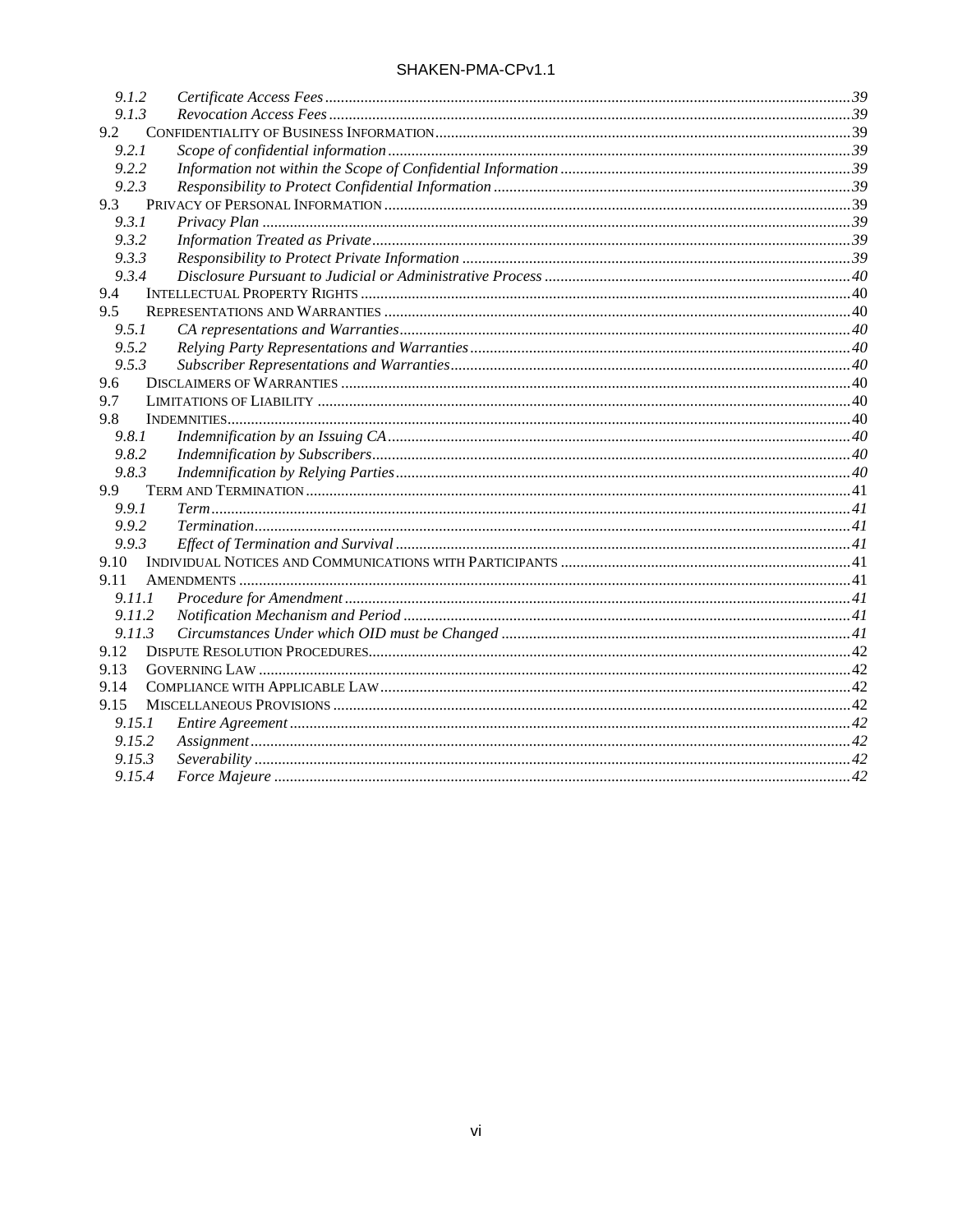# <span id="page-6-0"></span>**1 SHAKEN Certificate Policy**

### <span id="page-6-1"></span>*1.1 Introduction*

This Certificate Policy (CP) introduces procedural and operational considerations for Secure Telephone Identity Certification Authorities (STI-CAs) within the context of the *Signature-Based Handling of Asserted Information Using toKENs (SHAKEN)* framework (ATIS-1000074) and the *SHAKEN: Governance Model and Certificate Management*  framework (ATIS-1000080). The SHAKEN Public Key Infrastructure (PKI) model is an inter-domain model with the STI Policy Administrator (STI-PA) serving as the Trust Authority for the PKI. The STI-PA maintains a list of the root certificates of the STI-CAs that have been approved to issue certificates in the SHAKEN ecosystem, per the following diagram:



Along with maintaining the list of Trusted STI-CAs, the STI-PA also maintains the Certificate Revocation List (CRL).

The centralized trust authority model for SHAKEN allows the STI Governance Authority (STI-GA) and STI-PA to have control of the policies to protect the integrity of the PKI. In order to ensure that each Service Provider(SP) to whom a CA issues STI-certificates is an approved SP in the SHAKEN ecosystem, the STI-PA provides a secure Service Provider Code (SPC) token that signifies approval. The SPs must provide this SPC token to a trusted CA when they request a certificate to prove that they have been authorized by the STI-PA. STI-CAs validate that token using the public key certificate corresponding to the private key that the STI-PA used to sign the token. If the token is not valid, the STI-CA must not issue a certificate to that SP.

The following points summarize the key functions that support the SHAKEN Trust Model and issuance of STIcertificates:

- 1. The STI-PA maintains and makes available the list of Trusted STI-CAs.
- 2. Local policy determines which issuing STI-CA an SP uses.
- 3. The STI-PA authorizes SPs to participate in the SHAKEN PKI and issues SPC tokens
- 4. An SP proves it is authorized to acquire a certificate from a CA by providing the SPC token to the CA:
	- The STI-CA validates the token using the STI-PA's public key certificate.
- 5. The STI-PA maintains the CRL: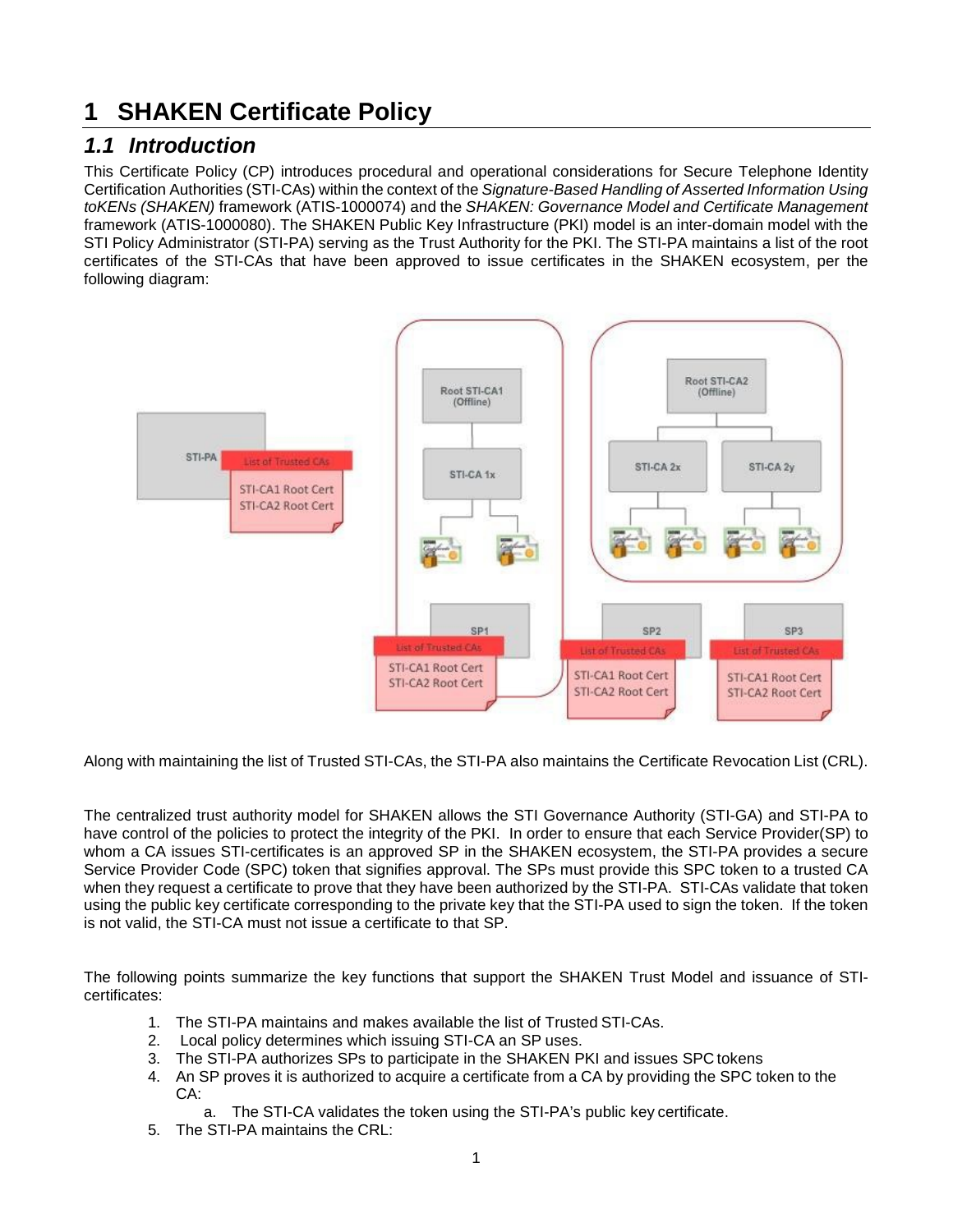- a. The URL to the CRL is provided to the SPs when they request an SPC token.
- b. The SP includes the CRL URL as part of the Certificate request, and the CA includes the URL to the CRL in the 'cRLDistributionPointName' in the certificate.
- c. SPs and STI-CAs add revoked certificates to the CRL through an interface to the STI-PA.
- 6. During verification of the PASSporT [RFC 8588], a certificate is deemed valid if the root CA in the validation path is on the list of Trusted STI-CAs and the certificate is not on the CRL.

### <span id="page-7-0"></span>*1.2 Overview*

This document focuses on Certification Authority (CA) practices and policies that must be followed in order to be approved by the STI-PA to serve as trusted STI-CAs in the SHAKEN ecosystem. This CP is based on the outline defined in the *Technical Report on Operational and Management Considerations for SHAKEN STI Certification Authorities and Policy Administrators* (ATIS-1000084), and identifies specific functions required to support the SHAKEN Trust Model as described in ATIS-1000080], including SPC token validation and CRL management.

This CP conforms to *Internet X.509 Public Key Infrastructure Certificate Policy and Certification Practices Framework* [Internet Engineering Task Force (IETF) RFC 3647]. To retain the corresponding Section numbers, Sections that are not applicable are annotated as such and Sections left blank identify specific Sections that must be included in the CA's Certification Practice Statement (CPS).

These CA practices and policies are controlled and defined by the SHAKEN Policy Management Authority (PMA) as authorized by the STI-GA.

### <span id="page-7-1"></span>*1.3 Document Name and Identification*

This document is the "Signature-Based Handling of Asserted Information using ToKENs (SHAKEN) Certificate Policy".

- Version 1.0 was approved for publication on 22 October 2019.
- Version 1.1 was approved for publication on 7 April 2020.

This policy has been assigned the following Object Identifier [OID]: 2.16.840.1.114569.1.1.1 for SHAKEN CP Version 1.1

Subsequent revisions to this CP will contain new OID extensions corresponding to the SHAKEN CP version.

### <span id="page-7-2"></span>*1.4 PKI Participants*

The participants in the SHAKEN PKI model include CAs, Subscribers, and Relying Parties. The Root CA is recommended to be an offline CA that only issues certificates to intermediate or issuing CAs. In the context of SHAKEN, SPs are the Subscribers and Relying parties.

#### <span id="page-7-3"></span>**1.4.1 Certification Authorities**

The CAs include the root CAs and any trusted and vetted CA that issue STI certificates.

#### <span id="page-7-4"></span>**1.4.2 Registration Authorities**

Not Applicable. Registration Authorities are not part of the SHAKEN PKI model.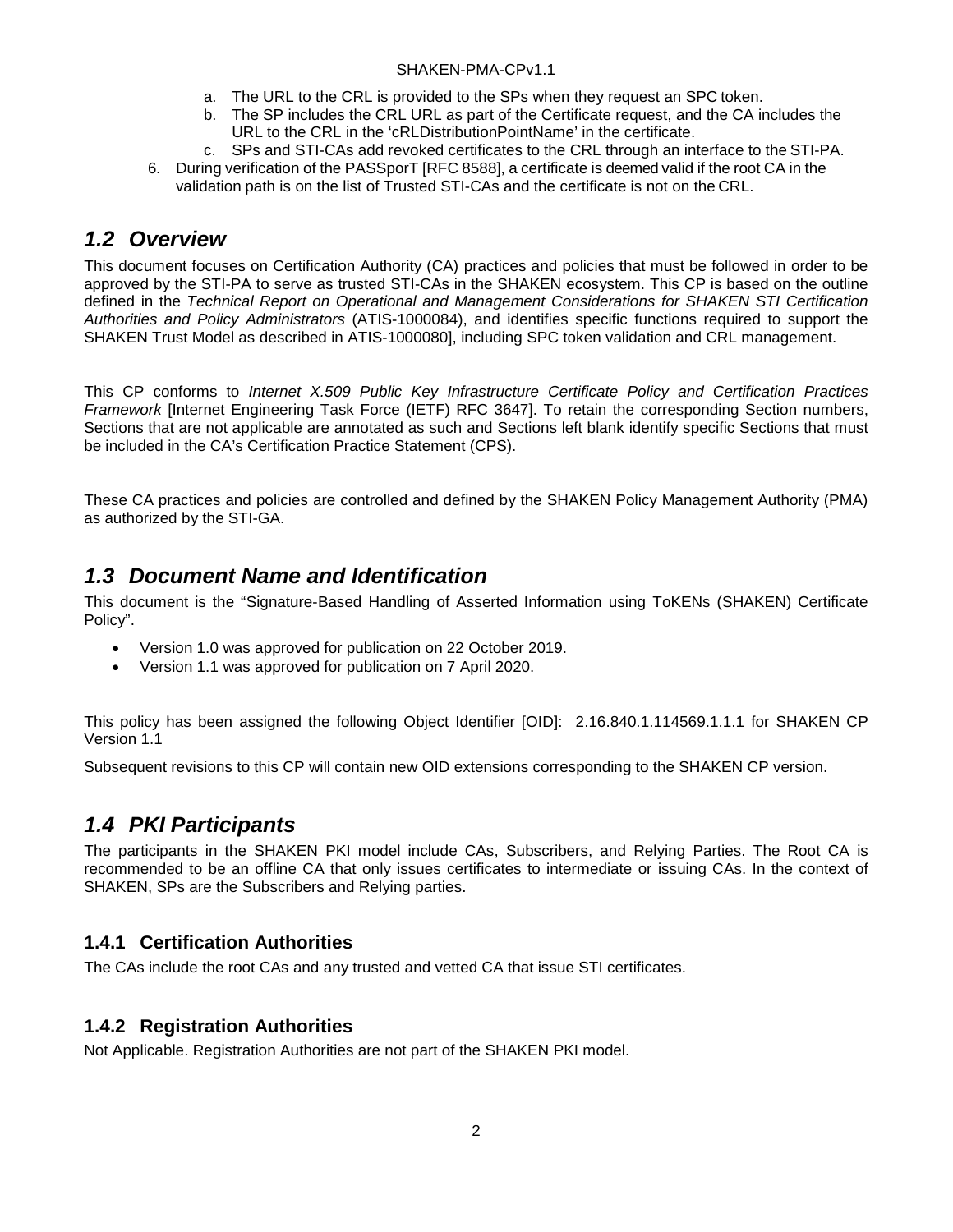#### <span id="page-8-0"></span>**1.4.3 Subscribers**

The Subscribers are the SPs that request STI certificates in order to sign a PASSporT (including SHAKEN [RFC 8588]) in the SIP [RFC 3261] Identity header field [RFC 8224].

#### <span id="page-8-1"></span>**1.4.4 Relying Parties**

The relying parties are the SPs that use a Subscriber's certificate to verify the authenticity of the calling party identity per the procedures defined in [RFC 8224] and [ATIS-1000074].

#### <span id="page-8-2"></span>**1.4.5 Other Participants**

There are no other active participants in the SHAKEN PKI model.

## <span id="page-8-3"></span>*1.5 Certificate Usage*

#### <span id="page-8-4"></span>**1.5.1 Appropriate Certificate Usage**

The certificates issued within the SHAKEN PKI trust model are only to be used by a Subscriber for signing SHAKEN PASSporTs, as described in ATIS-1000074, and any other PASSporT extensions defined for use in the SHAKEN ecosystem. The SHAKEN PASSporTs are used by a Relying party to determine the authenticity of the calling party in the SP's VoIP network.

#### <span id="page-8-5"></span>**1.5.2 Prohibited Certificate Uses**

Any use other than described in Section 1.5.1, or outside of the SHAKEN eco-system, or not allowed by STI-GA policies are prohibited by this CP.

### <span id="page-8-6"></span>*1.6 Policy Administration*

#### <span id="page-8-7"></span>**1.6.1 Organization Administering the Document**

The CP is administered by the STI-PA PMA, who can be contacted at:

STI-PA PMA Director iconectiv 100 Somerset Corporate Blvd Bridgewater, NJ 08807

Email: [PMA@iconectiv.com](mailto:PMA@iconectiv.com)

Phone: 732-699-6700

Website: [https://authenticate.iconectiv.com](https://authenticate.iconectiv.com/)

#### <span id="page-8-8"></span>**1.6.2 Contact Person**

STI-CA accounts are hosted by the STI-PA. Administrative support personnel can be contacted at:

STI-PA Support iconectiv 100 Somerset Corporate Blvd Bridgewater, NJ 08807 Email: [STI-PA@iconectiv.com](mailto:STI-PA@iconectiv.com) Phone: 732-699-6700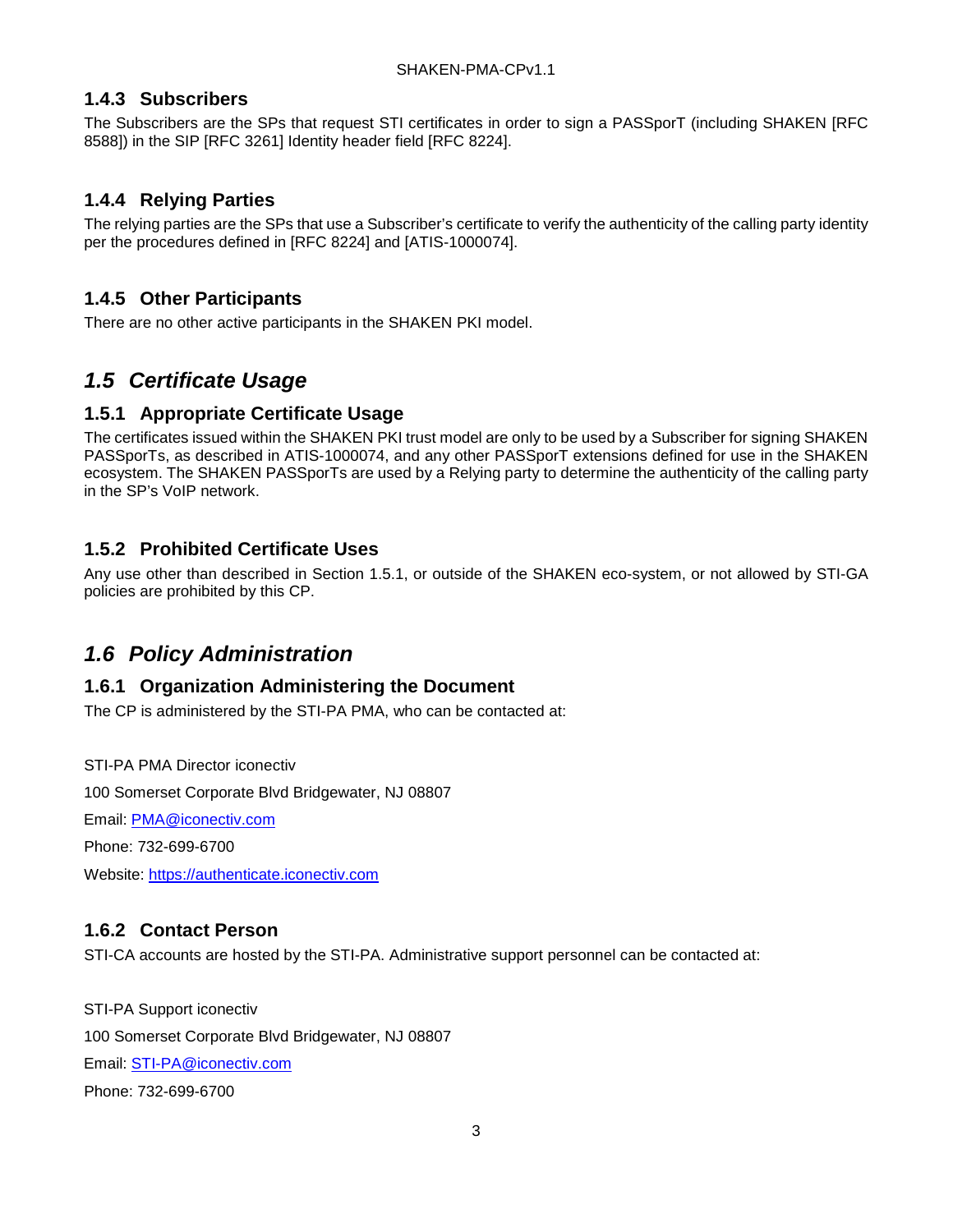Website: [https://authenticate.iconectiv.com](https://authenticate.iconectiv.com/)

### <span id="page-9-0"></span>**1.6.3 Entity determining CPS suitability for the policy**

The PMA determines the suitability and applicability of this CP and the conformance of a CPS, provided by specific STI-CAs, to this CP based on procedures established by the PMA. The suitability and applicability criteria include the results and recommendations received from an independent auditor (see Section 8). The PMA is also responsible for evaluating and acting upon the results of the compliance audit.

### <span id="page-9-1"></span>**1.6.4 CPS approval procedures**

The PMA approves the CPS based on review procedures established by the PMA to determine compliance to this CP.

## <span id="page-9-2"></span>*1.7 References*

At the time of publication, the editions indicated below were valid. All standards are subject to revision, and parties to agreements based on this Standard are encouraged to investigate the possibility of applying the most recent editions of the standards indicated below.

<span id="page-9-3"></span>ATIS-1000074, *Signature-based Handling of Asserted Information using Tokens (SHAKEN). [1](#page-9-5)*

ATIS-1000080, *Signature-based Handling of Asserted Information using Tokens (SHAKEN): Governance Model and Certificate Management. [1](#page-9-3)*

ATIS-1000084, *Operational and Management Considerations for SHAKEN STI Certification Authorities and Policy Administrator. [1](#page-9-3)*

ATIS-0300251, *Codes for Identification of Service Providers for Information Exchange. [1](#page-9-3)*

<span id="page-9-4"></span>draft-ietf-acme-authority-token-tnauthlist, *TNAuthList profile of ACME Authority Token.[2](#page-9-6)*

RFC 3261, *SIP: Session Initiation Protocol[.2](#page-9-4)*

RFC 3647, *Internet X.509 Public Key Infrastructure Certificate Policy and Certification Practices Framework[.2](#page-9-4)*

RFC 4949, *Internet Security Glossary, Version 2.*2. *[2](#page-9-4)*

RFC 5217, *Memorandum for Multi-Domain Public Key Infrastructure Interoperability[.2](#page-9-4)*

RFC 5280, *Internet X.509 Public Key Infrastructure Certificate and Certificate Revocation List (CRL) Profile[.2](#page-9-4)*

RFC 5905, *Network Time Protocol Version 4 (NTPv4)[.2](#page-9-4)*

RFC 7159, *The JavaScript Object Notation (JSON)[.2](#page-9-4)*

RFC 7231, *Hypertext Transfer Protocol (HTTP/1.1): Semantics and Content[.2](#page-9-4)*

RFC 7515, *JSON Web Signatures (JWS).*2 RFC 7516, *JSON Web Algorithms (JWA).*2 RFC 7517, *JSON Web Key (JWK)[.2](#page-9-4)*

RFC 7518, *JSON Web Algorithm (JWA)[.2](#page-9-4)*

RFC 7519, *JSON Web Token (JWT)[.2](#page-9-4)*

j

RFC 8224, *Authenticated Identity Management in the Session Initiation Protocol*. *[2](#page-9-4)*

<span id="page-9-5"></span><sup>1</sup> This document is available from the Alliance for Telecommunications Industry Solutions (ATIS) at [https://www.atis.org/docstore/.](https://www.atis.org/docstore/)

<span id="page-9-6"></span><sup>2</sup> This document is available from the Internet Engineering Task Force (IETF) at: < [http://www.ietf.org](http://www.ietf.org/) >.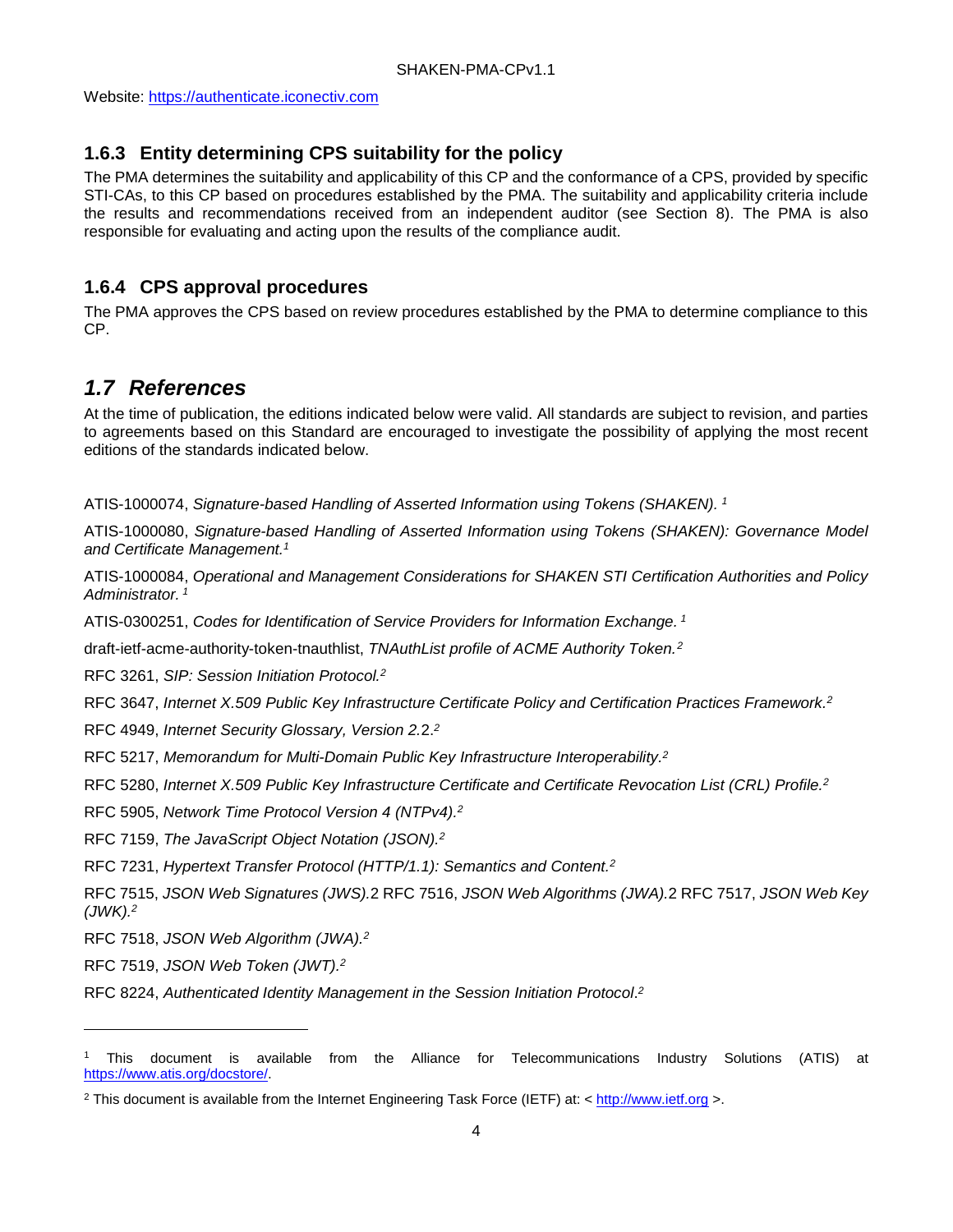RFC 8226, *Secure Telephone Identity Credentials: Certificates[.2](#page-9-4)*

RFC 8555, *Automatic Certificate Management Environment (ACME)[.2](#page-9-4)*

RFC 8588, *Personal Assertion Token (PaSSporT) Extension for Signature-based Handling of Asserted information using toKENs (SHAKEN)[.2](#page-9-4)*

X.501, *ITU-T Recommendation X.501 (2005) | ISO/IEC 9594-2:2005, Information technology - Open Systems Interconnection The Directory: Models[.2](#page-9-4)*

### <span id="page-10-0"></span>*1.8 Definitions and Acronyms*

For a list of common communications terms and definitions, please visit the *ATIS Telecom Glossary*, which is located at <<http://www.atis.org/glossary> >.

#### <span id="page-10-1"></span>**1.8.1 Definitions**

The following provides some key definitions used in this document. Refer to IETF RFC 4949 for a complete Internet Security Glossary, as well as tutorial material for many of these terms.

**(Digital) Certificate:** Binds a public key to a Subject (e.g., the end-entity). A certificate document in the form of a digital data object (a data object used by a computer) to which is appended a computed digital signature value that depends on the data object. [RFC 4949]. See also STI Certificate.

**Certification Authority (CA):** An entity that issues digital certificates (especially X.509 certificates) and vouches for the binding between the data items in a certificate. [RFC 4949].

**Certificate Chain:** See Certification Path.

**Certification Path**: A linked sequence of one or more public-key certificates, or one or more public-key certificates and one attribute certificate, that enables a certificate user to verify the signature on the last certificate in the path, and thus enables the user to obtain (from that last certificate) a certified public key, or certified attributes, of the system entity that is the subject of that last certificate. Synonym for Certificate Chain. [RFC 4949].

**Certificate Policy (CP):** A named set of rules that indicates the applicability of a certificate to a particular community and/or class of application with common security requirements. [RFC 3647].

**Certification Practice Statement (CPS):** A statement of the practices that a certification authority employs in issuing, managing, revoking, and renewing or re-keying certificates. [RFC 3647].

**Certificate Revocation List (CRL)**: A data structure that enumerates digital certificates that have been invalidated by their issuer prior to when they were scheduled to expire. [RFC 4949].

**CPS Summary (or CPS Abstract)** - A subset of the provisions of a complete CPS that is made public by a CA. [RFC 3647].

**Certificate Signing Request (CSR)**: A CSR is sent to a CA to get enrolled. A CSR contains a Public Key of the end-entity that is requesting the certificate.

**Certificate Validation:** An act or process by which a certificate user established that the assertions made by a certificate can be trusted. [RFC 4949].

**Chain of Trust:** Deprecated term referring to the chain of certificates to a Trust Anchor. Synonym for Certification Path or Certificate Chain. [RFC 4949].

**Company Code:** A unique four-character alphanumeric code (NXXX) assigned to all SPs [ATIS-0300251].

**End-Entity:** An entity that participates in the Public Key Infrastructure (PKI). Usually a Server, Service, Router, or a Person. In the context of SHAKEN, it is the SP on behalf of the originating endpoint.

**Fingerprint:** A hash result ("key fingerprint") used to authenticate a public key or other data [RFC 4949].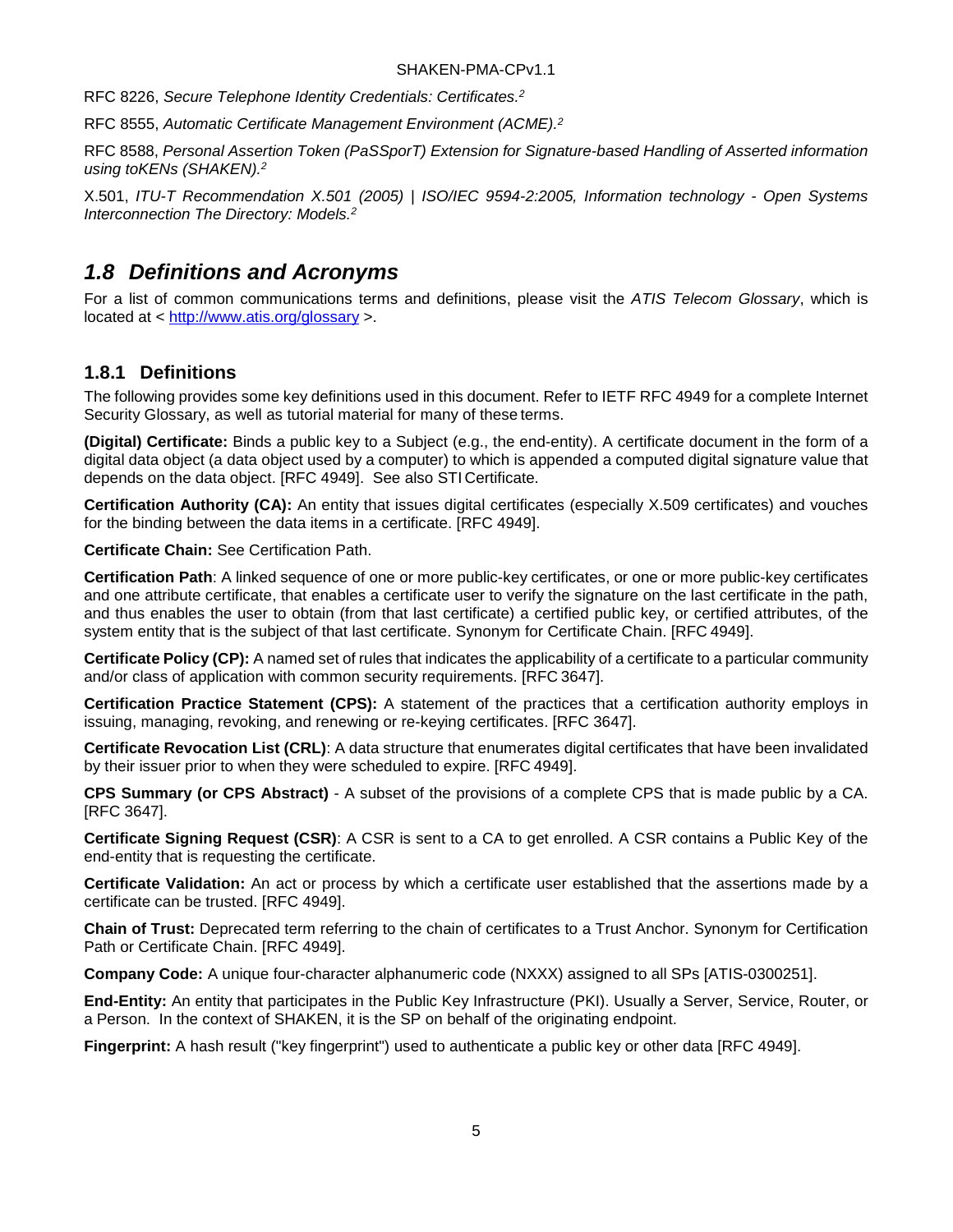**Identity:** Unless otherwise qualified, an identifier that unambiguously distinguishes an entity for authentication and other security and policy application purposes. In this report, a SPC is an example of the identity of one kind of participant in the certificate management process.

**Issuing CA:** A Certification Authority that issues certificates to an End-Entity. In the context of SHAKEN, the Issuing CA must be subordinate to a trusted STI-CA or to an intermediate CA that is subordinate to a trustedSTI-CA.

**National/Regional Regulatory Authority (NRRA):** A governmental entity responsible for the oversight/regulation of the telecommunication networks within a specific country or region.

NOTE: Region is not intended to be a region within a country (e.g., a region is not a state within the US).

**National/Regional Regulatory Oversight (NRRO)**: A governmental entity responsible for the oversight/regulation of the telecommunication networks within a specific country or region. Synonym forNRRA.

**Online Certificate Status Protocol (OCSP):** An Internet protocol used by a client to obtain the revocation status of a certificate from a server.

**Policy Management Authority (PMA):** A person, role, or organization within a PKI that is responsible for (a) creating or approving the content of the certificate policies and CPSs that are used in the PKI; (b) ensuring the administration of those policies; and (c) approving any cross-certification or interoperability agreements with CAs external to the PKI and any related policy mappings. The PMA may also be the accreditor for the PKI as a whole or for some of its components or applications.

**Private Key:** In asymmetric cryptography, the private key is kept secret by the end-entity. The private key can be used for both encryption and decryption. [RFC 4949].

**Public Key:** The publicly disclosable component of a pair of cryptographic keys used for asymmetric cryptography. [RFC 4949].

**Public Key Infrastructure (PKI):** The set of hardware, software, personnel, policy, and procedures used by a CA to issue and manage certificates. [RFC 4949].

**Relying party:** A system entity that depends on the validity of information (such as another entity's public key value) provided by a certificate. [RFC 5217].

**Root CA**: A CA that is directly trusted by an end-entity. See also Trust Anchor CA and Trusted CA. [RFC 4949].

**Service Provider Code:** In the context of this document, this term refers to any unique identifier that is allocated by a Regulatory and/or administrative entity to a SP. In the US and Canada this would be a Company Code as defined in [ATIS-0300251].

**Service Provider Code (SPC) Token:** An authority token that can be used by a SHAKEN SP during the ACME certificate ordering process to demonstrate authority over the identity information contained in the TN Authorization List extension of the requested STI certificate. The SPC Token complies with the structure of the TNAuthList Authority Token defined by [draft-ietf-acme-authority-token-tnauthlist] and contains a single SPC in the "atc" claim.

**Signature:** Created by signing the message using the private key. It ensures the identity of the sender and the integrity of the data. [RFC 4949].

**Subscriber**: A SP that requests STI certificates in order to sign a PASSporT (including SHAKEN [RFC 8588]) in the SIP [RFC 3261] Identity header field [RFC 8224].

**Telephone Identity:** An identifier associated with an originator of a telephone call. In the context of the SHAKEN framework, this is a SIP identity (e.g., a SIP URI or a TEL URI) from which a telephone number can be derived.

**Trust Anchor:** An established point of trust (usually based on the authority of some person, office, or organization) from which a certificate user begins the validation of a certification path. The combination of a trusted public key and the name of the entity to which the corresponding private key belongs. [RFC 4949].

**Trust Anchor CA:** A CA that is the subject of a trust anchor certificate or otherwise establishes a trust anchor key. See also Root CA and Trusted CA. [RFC 4949].

**Trust Authority:** An entity that manages a Trust List for use by one or more relying parties. [RFC 5217].

**Trusted CA:** A CA upon which a certificate user relies for issuing valid certificates; especially a CA that is used as a trust anchor CA. [RFC 4949].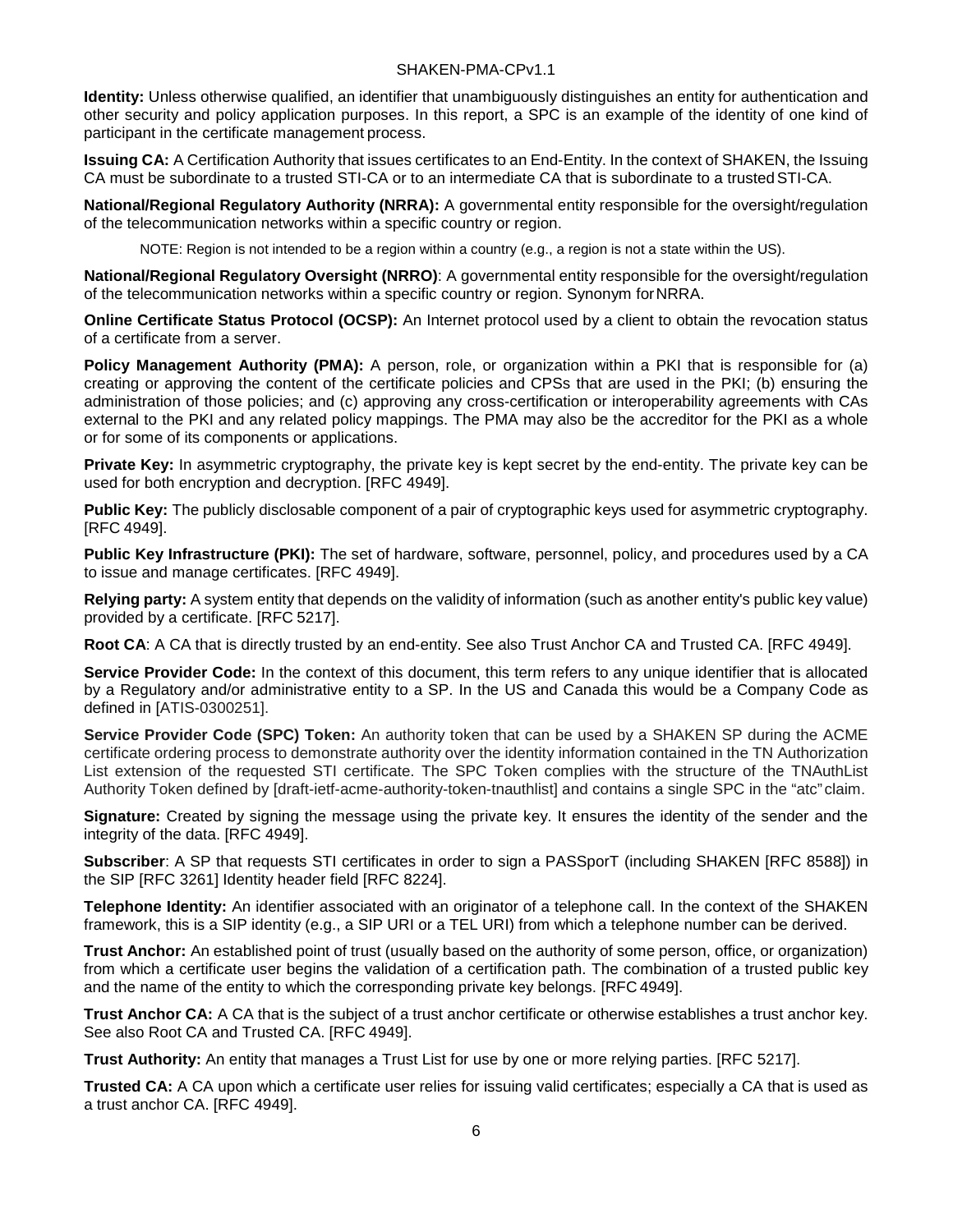**Trust List:** A set of one or more trust anchors used by a relying party to explicitly trust one or more PKIs. [RFC 5217].

**Trust Model:** Describes how trust is distributed from Trust Anchors.

### <span id="page-12-0"></span>**1.8.2 Acronyms**

| <b>ATIS</b>   | Alliance for Telecommunications Industry Solutions            |
|---------------|---------------------------------------------------------------|
| <b>ACME</b>   | Automated Certificate Management Environment (Protocol)       |
| <b>ATIS</b>   | Alliance for Telecommunications Industry Solutions            |
| CA            | <b>Certification Authority</b>                                |
| <b>CN</b>     | Common Name                                                   |
| <b>CRL</b>    | <b>Certificate Revocation List</b>                            |
| <b>CP</b>     | <b>Certificate Policy</b>                                     |
| <b>CPS</b>    | <b>Certification Practice Statement</b>                       |
| <b>CR</b>     | <b>Certificate Repository</b>                                 |
| <b>CSR</b>    | <b>Certificate Signing Request</b>                            |
| <b>DN</b>     | Distinguished Name                                            |
| <b>HTTPS</b>  | Hypertext Transfer Protocol, Secure                           |
| <b>IETF</b>   | Internet Engineering Task Force                               |
| <b>JSON</b>   | JavaScript Object Notation                                    |
| <b>JWT</b>    | JSON Web Token                                                |
| <b>NNI</b>    | Network-to-Network Interface                                  |
| <b>OCN</b>    | <b>Operating Company Number</b>                               |
| <b>OCSP</b>   | Online Certificate Status Protocol                            |
| PKI           | Public Key Infrastructure                                     |
| <b>PKIX</b>   | Public Key Infrastructure for X.509 Certificates              |
| <b>PMA</b>    | Policy Management Authority                                   |
| <b>SHAKEN</b> | Signature-based Handling of Asserted information using toKENs |
| SIP           | Session Initiation Protocol                                   |
| <b>SKS</b>    | Secure Key Store                                              |
| SP            | Service Provider                                              |
| <b>SPC</b>    | Service Provider Code                                         |
| SP-KMS        | SP Key Management Server                                      |
| <b>STI</b>    | Secure Telephone Identity                                     |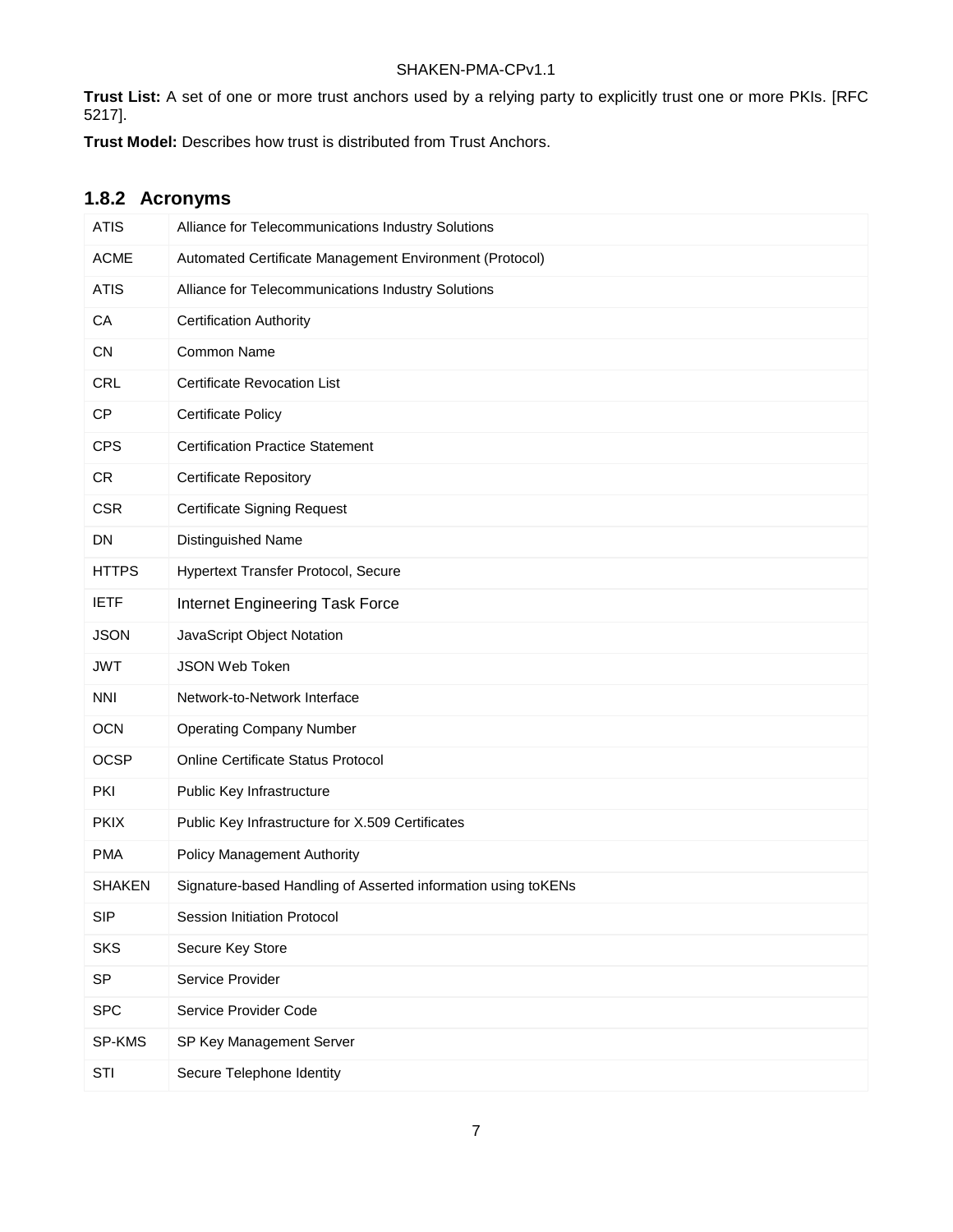| STI-AS      | Secure Telephone Identity Authentication Service  |
|-------------|---------------------------------------------------|
| STI-CA      | Secure Telephone Identity Certification Authority |
| STI-CR      | Secure Telephone Identity Certificate Repository  |
| STI-GA      | Secure Telephone Identity Governance Authority    |
| STI-PA      | Secure Telephone Identity Policy Administrator    |
| STI-VS      | Secure Telephone Identity Verification Service    |
| <b>STIR</b> | Secure Telephone Identity Revisited               |
| TN          | <b>Telephone Number</b>                           |
| <b>URI</b>  | Uniform Resource Identifier                       |
| VoIP        | Voice over Internet Protocol                      |

# <span id="page-13-0"></span>**2 Publication and Repository Responsibilities**

In the case of SHAKEN, it is expected that the SPs will maintain a repository of the certificates they acquire from trusted STI-CAs. Thus, it is not a requirement that a CA also maintain a CR.

## <span id="page-13-1"></span>*2.1 Public Repositories*

If an Issuing CA is publishing the certificates in a repository on behalf of the Subscriber, then that repository shall be accessible to all relying parties in the shaken ecosystem.

## <span id="page-13-2"></span>*2.2 Publication of Certification Information*

Each CA shall publish the certificates that it issues via a repository system that is publicly accessible within the VoIP network, unless the Subscriber has established prior agreement with the CA that the CA will publish certificates on the Subscriber's behalf (reference Section 2.1. In the former case where the Subscriber is publishing the certificates, the CA shall have an agreement with the Subscriber such that the Subscriber shall ensure the certificates are published in a repository accessible to all relying parties in the SHAKEN ecosystem.

Each CA shall notify the STI-PA of any revoked certificates via the STI-PA UI. It is required that certificate being revoked be uploaded as part of the revocation process.

## <span id="page-13-3"></span>*2.3 Time or Frequency of Publication*

If the Issuing CA chooses to host the certificate repository on behalf of an SP, then the issuing CA shall publish any issued certificate, within 24 hours after issuance. The CAs shall inform the Service Providers of any delays so that Service Providers do not sign calls until the certificate has been officially published.

Root CAs shall provide their root certificate once they have been approved by the PMA. Each Root CA shall provide the PA a revised root certificate at least one (1) week prior to expiration of the current root certificate being stored by the PA for distribution to the SPs.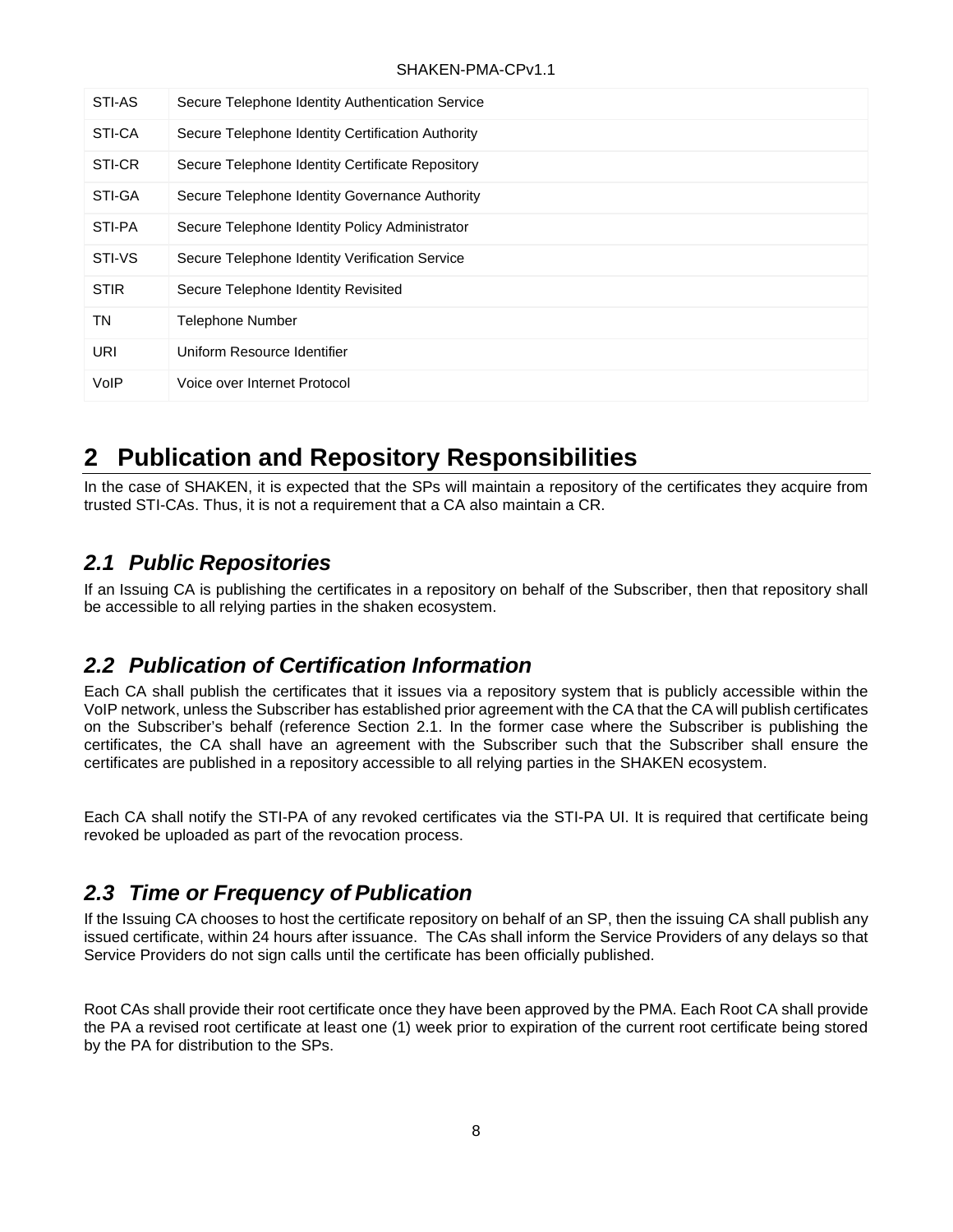## <span id="page-14-0"></span>*2.4 Access Controls on Repositories*

Information published in a repository is public information. The CA shall provide unrestricted access to its repositories and shall implement logical and physical controls to prevent unauthorized *write* access to those repositories.

# <span id="page-14-1"></span>**3 Identification and Authentication**

The CPS shall describe the procedures used to authenticate the identity and other attributes of an SP prior to issuing certificates to the SP. This shall include whether the CA supports the Automated Certificate Management Environment (ACME) [RFC 8555] protocol, as well as the ACME extension for token authorization using the SPC as described in ATIS-1000080 and [draft-ietf-acme-authority-token-tnauthlist]. The fingerprint in the SPC token is based on the public key associated with the SP's account ACME credentials.

If the Issuing CA does not support the ACME protocol, the Issuing CA is still required to validate that the SP requesting issuance of a certificate has been assigned a valid SPC token by the STI-PA, following the procedures as described in [ATIS-1000080]. The value to be used for the fingerprint in the SPC token should be based on a similar mechanism as that used ACME (i.e., the fingerprint of a public key used by the SP to interface with the CA) The CA shall describe the mechanism in the CPS.

### <span id="page-14-2"></span>*3.1 Naming*

#### <span id="page-14-3"></span>**3.1.1 Types of Names**

The CA shall assign an X.501 Distinguished Name (DN) [X.501] to each Subscriber. The distinguished name for every CA and end-entity consists of a single Common Name (CN) attribute with a value generated by the issuer of the certificate. The 'serialNumber' attribute shall be included along with the CN (to form a terminal relative distinguished name set), to distinguish among successive instances of certificates associated with the same entity.

#### <span id="page-14-4"></span>**3.1.2 Need for Names to be Meaningful**

Names used in the STI certificates shall represent an unambiguous identifier for the SP Subject. However, the names should be meaningful enough to represent the SP to whom the certificate is being issued, in a manner similar to that used to identify SP's equipment in the network.

#### <span id="page-14-5"></span>**3.1.3 Anonymity or Pseudonymity of Subscribers**

Anonymity is not a function of this PKI; thus, no explicit support for this feature is provided.

#### <span id="page-14-6"></span>**3.1.4 Rules for Interpreting Various Name Form**

No specific rules are required.

#### <span id="page-14-7"></span>**3.1.5 Uniqueness of Name**

Subject names need not be globally unique in this PKI. However, each CA shall certify that subject names are unique among the certificates it issues and must describe the process for creating unique names in the CPS.

#### <span id="page-14-8"></span>**3.1.6 Recognition, Authentication, and Role of Trademarks**

No additional stipulations.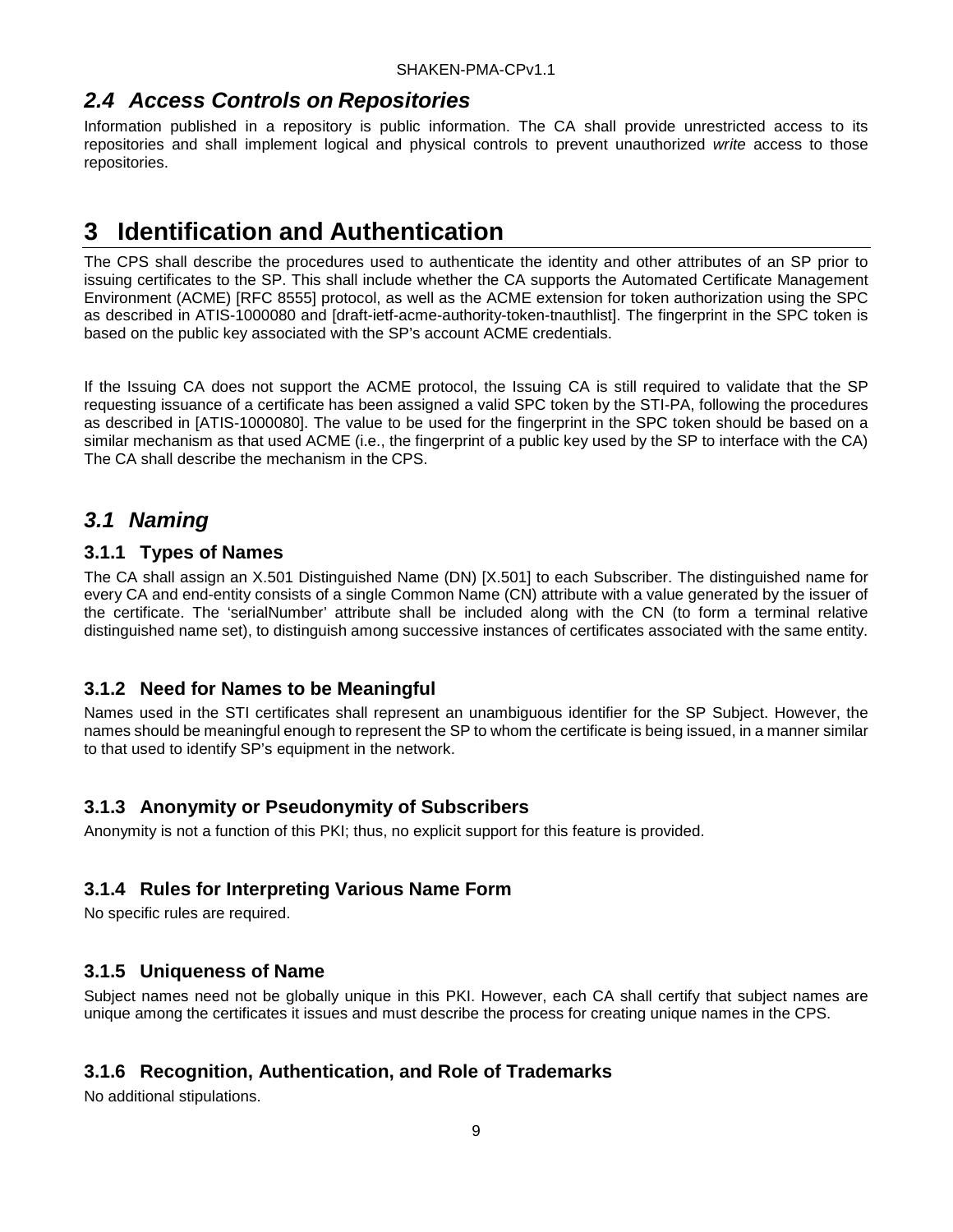## <span id="page-15-0"></span>*3.2 Initial Identity Validation*

The SHAKEN model for identification requires that an SP shall first register with the STI-PA and have a valid SPC token issued by the STI-PA in order to obtain certificates.

### <span id="page-15-1"></span>**3.2.1 Method to Prove Possession of Private Key**

Each CA operating within the context of this PKI shall require each Subscriber to demonstrate proof of possession (PoP) of the private key corresponding to the public key in the certificate, prior to issuing the certificate. The means by which PoP is achieved is determined by each CA and shall be described in the CPS of that CA.

In the case of a CA that supports the ACME protocol, the SP is authenticated by means of an "account key pair." The SP uses the private key of this key pair to sign all messages sent to the server. The server uses the SP's public key to verify the authenticity and integrity of messages from the SP.

#### <span id="page-15-2"></span>**3.2.2 Authentication of Organization Identity**

The certificate shall contain the 'countryName' field and other Subject Identity Information. The CA shall verify the identity of the SP and the authenticity of the SP Applicant Representative's certificate request using a verification process that must be described in the CA's CPS. At a minimum, the CA shall validate the SP and ensure that the SP has a valid SPC token.

### <span id="page-15-3"></span>**3.2.3 Authentication of Individual Identity**

Each CA operating within the context of the SHAKEN PKI shall employ procedures to identify at least one individual as a representative of each SP. The specific means by which each CA authenticates individuals as representatives for the SP shall be described by the CPS for each CA.

#### <span id="page-15-4"></span>**3.2.4 Non-verified Subscriber Information**

Information that is not verified shall not be included in certificates.

#### <span id="page-15-5"></span>**3.2.5 Validation of Authority**

Each CA operating within the context of the SHAKEN PKI shall employ procedures to verify that an individual claiming to represent an SP to which a certificate is issued is authorized to represent that SP in this context. The procedures shall be described by the CPS for the CA.

#### <span id="page-15-6"></span>**3.2.6 Criteria for Interoperation**

This PKI is neither intended nor designed to interoperate with any other PKI.

### <span id="page-15-7"></span>*3.3 Identification and Authentication for Re-key Requests*

The CPS shall describe the procedures required for identification and authentication for re-key requests. In the context of SHAKEN, a re-key request shall require issuance of a new Certificate.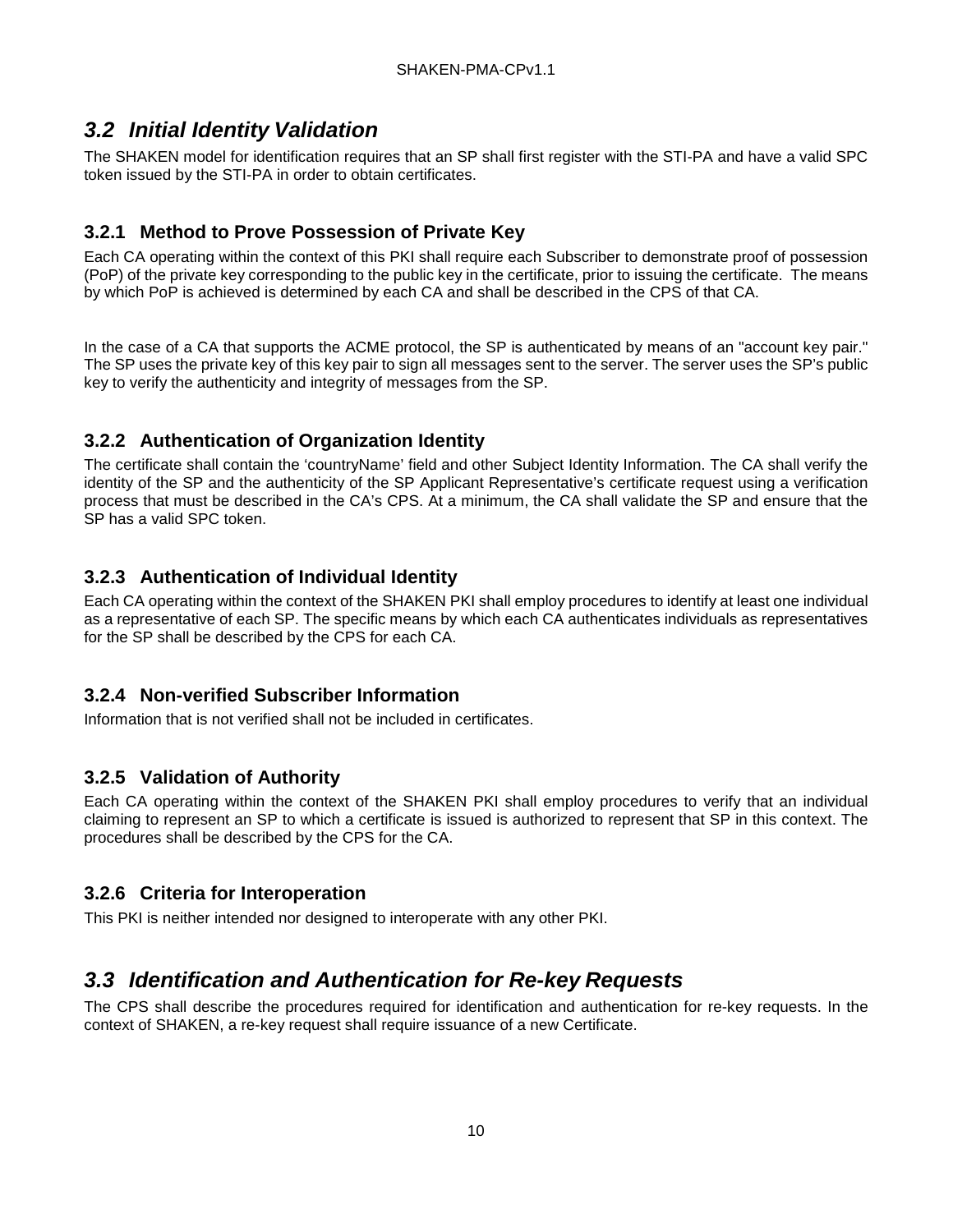#### <span id="page-16-0"></span>**3.3.1 Identification and Authentication for Routine Re-key**

For re-key of any Subscriber certificate issued under this Certificate Policy, credentials may be established through use of current a signature key unless the certificate has been revoked (see Section 3.3.2). The credentials shall be established following the same procedures as the initial registration at least once every three (3) years from the time of the initial registration.

#### <span id="page-16-1"></span>**3.3.2 Identification and Authentication for Re-key after Revocation**

In the context of SHAKEN, certificate re-key requests after revocation shall follow the same process as initial identity verification and Certificate issuance.

### <span id="page-16-2"></span>*3.4 Identification and Authentication for Revocation Requests*

Revocation requests shall be authenticated by authorized CA staff. The specific certificate to be revoked needs to be identified and the reason for revocation documented. In the case that the CA does not support ACME, the requests to revoke a certificate may be authenticated using the certificate's public key. CAs shall notify the STI- PA in the case that a certificate is revoked as soon as possible, via the STI-PA UI, which requires the actual certificate being revoked to be uploaded as part of the revocation process

# <span id="page-16-3"></span>**4 Certificate Life-Cycle Operational Requirements**

This component of the CP specifies requirements imposed upon Issuing CAs and Subscribers with respect to the life cycle of a certificate.

### <span id="page-16-4"></span>*4.1 Certificate Application*

#### <span id="page-16-5"></span>**4.1.1 Who Can Submit a Certificate Application**

The only entities that can submit an application for a certificate are SPs that have provided their CA with an SPC Token. The SPC Token will serve as the means for verification. The SPs must have previously set up an account with the STI-PA and must provide a valid SPC token, as defined in [ATIS-1000080], to prove that it is authorized to obtain STI Certificates.

#### <span id="page-16-6"></span>**4.1.2 Enrollment Process and Responsibilities**

In the case of an Issuing CA that supports the ACME protocol, the procedures outlined in ATIS-1000080 shall be followed in order to create an account with the Issuing CA.

For CAs that do not support the ACME protocol, the mechanism shall be described in the CPS.

Prior to the issuance of a Certificate, the CA shall obtain the following documentation from the Applicant:

- 1. A certificate request, which may be electronic; and
- 2. An executed Subscriber Agreement or Terms of Use, which may be electronic.

The CA shall obtain any additional documentation the CA determines necessary to meet these requirements.

The CA shall provide and describe the means by which the SPC token associated with the certificate request can be transmitted to the CA.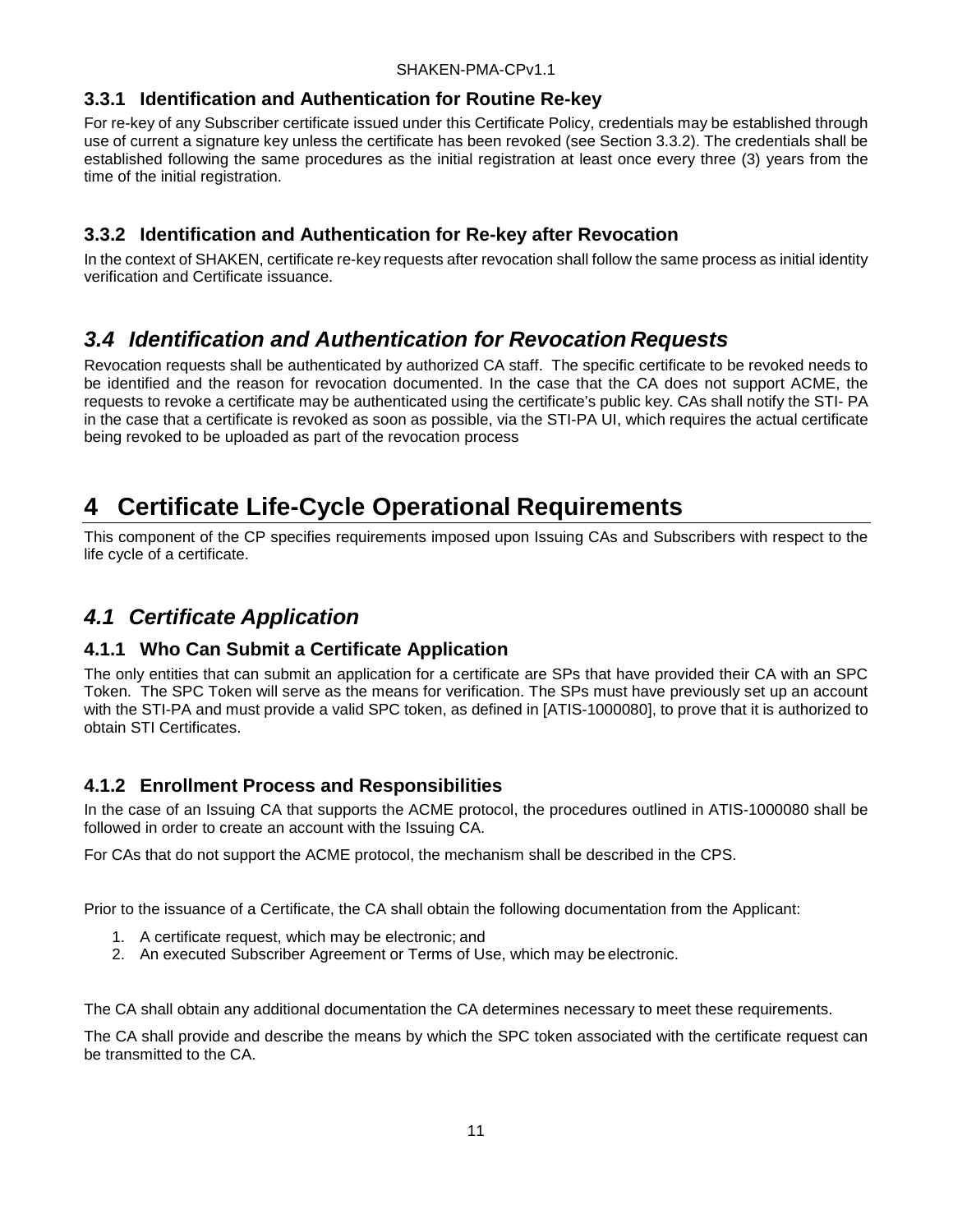### <span id="page-17-0"></span>*4.2 Certificate Application Processing*

This Section describes the procedure for processing certificate applications.

#### <span id="page-17-1"></span>**4.2.1 Performing Identification and Authentication Functions**

In the case of CAs that support the ACME protocol the procedures for authentication and association of a Certificate Application shall follow the procedures for authenticating each ACME protocol request. If the CA does not implement the ACME protocol, the CPS must describe the procedure for authenticating and identifying the SP customer.

#### <span id="page-17-2"></span>**4.2.2 Approval or Rejection of Certificate Applications**

The Issuer CA shall reject any certificate application that cannot be verified. Issuer CAs shall provide a reason for rejecting a certificate application.

#### <span id="page-17-3"></span>**4.2.3 Time to Process Certificate Applications**

As part of its CPS, each CA shall declare its expected time frame to process a certificate application (i.e., the time between receiving the order for a new certificate from the SP and delivering the new certificate to the SP). Certificate applications shall be processed within a maximum of 24 hours).

### <span id="page-17-4"></span>*4.3 Certificate Issuance*

In the case of CAs that support the ACME protocol, the procedures for certificate issuance described in [ATIS-1000080] and [RFC 8555] shall be followed.

#### <span id="page-17-5"></span>**4.3.1 CA Actions During Certificate Issuance**

If a CA determines that the request is acceptable, it shall issue the requested certificate. If the CA maintains a public repository it shall publish the certificate in the repository as described in Section 2.

#### <span id="page-17-6"></span>**4.3.2 Notification to Subscriber by the CA of Issuance of Certificate**

If the CA publishes the certificate on behalf of the SP, the CA shall notify the Subscriber when the certificate is published. If the ACME protocol is not supported, the means by which a Subscriber is notified shall be defined by each CA in its CPS.

### <span id="page-17-7"></span>*4.4 Certificate Acceptance*

If the CA publishes the certificate on behalf of the SP, the CP shall document the process for an SP applicant acceptance of a certificate, publication of the certificate by the CA, and notification of certificate issuance to other entities.

#### <span id="page-17-8"></span>**4.4.1 Conduct Constituting Certificate Acceptance**

If the CA publishes the certificate on behalf of the SP, within the timeframe specified in its CPS, the CA shall place the certificate in the repository and notify the Subscriber. Each CA shall state in its CPS the procedures it follows for publishing of the certificate and notification to the Subscriber.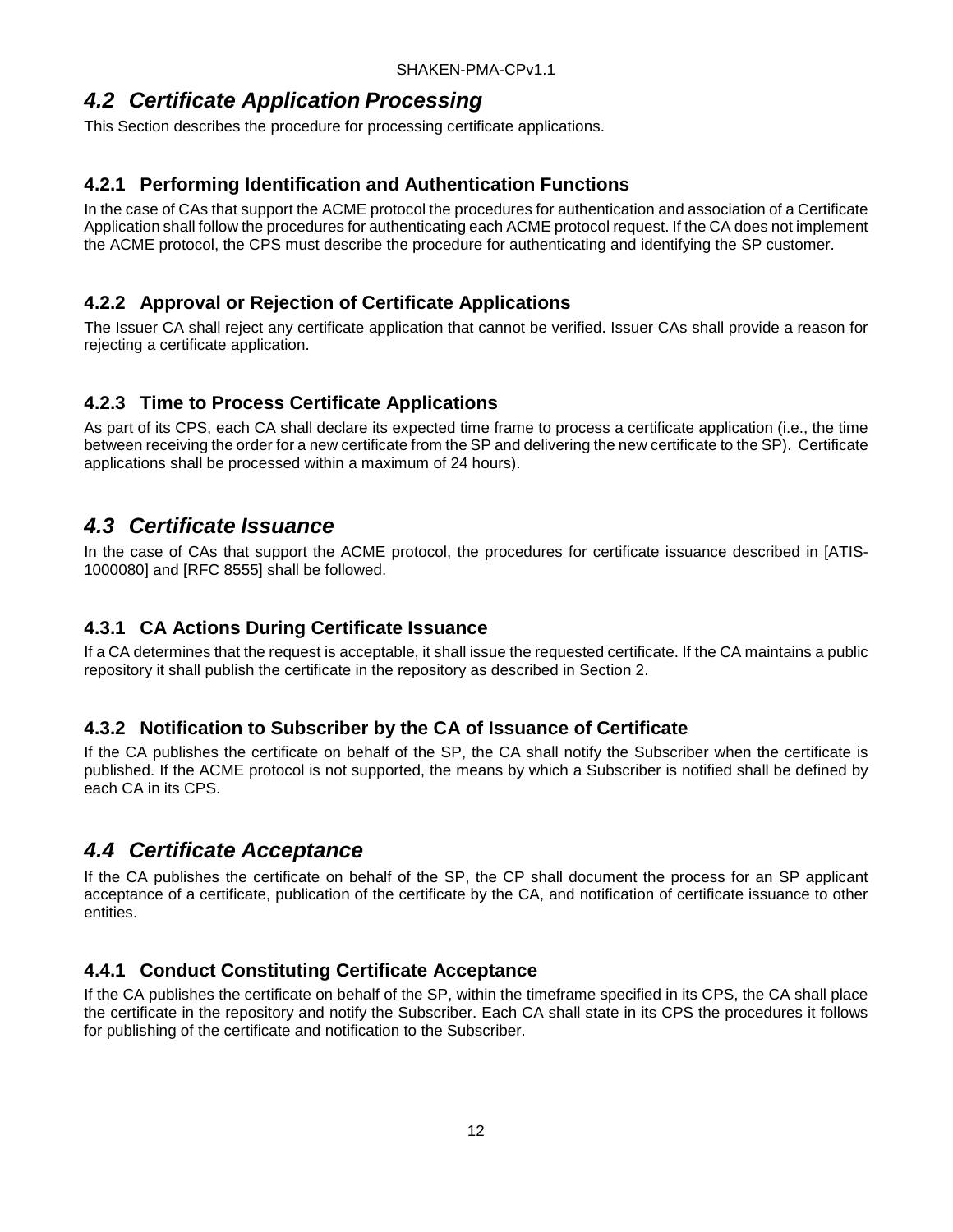#### <span id="page-18-0"></span>**4.4.2 Publication of the Certificate by the CA**

In the case that the CA is publishing the Certificates on behalf of the Subscriber, the CA shall publish the certificate in the repository as described on Section 2.

#### <span id="page-18-1"></span>**4.4.3 Notification of Certificate Issuance by the CA to Other Entities**

No other entities shall be notified of issuance of the STI certificates.

### <span id="page-18-2"></span>*4.5 Key Pair and Certificate Usage*

A summary of the SHAKEN model for the PKI is provided below.

#### <span id="page-18-3"></span>**4.5.1 Subscriber Private Key and Certificate Usage**

All Subscribers shall protect their Private keys from unauthorized use or disclosure by third parties and shall use their Private keys only as specified in the key usage extension of the corresponding Certificate. Each SP that has a valid account with the STI-PA is eligible to request an X.509 STI Certificate containing the STIR/SHAKEN extensions.

#### <span id="page-18-4"></span>**4.5.2 Relying Party Public Key and Certificate Usage**

Any SP that receives a SIP Identity header field with a SHAKEN PASSporT must verify the information. Before using the STI public key certificate, the SP shall perform digital signature verification per ATIS-1000074, as well as ensure that the certificate was issued by a CA that is on the list of trusted CAs, as provided by the STI-PA, and the certificate is not included in the CRL. The verifier shall ensure that the list of trusted CAs has not expired, i.e., is up to date. If it has expired, they shall retrieve the current list from the STI-PA.

## <span id="page-18-5"></span>*4.6 Certificate Renewal*

In the case of the ACME protocol, the Subscriber initiates a request for a new certificate. CAs shall not initiate the process to renew or issue a new certificate on behalf of the Subscriber. The process for renewal follows that of certificate issuance per Sections 4.2 through 4.4. Those CAs not using ACME shall provide equivalent procedures and shall describe them.

#### <span id="page-18-6"></span>**4.6.1 Circumstance for Certificate Renewal**

A Subscriber must request issuance of a new certificate prior to the expiration date of the certificate currently in use. It is recommended that the Subscriber request issues of the new certification at least 24 hours prior to expiration.

The request for a new certificate renewal must incorporate the same public key as the previous certificate, unless the private key has been reported as compromised.

#### <span id="page-18-7"></span>**4.6.2 Who May Request Renewal**

Only the Subscriber that is the holder of the expiring certificate can request a new certificate.

#### <span id="page-18-8"></span>**4.6.3 Processing Certificate Renewal Requests**

The process for renewing a certificate follows the procedures for initial issuance per the previous Sections. Only the certificate Subscriber may request the renewal of their certificate.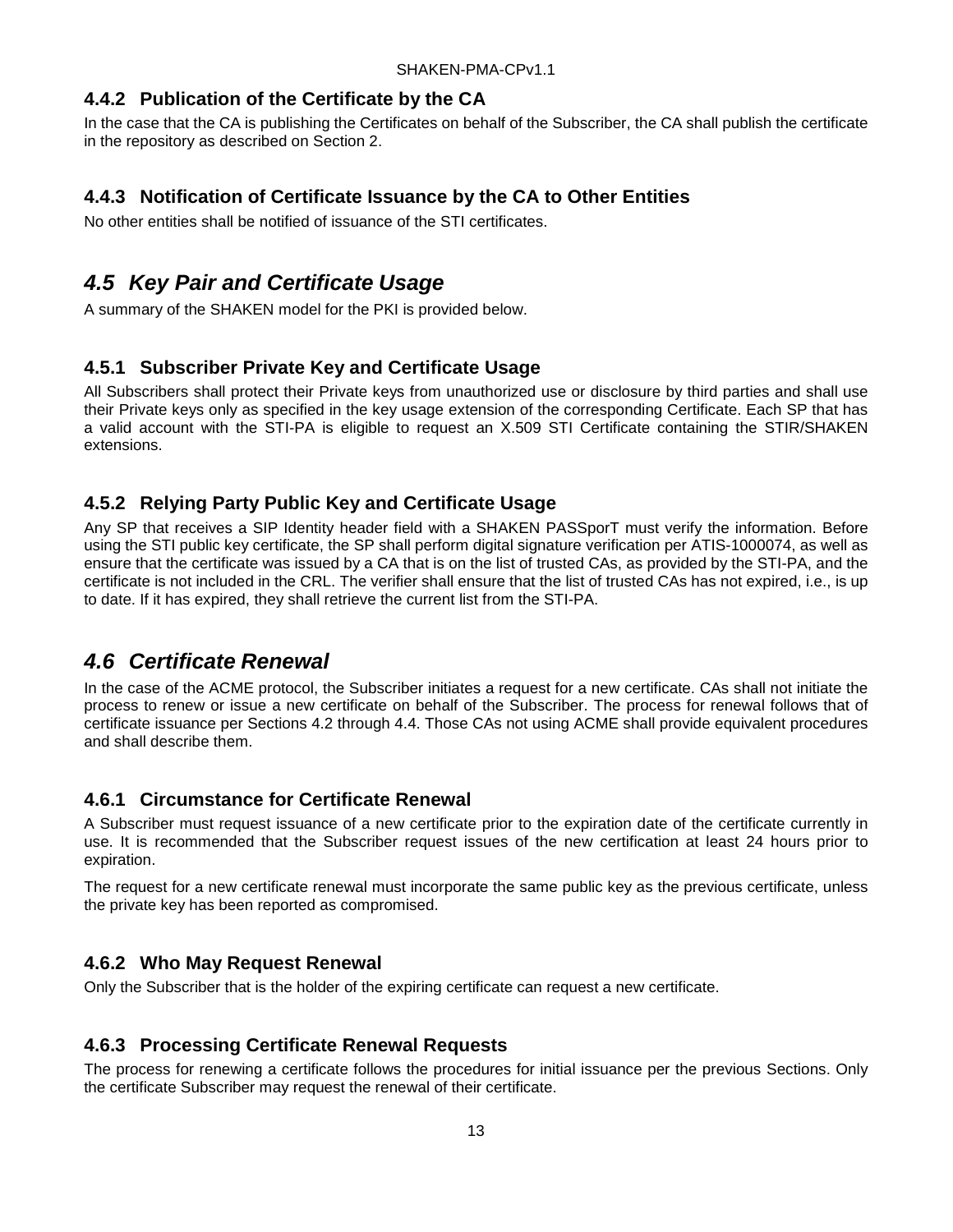#### <span id="page-19-0"></span>**4.6.4 Notification of New Certificate Issuance to Subscriber**

The process shall follow that described in Section 4.3.2.

#### <span id="page-19-1"></span>**4.6.5 Conduct Constituting Acceptance of a Renewal Certificate**

The process follows that described in Section 4.4.1.

#### <span id="page-19-2"></span>**4.6.6 Publication of the Renewal Certificate by the CA**

The process follows that described in Section 4.4.2.

#### <span id="page-19-3"></span>**4.6.7 Notification of Certificate Issuance by the CA to Other Entities**

Per Section 4.4.3, no other entities shall be notified of certificate issuance.

## <span id="page-19-4"></span>*4.7 Certificate Re-key*

This Section describes the requirements for certificate re-key. Certificate re-key is the issuance of a new certificate to replace an old one for the reasons given in Section 4.7.1. Unlike with certificate renewal, the public key must be changed.

#### <span id="page-19-5"></span>**4.7.1 Circumstance for Certificate Re-key**

Re-key of a certificate must only be performed when required, based on:

- 1. Knowledge or suspicion of compromise or loss of the associated private key; or
- 2. The expiration of the cryptographic lifetime of the associated key pair.

A CA or SP may perform the certificate re-key operation for other reasons (e.g., an SP could choose to always rekey its short-lived certificates.

Information on maximum key lifetimes can be found in Section 6.3.2. A CA re-key operation requires the reissuance of all certificates issued by the re-keyed entity. It must be performed only when necessary and in a way that preserves the capability of Relying Parties to validate certificates whose validation path includes the re- keyed entity.

If the re-key is based on a suspected compromise, then the previous certificates shall be revoked per the procedures in Section 4.9.

#### <span id="page-19-6"></span>**4.7.2 Who May Request Certification of a New Public Key**

A certificate re-key may be requested only by the holder of the certificate. In the SHAKEN PKI model, Subscribers with a currently valid certificate must request a new public key prior to expiration of the current public key.

#### <span id="page-19-7"></span>**4.7.3 Processing Certificate Re-keying Request**

The process for re-keying a certificate follows the procedures for initial issuance per the previous Sections.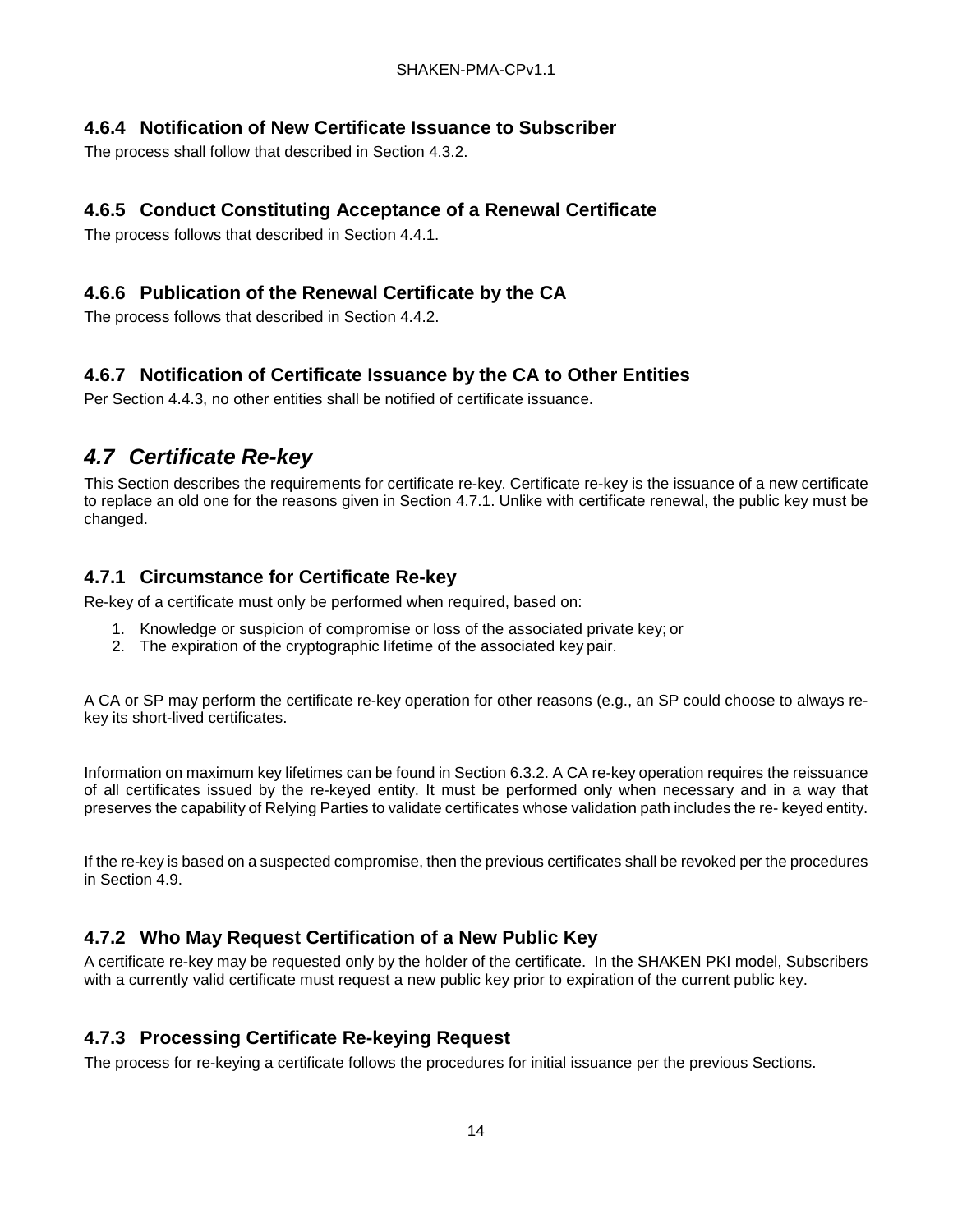#### <span id="page-20-0"></span>**4.7.4 Notification of New Certificate Issuance to Subscriber**

The CA shall describe how the subscriber is informed of the re-key of its certificate and the contents of the certificate.

#### <span id="page-20-1"></span>**4.7.5 Conduct Constituting Acceptance of a Re-keyed Certificate**

Failure to object within 2 business days to the certificate or its contents when it is received by the Subscriber constitutes acceptance of the certificate.

### <span id="page-20-2"></span>**4.7.6 Publication of the Re-keyed Certificate by the CA**

All CA certificates shall be published as specified in Section 2.

#### <span id="page-20-3"></span>**4.7.7 Notification of Certificate Issuance by the CA to other Entities**

No entities other than those described in previous Sections (e.g., Subscribers) shall be notified of the new certificate issuance.

### <span id="page-20-4"></span>*4.8 Certificate Modification*

Subscriber certificates must not be modified. If certificate information is not correct, then a new certificate must be requested. For example, if the Subscriber name changes, then the Subscriber shall undergo the initial registration process again with the CA and then follow the procedures described in Sections 4.2 through 4.4. The previous certificate must be revoked and follow the procedures in Section 4.9.

#### <span id="page-20-5"></span>**4.8.1 Circumstance for Certificate Modification**

Not applicable.

#### <span id="page-20-6"></span>**4.8.2 Who May Request Certificate Modification**

Not applicable.

#### <span id="page-20-7"></span>**4.8.3 Processing Certificate Modification Requests**

Not applicable.

#### <span id="page-20-8"></span>**4.8.4 Notification of New Certificate Issuance to Subscriber**

The process described in Section 4.3.2 shall be followed.

#### <span id="page-20-9"></span>**4.8.5 Conduct Constituting Acceptance of Modified Certificate**

Not applicable.

#### <span id="page-20-10"></span>**4.8.6 Publication of the Modified Certificate by the CA**

Not applicable.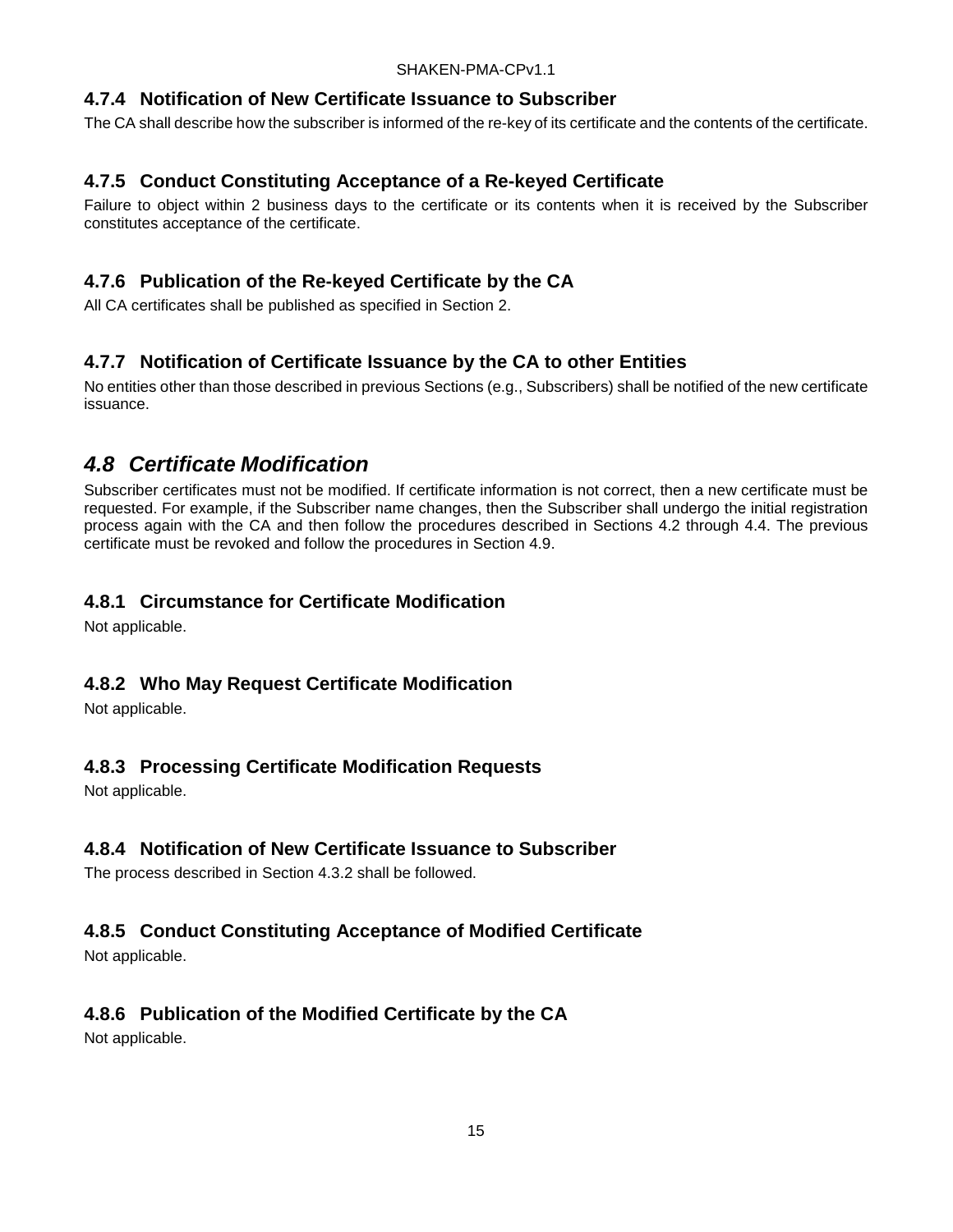#### <span id="page-21-0"></span>**4.8.7 Notification of Certificate Issuance by the CA to Other Entities**

Not applicable.

## <span id="page-21-1"></span>*4.9 Certificate Revocation and Suspension*

The model for managing and communicating the status of revoked certificates is in the form of a distributed Certificate Revocation List (CRL) that is maintained by the STI-PA as described in ATIS-1000080. The STI-PA authenticates all revocation requests.

#### <span id="page-21-2"></span>**4.9.1 Circumstances for Revocation**

Revocation of a certificate permanently ends the operational period of the certificate prior to the certificate reaching the end of its stated validity period. Prior to revoking a certificate, the STI-PA shall verify that the revocation request was made by either the certificate Subscriber or by an entity with the legal jurisdiction and authority to request revocation

The following reasons for revocation are supported through the STI-PA UI:

- Key Compromise
- CA Compromise
- Affiliation Changed
- **Superseded**
- **Cessation of Operation**
- Certificate Hold
- Privilege Withdrawn

#### <span id="page-21-3"></span>**4.9.2 Who can Request Revocation**

Either the CA or a Subscriber can request revocation of an end entity certificate. In addition, a third party (i.e., STI-GA, FCC, or other regulatory bodies as identified in the policies) could also revoke a certificate.

#### <span id="page-21-4"></span>**4.9.3 Procedure for Revocation Request**

AN entity requesting a certificate revocation (see Section 4.9.2 for the list of such requestors) must submit a request for revocation of an end entity certificate to the issuing CA. The CPS shall describe the procedures for making the request, identifying the specific certificate, and establishing the reason for revocation. In the case that the CA supports the ACME protocol, the procedures described in [RFC8555] shall be followed.

#### <span id="page-21-5"></span>**4.9.4 Revocation Request Grace Period**

There is no grace period for a revocation request. Once a certificate has been identified and the revocation requestor has been verified, the CA shall revoke the certificate immediately.

#### <span id="page-21-6"></span>**4.9.5 Time within which CA must Process the Revocation Request**

The CA shall specify its expected revocation timing in its CPS. The timing shall consider the process of notifying the STI-PA.

#### <span id="page-21-7"></span>**4.9.6 Revocation Checking Requirement for Relying Parties**

A relying party shall acquire and check the CRL, which is managed by the STI-PA, when the relying party validates a certificate.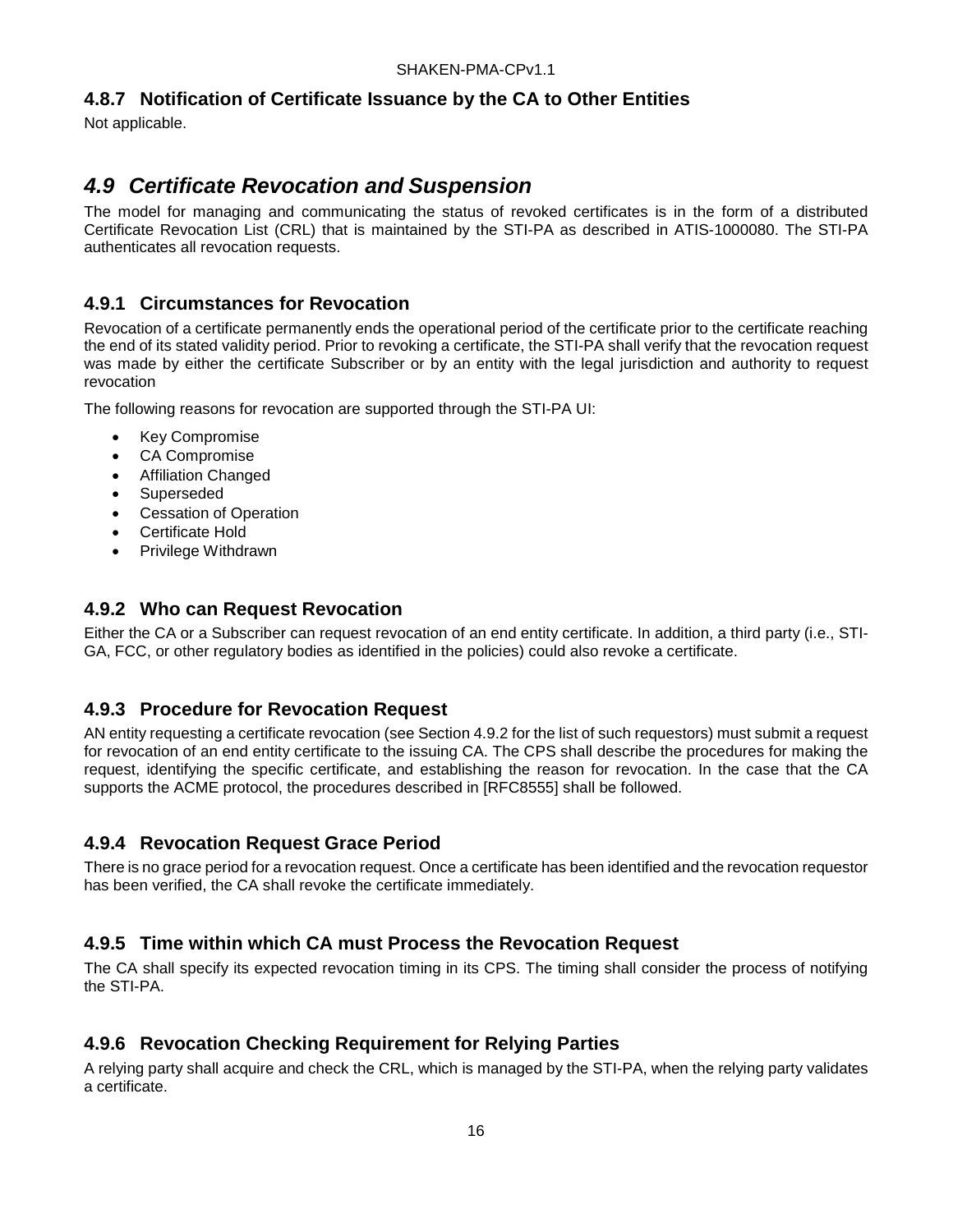### <span id="page-22-0"></span>**4.9.7 CRL Issuance Frequency (If Applicable)**

The STI-PA maintains the CRL and updates the CRL and makes it available within a 24-hour timeframe

### <span id="page-22-1"></span>**4.9.8 Maximum Latency for CRLs (If Applicable)**

Not applicable.

### <span id="page-22-2"></span>**4.9.9 On-line Revocation/Status Checking Availability**

The URL to the CRL maintained by the STI-PA is included in the 'cRLDistributionPointName' field in the issued certificate. The relying party accesses the list via an HTTPS interface as described in ATIS-1000080.

#### <span id="page-22-3"></span>**4.9.10 On-line Revocation Checking Requirements**

The SHAKEN PKI defines an indirect CRL model in which the Subscribers and CAs provide any revoked end entity certificates to the STI-PA for inclusion in the CRL. The URL to the CRL is provided to the Subscriber when they request a SPC token from the STI-PA. This URL is included in the 'cRLDistributionPointName' field in the end entity certificate so that during path validation, the relying party can check whether the end entity certificate in the certification path have been revoked.

#### <span id="page-22-4"></span>**4.9.11 Other Forms of Revocation Advertisements Available**

Not applicable.

#### <span id="page-22-5"></span>**4.9.12 Special Requirements Re-key Compromise**

Not applicable.

#### <span id="page-22-6"></span>**4.9.13 Circumstances for Suspension**

The SHAKEN PKI model does not support suspension of certificates.

#### <span id="page-22-7"></span>**4.9.14 Who can Request Suspension**

Not applicable.

#### <span id="page-22-8"></span>**4.9.15 Procedure for Suspension Request**

Not applicable.

#### <span id="page-22-9"></span>**4.9.16 Limits on Suspension Period**

Not applicable.

### <span id="page-22-10"></span>*4.10Certificate Status Services*

As stated in Section 4.9.10, each Subscriber includes the URL to the CRL in the 'cRLDistributionPointName' in the STI end entity certificate. An STI-CA shall not issue a certificate to a Subscriber that does not include this field in the Certificate Signing Request (CSR).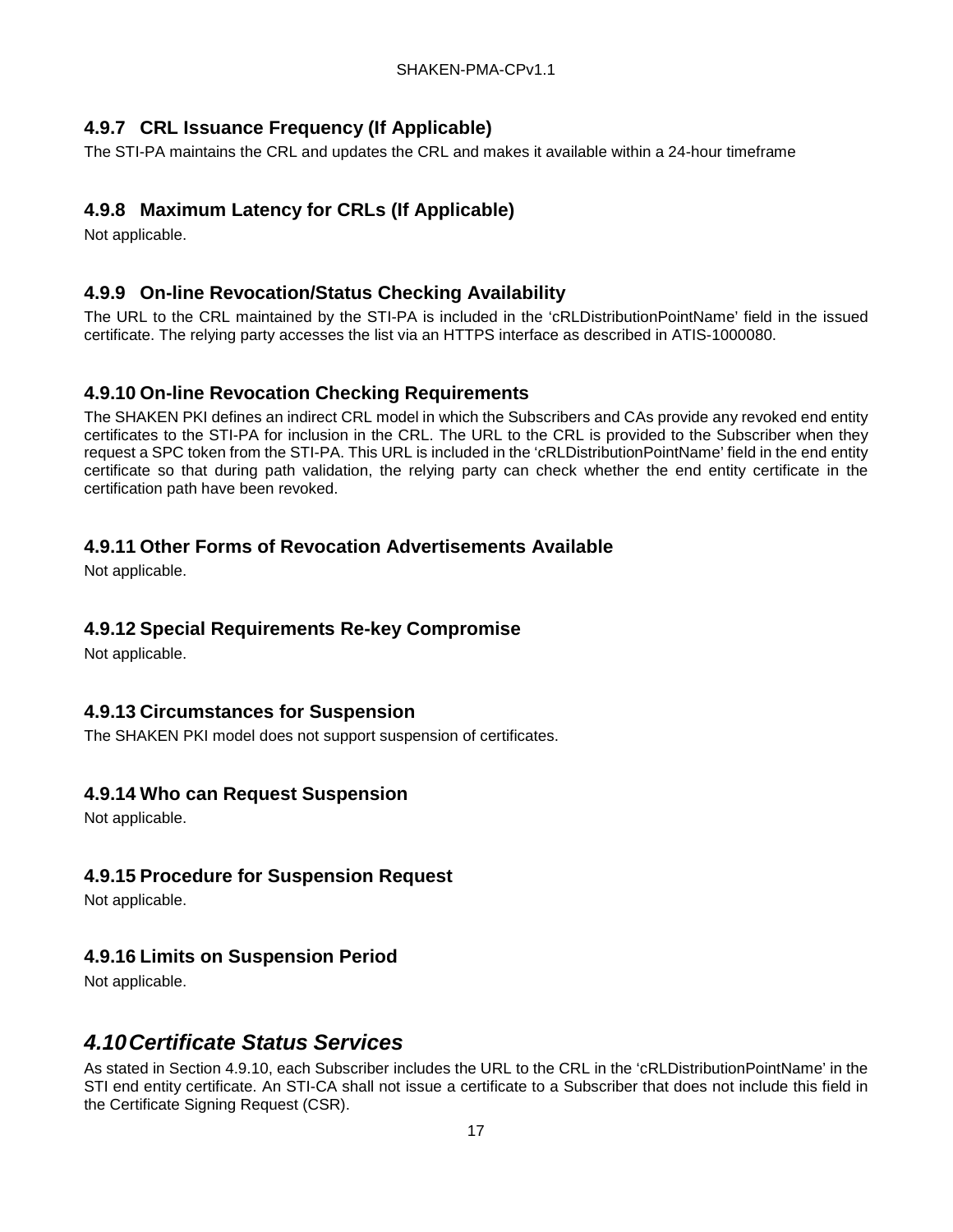### <span id="page-23-0"></span>**4.10.1 Operational Characteristics**

Not applicable.

#### <span id="page-23-1"></span>**4.10.2 Service Availability**

Not applicable.

#### <span id="page-23-2"></span>**4.10.3 Optional Features**

Not applicable.

## <span id="page-23-3"></span>*4.11End of Subscription*

The subscription ends when the certificate is revoked or expires. The CPS shall describe the procedure to handle the end of subscription.

## <span id="page-23-4"></span>*4.12Key Escrow and Recovery*

#### <span id="page-23-5"></span>**4.12.1 Key Escrow and Recovery Policy and Practices**

CA private keys shall never be escrowed. Under no circumstances shall a Subscriber's signature key be held in trust by a third party.

Subscriber key management keys may be escrowed to provide key recovery. Escrowed keys shall be protected at no less than the level of security in which they are generated, delivered, and protected by the Subscriber. CAs that support private key escrow for key management keys shall document their specific practices in their CPS and key escrow documentation.

#### <span id="page-23-6"></span>**4.12.2 Session Key Encapsulation and Recovery Policy and Practices**

CAs that support session key encapsulation and recovery shall identify the document describing the practices in the applicable CPS. Components that support session key recovery shall meet the security requirements for the CAs stated in Section 6.

# <span id="page-23-7"></span>**5 Facility, Management, and Operational Controls**

This Section describes the technical and administrative security controls used by the CA for key generation, subject authentication, certificate issuance, certificate revocation, auditing, and archiving. The CPS shall describe the controls and procedures for all the areas identified in this Section.

## <span id="page-23-8"></span>*5.1 Physical Security Controls*

For directly operated physical systems, the CA shall maintain security controls for its facilities hosting the CA operation. For physical systems that are not under the direct control of the CA, an equivalent description of security guarantees and/or highly available, geo-redundant operation shall be provided. The controls employed for the CA operation shall be specified in its CPS. The following items shall be documented: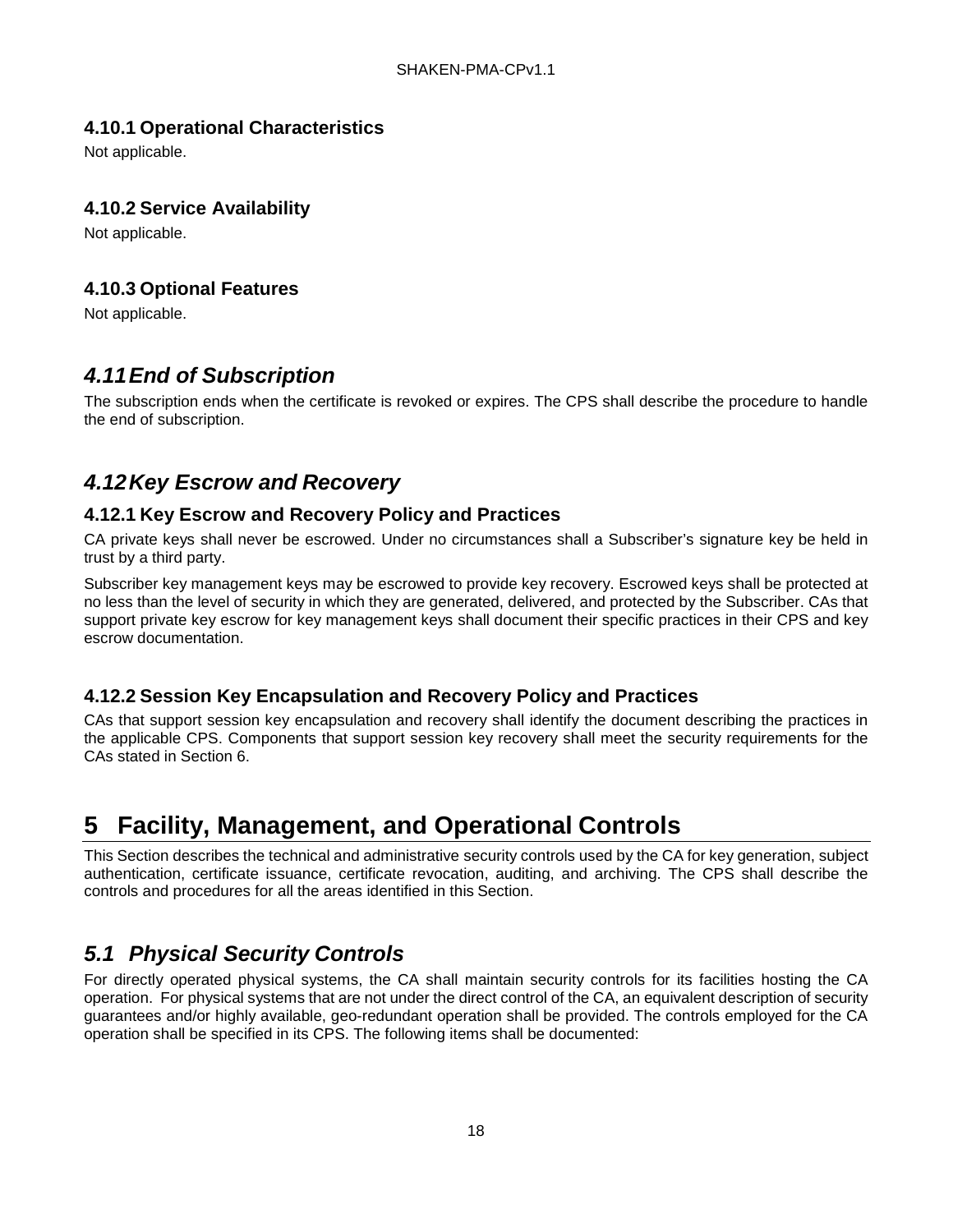#### <span id="page-24-0"></span>**5.1.1 Site Location and Construction**

The location and construction of the facility housing the CA equipment, as well as sites housing remote workstations used to administer the CAs, shall be consistent with facilities used to house sensitive information. The site whether directly operated or operated by an external party shall provide protection against unauthorized access to CA equipment and records. CAs in the SHAKEN ecosystem shall be located in the US.

#### <span id="page-24-1"></span>**5.1.2 Physical Access**

Physical access to equipment hosting the CA shall be limited to authorized personnel. The security mechanisms shall be commensurate with the level of threat in the equipment environment. The CPS shall describe the physical access controls for relevant facility rooms to the extent relevant to directly operated physical systems. The CPS shall describe the security mechanisms in place to prohibit unauthorized access to equipment hosting the CA.

#### <span id="page-24-2"></span>**5.1.3 Power and Air Conditioning**

For directly operated physical systems, the CA shall have backup power capability sufficient to lock out input, finish any pending actions, and record the state of the equipment automatically before lack of power or air conditioning causes a shutdown..

#### <span id="page-24-3"></span>**5.1.4 Water Exposures**

For directly operated physical systems, the CA equipment shall be installed such that it is not in danger of exposure to water (e.g., on tables or elevated floors). Potential water damage from fire prevention and protection measures (i.e., sprinkler systems) are excluded from this requirement.

#### <span id="page-24-4"></span>**5.1.5 Fire Prevention and Protection**

For directly operated physical systems, the physical systems hosting the CA shall comply with local commercial building codes for fire prevention and protection.

#### <span id="page-24-5"></span>**5.1.6 Media Storage**

For directly operated physical systems, media shall be stored so as to protect it from accidental damage (water, fire, electromagnetic) and unauthorized physical access.

Media containing private key material shall be handled, packaged, and stored in a manner compliant with the requirements for the sensitivity level of the information it protects or to which it provides access. Storage protection of CA private key material shall be offline and at the high levels of sensitivity.

#### <span id="page-24-6"></span>**5.1.7 Waste Disposal**

For directly operated physical systems, CA and Operations Staff shall remove and destroy normal office waste in accordance with local policy. Media used to collect or transmit privacy information shall be destroyed such that the information is unrecoverable at any time prior to disposal of the physical medium itself. Sensitive media and paper shall be destroyed in a manner that renders the information printed on it unrecoverable by any means. Destruction of media and documentation containing sensitive information, such as private key material, shall employ methods commensurate with those in SP 800-88.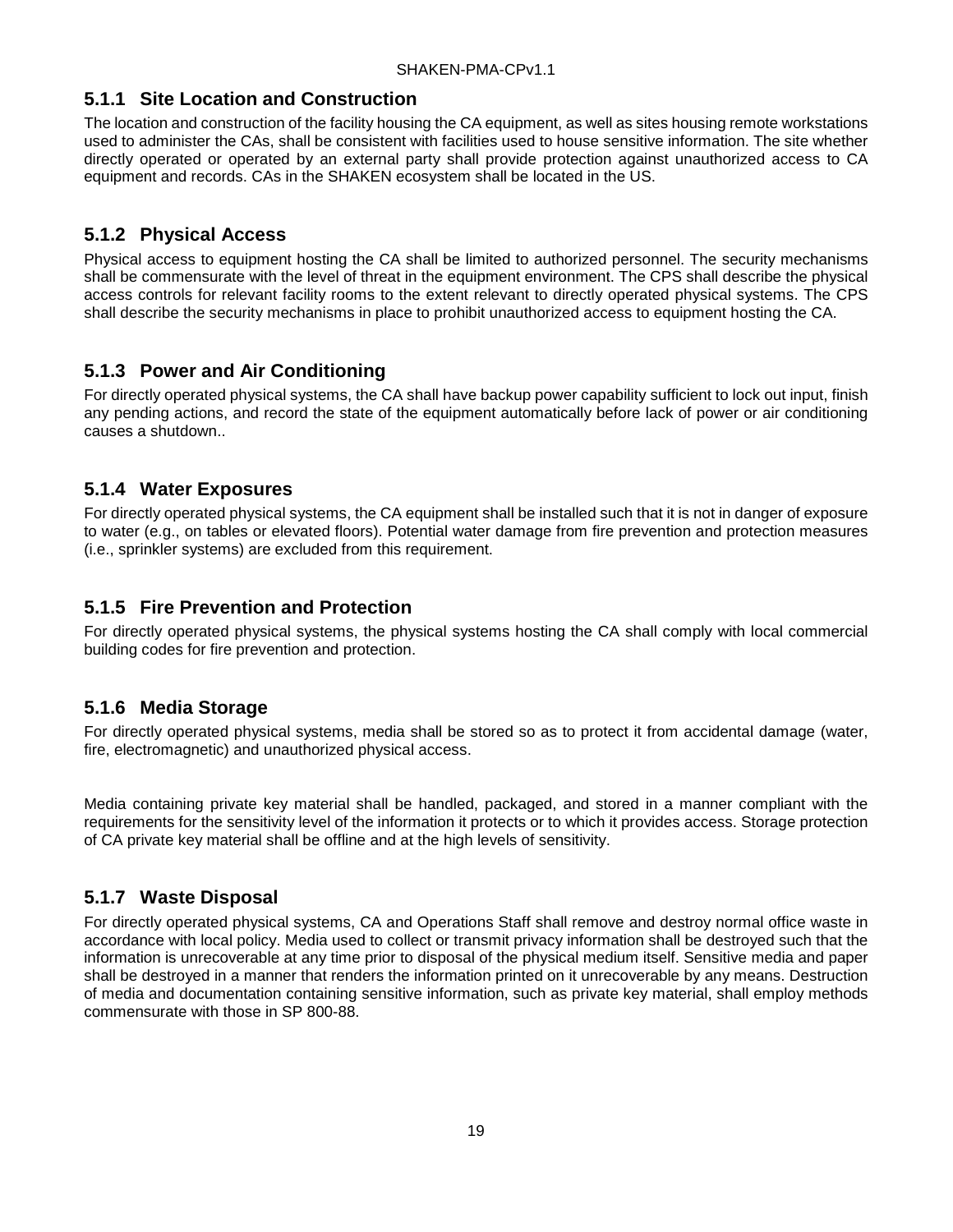#### <span id="page-25-0"></span>**5.1.8 Off-site Backup**

A system backup shall be made when a CA system is activated. CA operational system backups shall be made at least once per week. Backups shall be stored offsite. Only the latest backup needs to be retained. The backup shall be stored at a site with physical and procedural controls commensurate to that of the operational CA system.

The data backup media shall be stored in a manner appropriate for storage of information of the same value of the information that will be protected by the certificates and associated private keys issued or managed using the equipment with a minimum requirement of transferring, handling, packaging, and storage of the information in a manner compliant with requirements for sensitive material identified in Section 6.5.1.6.

## <span id="page-25-1"></span>*5.2 Procedural Controls*

The CPS shall provide information on the trusted roles (e.g., system administrator). For each role, the CPS shall provide the responsibilities, and the identification and authentication requirements. The CPS shall include separation of duties and the number of individuals required to perform a task.

### <span id="page-25-2"></span>**5.2.1 Trusted Roles**

A trusted role--if performed by person versus a secure, autonomous computer program or process--is one in which the person acting in that role performs functions that can introduce security problems if not carried out properly, whether accidentally or maliciously. The only trusted roles defined by this policy are CA Administrators, CA Operations Staff, and Security Auditors. Trusted role operations include:

- The validation, authentication, and handling of information in Certificate Applications;
- The acceptance, rejection, or other processing of Certificate Applications, revocation requests, renewal requests, or enrollment information;
- The issuance, or revocation of Certificates, including personnel having access to restricted portions of its repository;
- Access to safe combinations and/or keys to security containers that contain materials supporting production services;
- Access to hardware security modules (HSMs), their associated keying material, and the secret share splits of the PINs that protect access to the HSMs;
- Installation, configuration, and maintenance of the CA;
- Access to restricted portions of the certificate repository; or
- The ability to grant physical and/or logical access to the CA equipment.

The CA shall maintain lists, including names, organizations, contact information, and organizational affiliation for those who act in CA Administrator, CA Operations Staff, and Security Auditor trusted roles, and shall makethem available during compliance audits.

If applicable, the CPS shall define the roles and responsibilities for the CA Administrator, CA Operations Staff, and Security Auditor, noting that some staff may serve in multiple roles.

#### <span id="page-25-3"></span>**5.2.2 Number of Persons Required Per Task**

If processes are not performed by a secure, autonomous computer program or process, and where multi-party control is required, all participants shall hold a trusted role. Multi-party control shall not be performed by personnel who serve in a Security Auditor role with the exception of audit functions. If not being performed by a secure, autonomous computer program or process, and physical access is required, the following tasks shall require two or more persons:

- Generation, activation, and backup of CA keys;
- Performance of CA administration or maintenance tasks;
- Archiving or deleting CA audit logs. At least one of the participants in this task shall serve in a Security Auditorrole.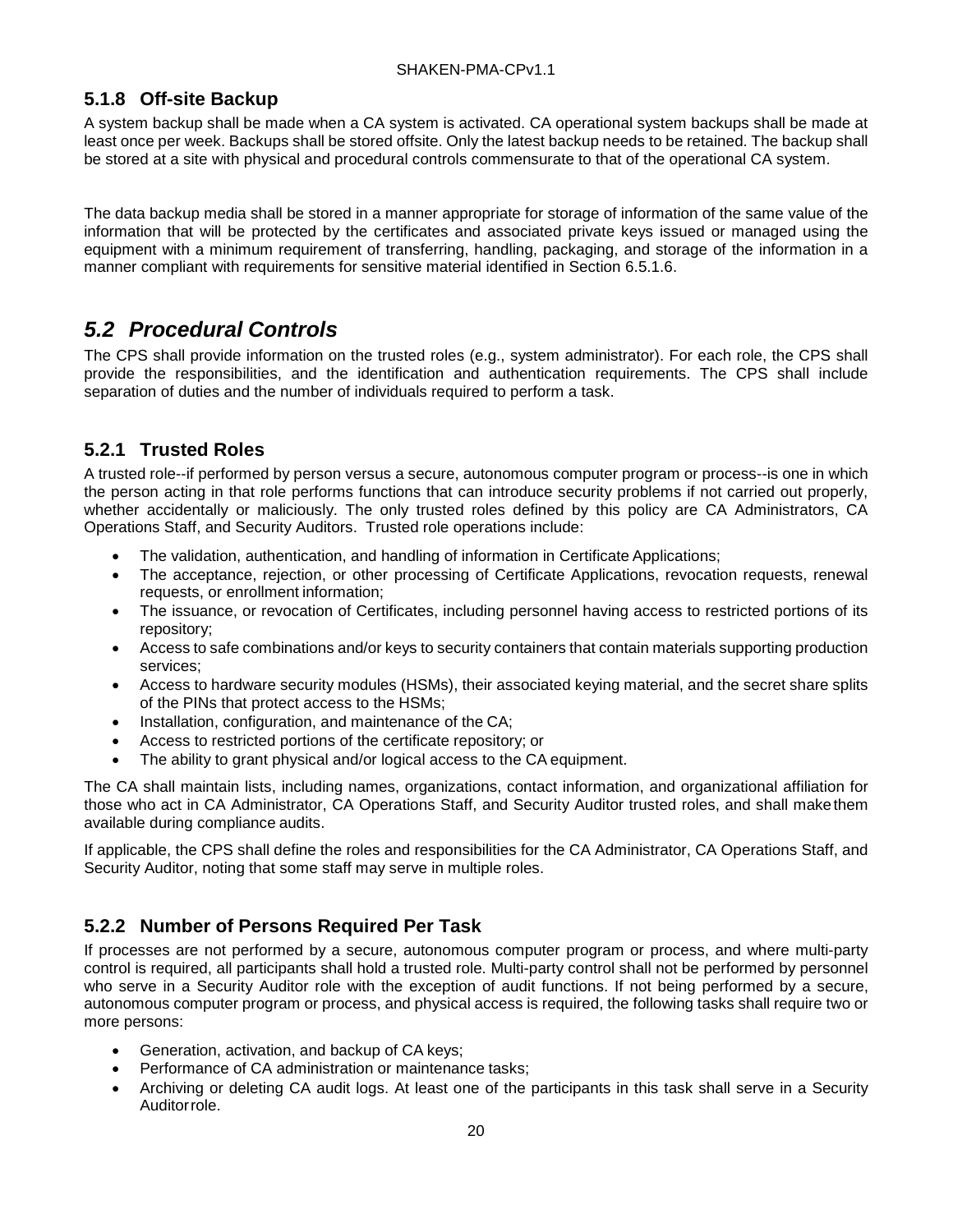- Physical access to CA equipment;
- Access to any copy of the CA cryptographic module.

#### <span id="page-26-0"></span>**5.2.3 Identification and Authentication for Each Role**

Individuals holding trusted roles shall identify themselves and be authenticated by the CA systems before being permitted to perform any actions set forth above for that role or identity. CA Operations Staff and shall authenticate themselves using a unique credential that is distinct from any credential they use to perform non- trusted role functions. This credential shall be generated and stored in a system that is protected to the same level as the CA system.

CA equipment and systems shall require, at a minimum, strong authenticated access control for remote access using multi-factor authentication. CA equipment and systems shall require, at a minimum, authenticated access control (e.g., strong passwords) for local multi-party access.

Individuals holding trusted roles shall be appointed to the trusted role by an appropriate approving authority. These appointments shall be periodically reviewed for continued need and renewed as appropriate. The approval shall be recorded in a secure and auditable fashion. Individuals holding trusted roles shall accept the responsibilities of the trusted role, and this acceptance shall be recorded in a secure and auditable fashion.

Users requiring access to a sensitive resource shall authenticate themselves to all aspects of the network (servers, operating systems, applications, databases, processes, etc.) before they can access that resource.

#### <span id="page-26-1"></span>**5.2.4 Roles Requiring Separation of Duties**

Individuals serving as Security Auditors shall not perform or hold any other trusted role. Only an individual serving in a Security Auditor role may perform internal auditing functions, with the exception of those security audit functions (e.g., configuring, archiving, deleting) that require multi-person control. An individual that who performs any trusted role shall only have one identity when accessing CA equipment or systems.

### <span id="page-26-2"></span>*5.3 Personnel Security Controls*

Each CA shall maintain personnel security controls for its operation. The personnel controls employed for CA operation shall be specified in its CPS.

#### <span id="page-26-3"></span>**5.3.1 Qualifications, Experience, and Clearance Requirements**

Personnel seeking to become Trusted Persons shall present proof of the requisite background, qualifications and experience needed to perform their prospective job responsibilities competently and satisfactorily.

Individuals appointed to any trusted role shall meet the following:

- Be employees of or contractor/vendor of the CA and bound by terms of employment or contract;
- Have successfully completed an appropriate training program;
- Have demonstrated the ability to perform their duties;
- Have no other duties that would interfere or conflict with their responsibilities as defined in Section 5.2.1; and
- Have never been previously relieved of trusted role duties for reasons of negligence or non- performance of duties.

#### <span id="page-26-4"></span>**5.3.2 Background Check Procedures**

If persons fulfilling Trusted Roles require direct access to information related to secrets (i.e., private keys) that may compromise the integrity of the security of the CA system, they shall pass a background check prior to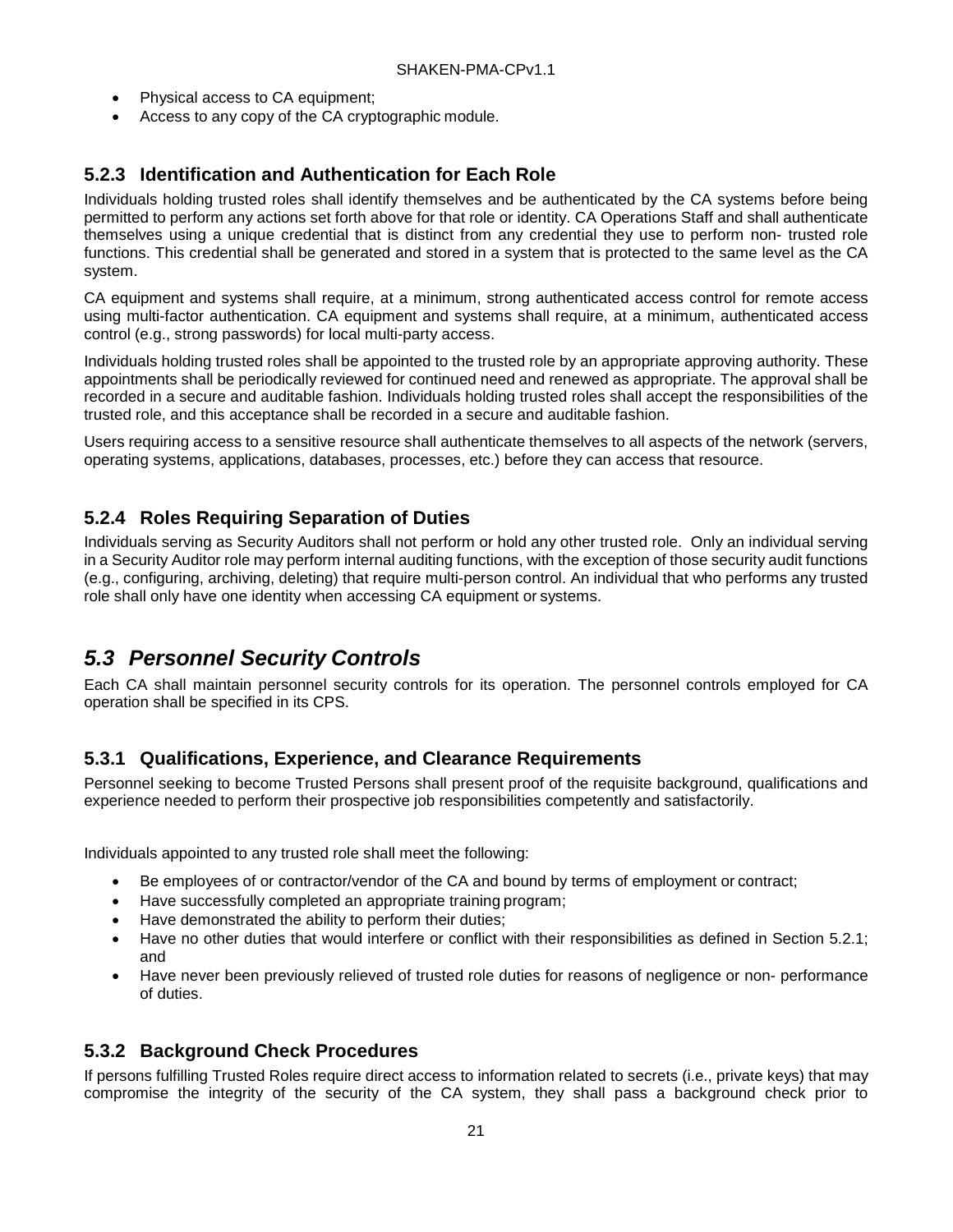commencement of employment. The CA shall conduct background checks (in accordance with local privacy laws) which may include the following:

- Confirmation of previous employment;
- Checks of professional references;
- Confirmation of the highest or most relevant educational degree obtained;
- Search of criminal records (local, state or provincial, and national);
- Check of credit/financial records;
- Search of driver's license records:
- Identification verification via National Identity Check (e.g., Social Security Administration records), as applicable.

#### <span id="page-27-0"></span>**5.3.3 Training Requirements**

All personnel performing duties with respect to the operation of the CA shall receive comprehensive training. Training shall be conducted in the following areas:

- CA security principles and mechanisms;
- All PKI software versions in use on the CA system;
- All PKI duties they are expected to perform;
- Certificate lifecycle management;
- Subscriber vetting and identification and validation procedures;
- Disaster recovery and business continuity procedures;
- Stipulations of this policy.

#### <span id="page-27-1"></span>**5.3.4 Retraining Frequency and Requirements**

All individuals responsible for PKI Trusted Roles shall be made aware of changes in the CA operation. Any significant change to the operations shall have a training (awareness) plan, and the execution of such plan shall be documented. Examples of such changes are CA software or hardware upgrades, changes in CA operational procedures, changes in automated security systems, and relocation of equipment.

Documentation shall be maintained identifying all personnel who received training and the level of training completed.

#### <span id="page-27-2"></span>**5.3.5 Job Rotation Frequency and Sequence**

No Stipulation.

#### <span id="page-27-3"></span>**5.3.6 Sanctions for Unauthorized Actions**

Appropriate administrative and disciplinary actions, as documented in organization policy, shall be taken against personnel who perform unauthorized actions (i.e., actions not permitted by this CP or other CA security policies) involving the CA's systems, operational processes, security controls the certificate status verification systems, and the certificate repository. Disciplinary actions may include measures up to and including termination and shall be commensurate with the frequency and severity of the unauthorized actions.

#### <span id="page-27-4"></span>**5.3.7 Independent Contractor Requirements**

Contractor personnel filling trusted roles shall be subject to all requirements stipulated in this document. Independent contractors and consultants who have not completed or passed the background check procedures specified above shall be permitted access to the CA's secure facilities unless they are escorted and directly supervised by people holding trusted roles at all times.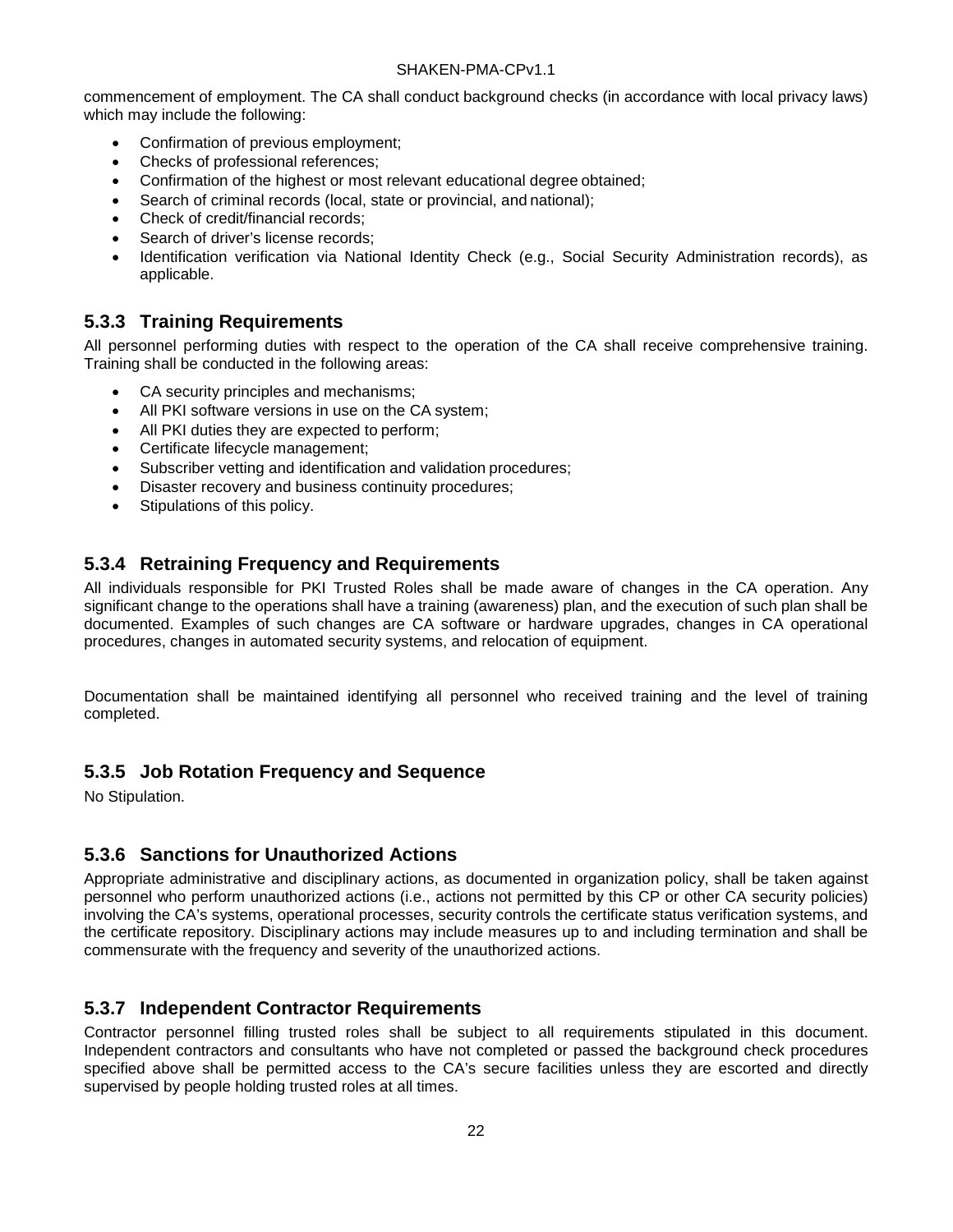### <span id="page-28-0"></span>**5.3.8 Documentation Supplied to Personnel**

Documentation sufficient to define duties and procedures for each role shall be provided to the personnel filling that role.

## <span id="page-28-1"></span>*5.4 Audit Logging Procedures*

The CA shall generate audit log files for all events relating to the security of the CA operation. The log information shall be automatically collected. Where this is not possible, the CA shall use a logbook, paper forms or other physical mechanisms to capture the information. Details of how a CA implements the audit logging shall be addressed in its CPS.

The PMA shall have procedures to review the logs on a request basis.

#### <span id="page-28-2"></span>**5.4.1 Types of Events Recorded**

Audit records shall be generated for the basic operations of the Certification Authority computing equipment.

Audit records shall include the date, time, responsible user or process, success or failure indicators, and summary content data relating to the event.

Auditable events include:

- Access to CA computing equipment (e.g., logon, logout);
- Messages received requesting CA actions (e.g., certificate requests, certificate revocation requests, compromise notifications);
- Subscriber identification information;
- Certificate creation, modification, revocation, or renewal actions;
- Posting of any material to a repository;
- Adding a revoked certificate to the CRL maintained by the STI-PA;
- Any attempts to change or delete audit data;
- Key generation;
- Software and/or configuration updates to the CA; or
- Clock adjustments.

#### <span id="page-28-3"></span>**5.4.2 Frequency of Processing Log**

The audit log shall be reviewed periodically and before being archived. All significant events shall be explained in an audit log summary. Actions taken as a result of these reviews shall be documented.

Such reviews involve verifying that the log has not been tampered with and performing a thorough examination of any alerts or irregularities in the logs. A statistically significant portion of the security audit data generated by the CA since the last review shall be examined. This amount will be described in the CPS.

Real-time automated analysis tools should be used. All alerts generated by such systems shall be analyzed by CA operations staff on a daily basis.

#### <span id="page-28-4"></span>**5.4.3 Retention Period for Audit Log**

Audit logs shall be retained for at least ninety (90) days in addition to being archived as described in Section 5.5. The individual who removes audit logs from the CA system, if performed manually by a person, shall be an official different from the individuals who, in combination, command the CA signature key.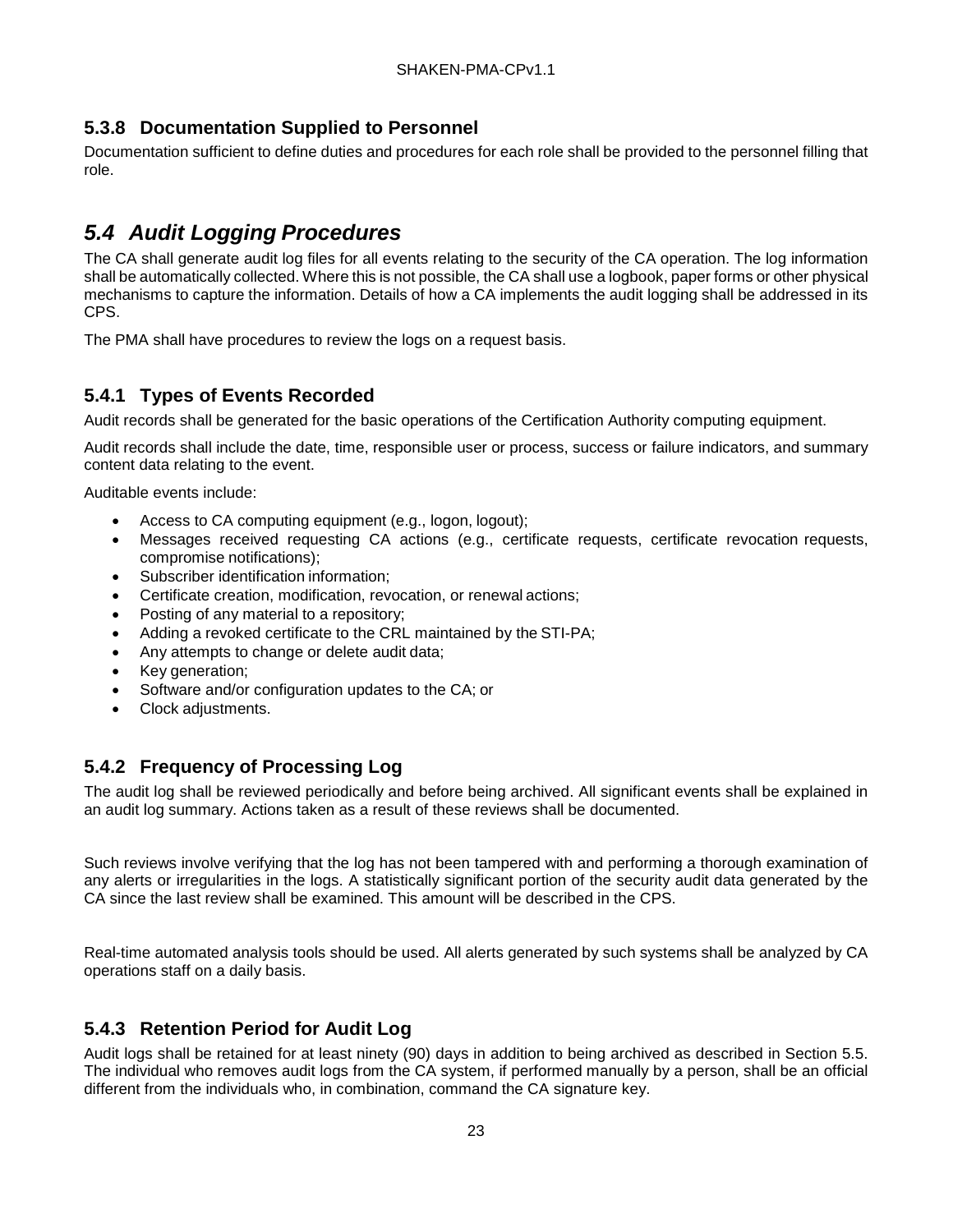### <span id="page-29-0"></span>**5.4.4 Protection of Audit Log**

The security audit data shall not be open for reading by any human, or by any automated process, other than those that perform security audit processing. The log shall not be writable except by the logging mechanism itself. Once written, the log shall not be modifiable by machine or human.

Electronic logs shall be protected to prevent alteration and detect tampering. Examples include digitally signing audit records or the use of a data diode to transfer logs to a separate system to prevent modification after the log is written to media.

Physical logbooks shall implement controls to allow for the detection of the removal of pages or deletion of entries.

Security audit data shall be moved to a safe, secure storage location separate from the location where the data was generated.

CA system configuration and procedures shall be implemented together to ensure that only authorized people archive or delete security audit data. Procedures shall be implemented to protect archived data from deletion or destruction before the end of the security audit data retention period (note that deletion requires modification access).

#### <span id="page-29-1"></span>**5.4.5 Audit Log Backup Procedures**

Audit logs and audit summaries shall be backed up at least every thirty (30) days. The backup of the audit log shall be stored securely in an alternate location.

#### <span id="page-29-2"></span>**5.4.6 Audit Collection System (Internal vs. External)**

The audit log collection system may or may not be external to the CA system. Automated audit processes shall be invoked at system or application startup and cease only at system or application shutdown. Audit collection systems shall be configured such that security audit data is protected against loss (e.g., overwriting or overflow of automated log files). Should it become apparent that an automated audit system has failed; CA operations shall be suspended until the security audit capability can be restored, except for revocation processing and in the situation where a certificate needed for real-time authentication has expired or is soon to expire,.

#### <span id="page-29-3"></span>**5.4.7 Notification to Event-Causing Subject**

Not Applicable.

#### <span id="page-29-4"></span>**5.4.8 Vulnerability Assessments**

The CA operations staff shall routinely test, at least annually, and assess the CA systems to determine if they have any vulnerabilities. Each identified vulnerability shall be prioritized based on its risk level and a remediation plan shall be created. There shall be a patch management process to remediate critical and high rated vulnerabilities as soon as it is feasible or when a vendor patch is released.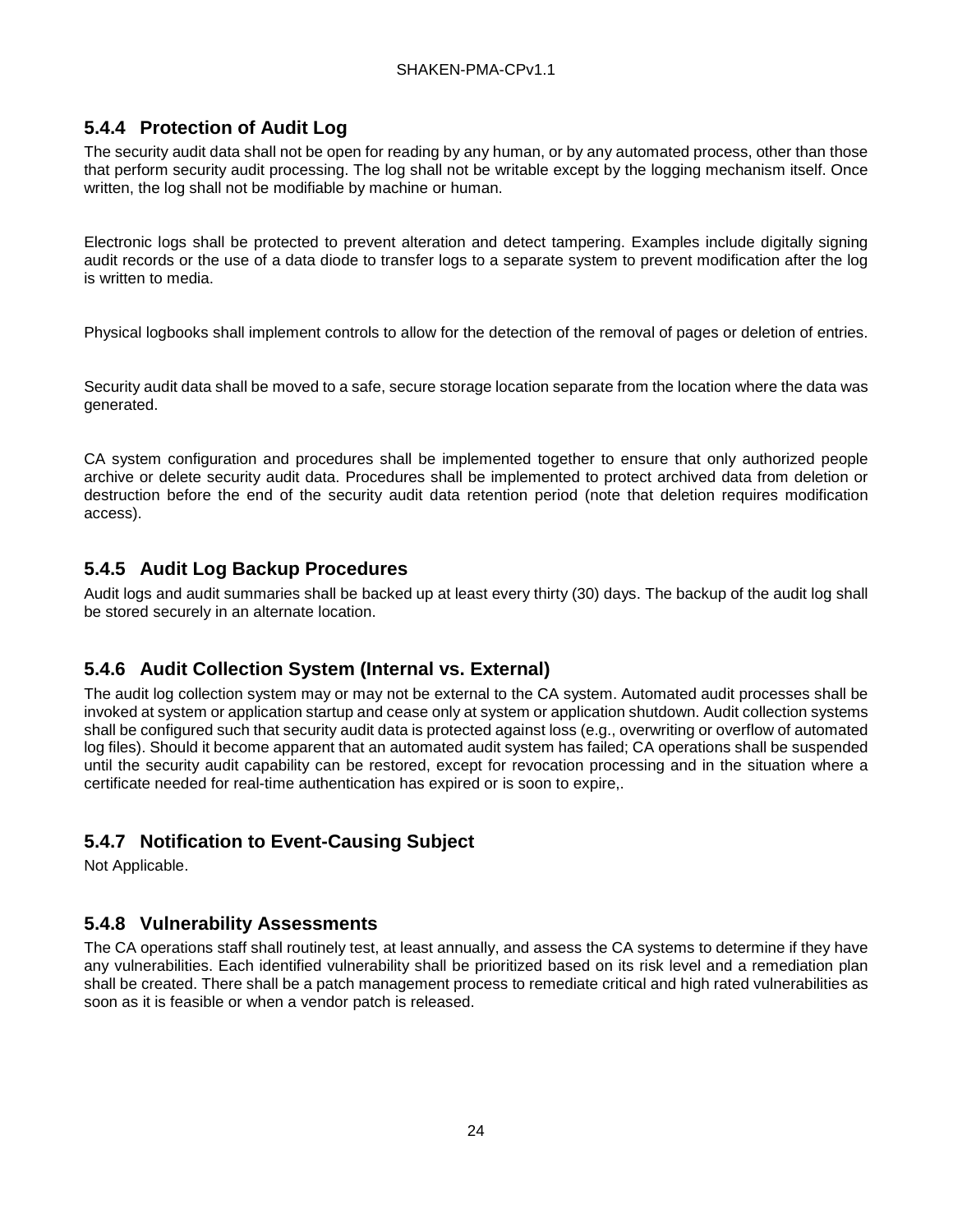## <span id="page-30-0"></span>*5.5 Records Archival*

### <span id="page-30-1"></span>**5.5.1 Types of Records Archived**

CA archive records shall be sufficiently detailed to determine the proper operation of the CA and the validity of any certificate (including those revoked or expired) issued by the CA. At a minimum, if applicable the following data shall be recorded for archive:

- CP
- CPS
- Contractual obligations
- Other agreements concerning operations of the CA
- System and equipment configuration
- Subscriber identity authentication data as per Section 3.2.3
- Documentation of receipt and acceptance of certificates (if applicable)
- Subscriber agreements
- Documentation of receipt of tokens
- All Certificate requests for which the authorization failed
- All Certificates issued
- All Certificates revoked
- All Audit logs
- Other data or applications to verify archive contents
- Compliance Auditor reports
- Any changes to the Audit parameters, e.g. audit frequency, type of event audited
- Any attempt to delete or modify the Audit logs
- All access to any certificate subject private keys retained within the CA for key recoverypurposes
- All changes to the trusted public keys, including additions and deletions
- Remedial action taken as a result of violations of physical security
- Violations of CP
- Violations of CPS

### <span id="page-30-2"></span>**5.5.2 Retention Period for Archive**

Archive records must be kept for a minimum of seven (7) years and six (6) months without any loss of data.

#### <span id="page-30-3"></span>**5.5.3 Protection of Archive**

The CPS shall describe the archiving process and how the archive is protected. No unauthorized user shall be permitted to write to, modify, or delete the archive.

The archived records may be moved to another offline medium. The contents of the archive shall not be released. Records of individual transactions may be released upon request of any Subscribers involved in the transaction or their legally recognized agents.

Archive media shall be stored in a safe, secure storage system separate from the CA systems with physical and procedural security controls equivalent to or better than those of the CA. If the original media cannot retain the data for the required period, a mechanism to periodically transfer the archived data to new media shall be defined by the archive site.

### <span id="page-30-4"></span>**5.5.4 Archive Backup Procedures**

The CPS shall describe how archive records are backed up and how the archive backups are managed.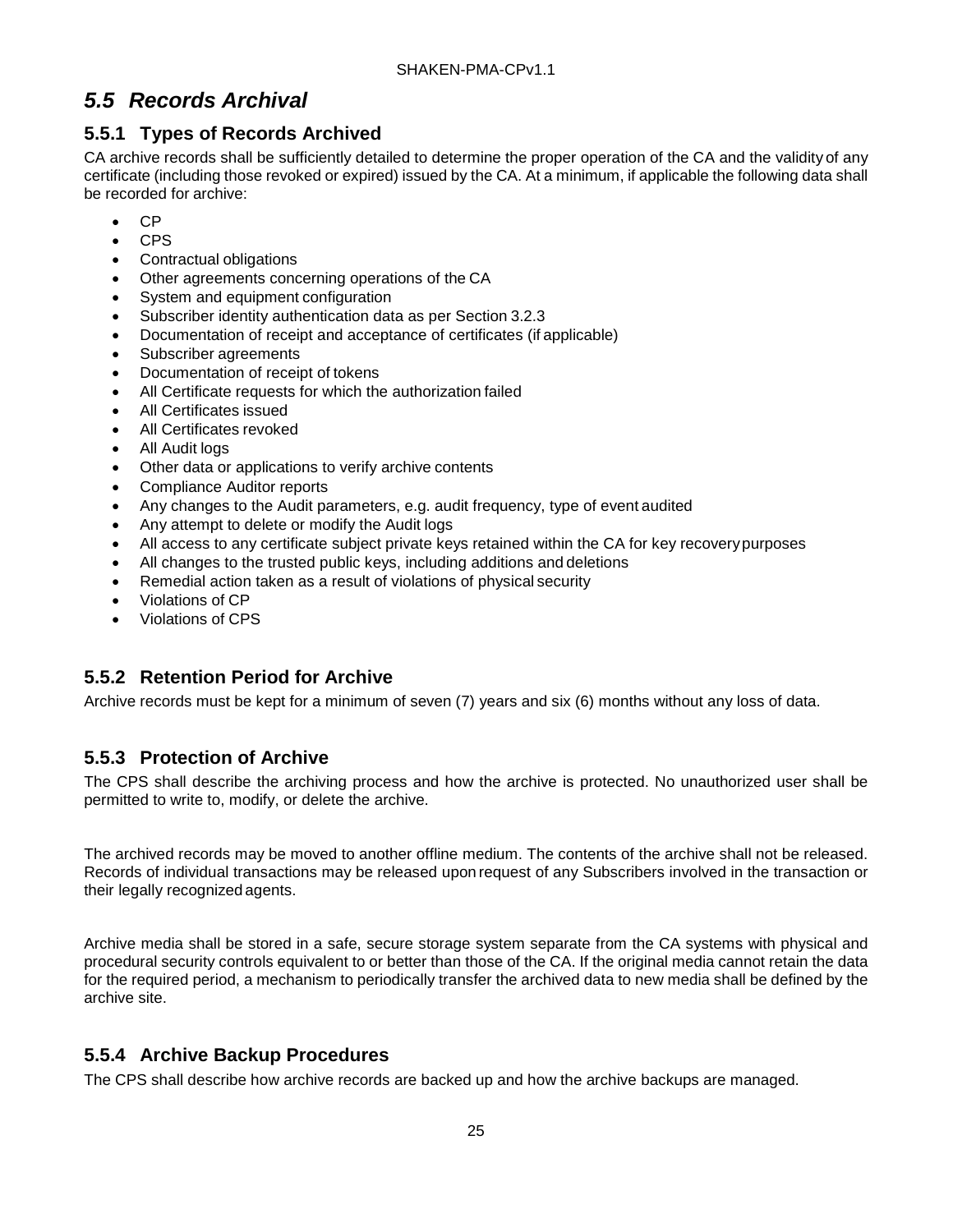### <span id="page-31-0"></span>**5.5.5 Requirements for Time-Stamping of Records**

The CA archive records shall be automatically time-stamped as they are created. The CPS shall describe how system clocks used for time-stamping are maintained in synchrony with an authoritative time source.

### <span id="page-31-1"></span>**5.5.6 Archive Collection System (Internal or External)**

Archive data shall be collected in an expedient manner and on a regular schedule as described in the CPS.

#### <span id="page-31-2"></span>**5.5.7 Procedures to Obtain and Verify Archive Information**

Procedures, detailing how to create, verify, package, transmit, and store the CA archive information, shall be published in the CPS.

### <span id="page-31-3"></span>*5.6 Key Changeover*

CAs shall not issue Subscriber certificates that extend beyond the expiration date of their own certificates and public keys. Each CA certificate validity period shall extend one user certificate validity period past the last use of the CA private key. To minimize the risk from compromise of a CA's private signing key, the private signing key will change more frequently. When the private signing key changes, the CA shall use only the new key for certificate signing.

The CPS shall describe the procedure to provide a new STI-CA public key to users following a re-key by the STI-CA.

### <span id="page-31-4"></span>*5.7 Compromise and Disaster Recovery*

#### <span id="page-31-5"></span>**5.7.1 Incident and Compromise Handling Procedures**

CA organizations shall have an Incident Response Plan and a Disaster Recovery Plan.

If compromise of a CA occurs, certificate issuance by that CA shall be stopped immediately. An independent, thirdparty investigation shall be performed in order to determine the nature and the degree of damage. The scope of potential damage shall be assessed in order to determine appropriate remediation procedures. If a CA private signing key is suspected of compromise, the procedures outlined in Section 5.7.3 shall be followed.

The CA shall immediately notify the PMA if any of the following occur:

- Actual or detected compromise of any CA system or subsystem;
- Physical or electronic penetration of any CA system or subsystem;
- Successful denial of service attacks on any CA system or subsystem; or
- Any incident preventing a CA from notifying the STI-PA of a revoked certificate (e.g., compromised credentials).

#### <span id="page-31-6"></span>**5.7.2 Computing Resources, Software, and/or Data are Corrupted**

When computing resources, software, and/or data are corrupted, CAs operating under this policy shall respond as follows:

- Notify the PMA director as soon as possible using the PMA contact information provided in thisdocument.
- Ensure that the system's integrity has been restored prior to returning to operation and determine the extent of loss of data since the last point of backup.
- Reestablish CA operations.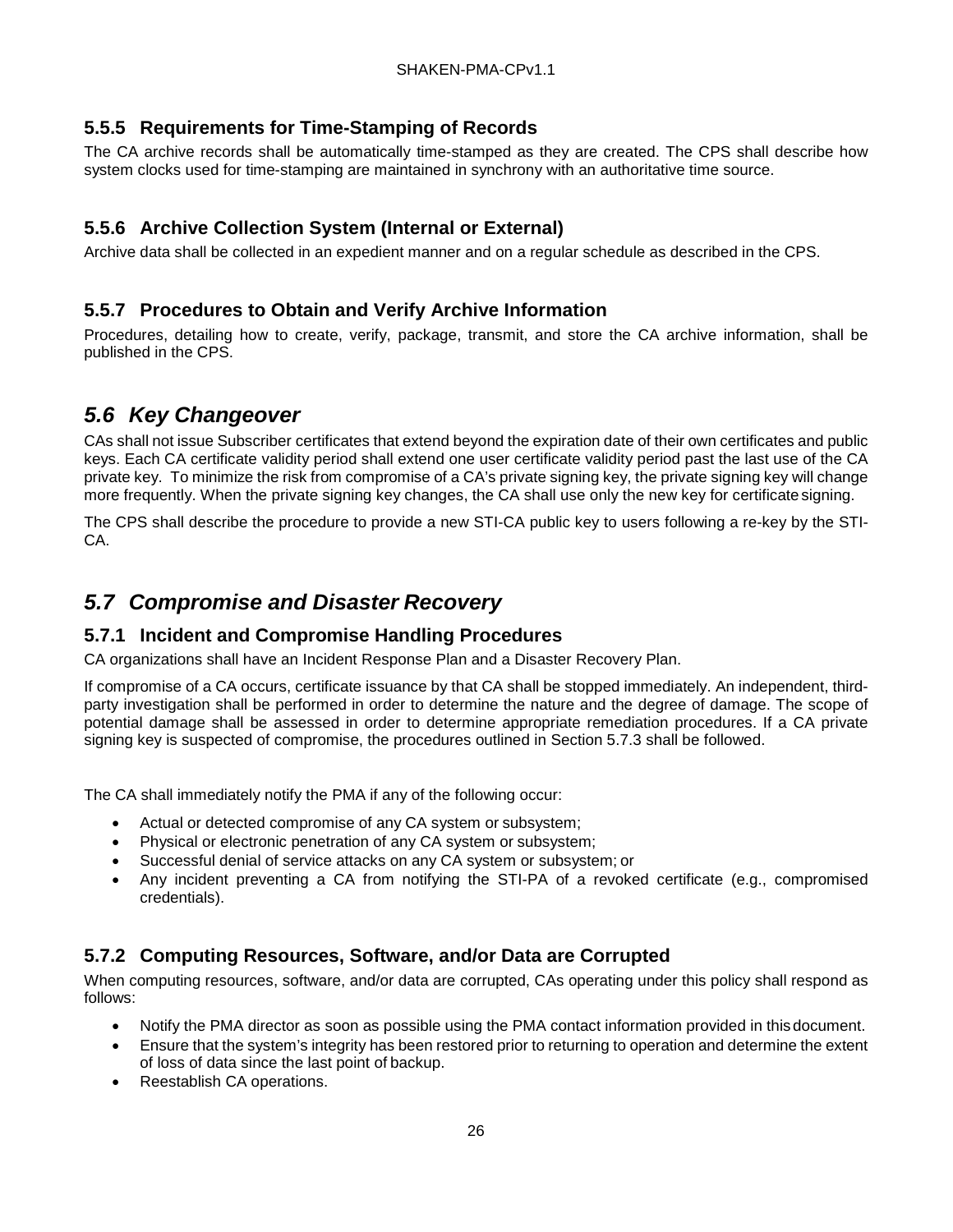- If the CA signing keys are destroyed, reestablish CA operations as quickly as possible, giving priority to the generation of a new CA signing key pair.
- If the integrity of the system cannot be restored, or if the risk is deemed substantial, reestablish system integrity before returning to operation.

### <span id="page-32-0"></span>**5.7.3 Entity Private Key Compromise Procedures**

#### **5.7.3.1 Root CA Compromise Procedures**

In the case of the Root CA compromise, the CA shall immediately notify the PMA. The CA shall also notify all Subscribers. The PMA shall update the list of trusted STI-CAs and make it available to all Subscribers and Relying Parties to obtain the new list of Trusted STI-CAs. The caList has an expiration period, configured to 24 hours, and the SPs periodically retrieve it via REST API. Therefore, such an update will only reflect the next time the SPs can retrieve the caList.

Initiation of notification shall be made at the earliest feasible time and shall not exceed twenty-four (24) hours beyond determination of the actual compromise or loss unless otherwise required by law enforcement. If the cause of the compromise can be adequately addressed, and it is determined that the PKI can be securely re-established, the CA shall then generate a new Root CA certificate and update its account with the STI-PA per the established CPS procedures.

#### **5.7.3.2 Intermediate CA Compromise Procedures**

In the event of an Intermediate CA key compromise, the CA shall notify the PMA and the root CA. The root CA shall revoke that CA's certificate, and the revocation information shall be published immediately in the most expedient, authenticated, and trusted manner and within eighteen (18) hours after the notification. The Compromised CA shall also investigate and report to the PMA and Superior CA what caused the compromise or loss, and what measures have been taken to preclude recurrence. If the cause of the compromise can be adequately addressed and it is determined that the CA can be securely re-established, then the CA shall be re- established. Upon re-establishment of the CA, new Subscriber certificates shall be requested and issued.

#### <span id="page-32-1"></span>**5.7.4 Business Continuity Capabilities After a Disaster**

CAs shall be required to maintain a Disaster Recovery Plan. The CA Disaster Recovery Plan shall be coordinated with any overarching Enterprise Disaster Recovery Plan that the broader organization may have. The Disaster Recovery Plan shall identify what management and operations procedures are in place to mitigate risks to facilities, systems, networks, and application controls. It shall also identify procedures for annual testing of processes to restore service, individuals on call for management, response and recovery activities, and the order of restoral of equipment and services.

In the case of a disaster in which the CA equipment is damaged and inoperative, the CA operations shall be reestablished as quickly as possible, giving priority to the ability to revoke Subscriber's certificates. If the CA cannot re-establish revocation capabilities within eighteen (18) hours, then the inoperative status of the CA shall be reported to the PMA and Superior CA. The PMA shall decide whether to declare the CA private signing key as compromised and the CA keys and certificates need to be reissued or allow additional time for reestablishment of the CA's revocation capability.

In the case of a disaster in which a CA installation is physically damaged and all copies of the CA signature key are destroyed as a result, the CA shall request that its certificates be revoked. The CA installation shall then be completely rebuilt by re-establishing the CA's equipment, generating new private and public keys and being recertified. Finally, all Subscribers will be notified that certificates need to be re-issued. In the case of subscribers that maintain their own repositories, it is recommended that any certificates issued by that CA be revoked.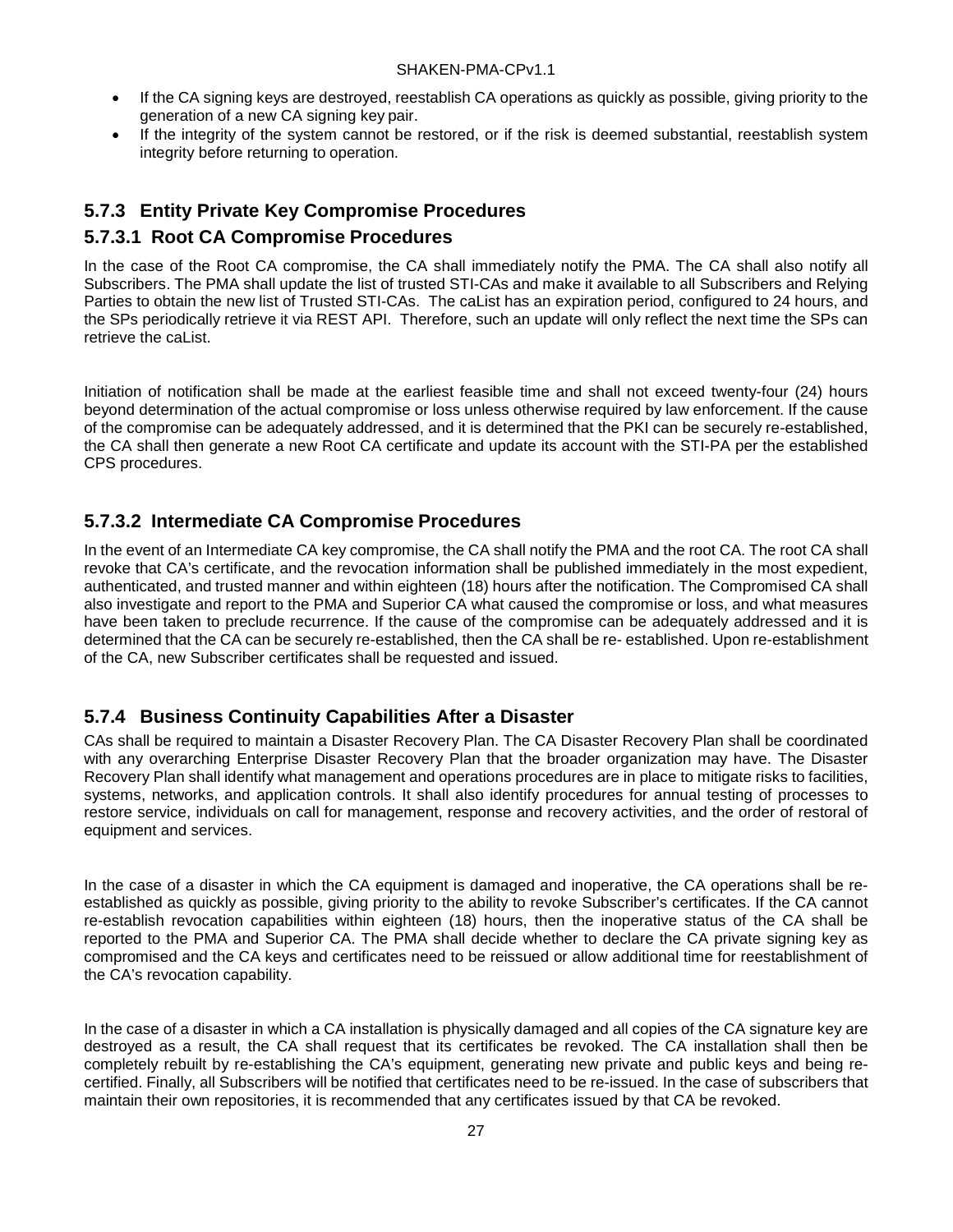## <span id="page-33-0"></span>*5.8 CA Termination*

When a CA operating under this CP terminates operations before all certificates have expired, entities shall be given as much advance notice as circumstances permit. The CA shall notify the PMA using documented contact information.

Prior to termination the CA shall revoke all unexpired certificates within the repository it maintains. The CA shall archive all audit logs and other records prior to termination. The CA shall destroy all private keys upon termination. The CA archive records shall be transferred to the PMA. If a Root CA is terminated, the root CA shall be removed from the list of trusted STI-CAs. In that case, any certificates that have not been revoked will be invalid once the relying parties receive the updated list.

# <span id="page-33-1"></span>**6 Technical Security Controls**

### <span id="page-33-2"></span>*6.1 Key Pair Generation and Installation*

#### <span id="page-33-3"></span>**6.1.1 Key Pair Generation**

Cryptographic keying material used by CAs to sign certificates shall be generated by cryptographic modules validated to FIPS 140 Level 1, or some other generally accepted conformance to X.509 related standards.

CA key pair generation shall create a verifiable audit trail demonstrating that the security requirements for the documented procedures were followed. The CPS description of the procedure shall be detailed enough to show that appropriate role separation was used.

Subscriber key pair generation shall be performed by the Subscriber.

#### <span id="page-33-4"></span>**6.1.2 Private Key Delivery to Subscriber**

This is not applicable in the case that only the Subscriber generates the key pair.

#### <span id="page-33-5"></span>**6.1.3 Public Key Delivery to Certificate Issuer**

When the Subscriber generates the key pair, the public key and the Subscriber's identity need to be delivered securely to the CA for certificate issuance. In the case that the ACME protocol is supported, this is provided to the CA during account creation.

#### <span id="page-33-6"></span>**6.1.4 CA Public Key Delivery to Relying Parties**

The public key of a root CA shall be provided to the Subscribers acting as relying parties in a secure manner so that it is not vulnerable to modification or substitution.

When a CA updates its signature key pair, the key rollover certificates may be signed with the CA's current private key; in this case, secure out-of-band mechanisms are not required.

#### <span id="page-33-7"></span>**6.1.5 Key Sizes**

CAs that generate STI certificates under this policy shall use the SHA-256 algorithm when generating digital signatures. ECDSA signatures on certificates shall use SHA-256.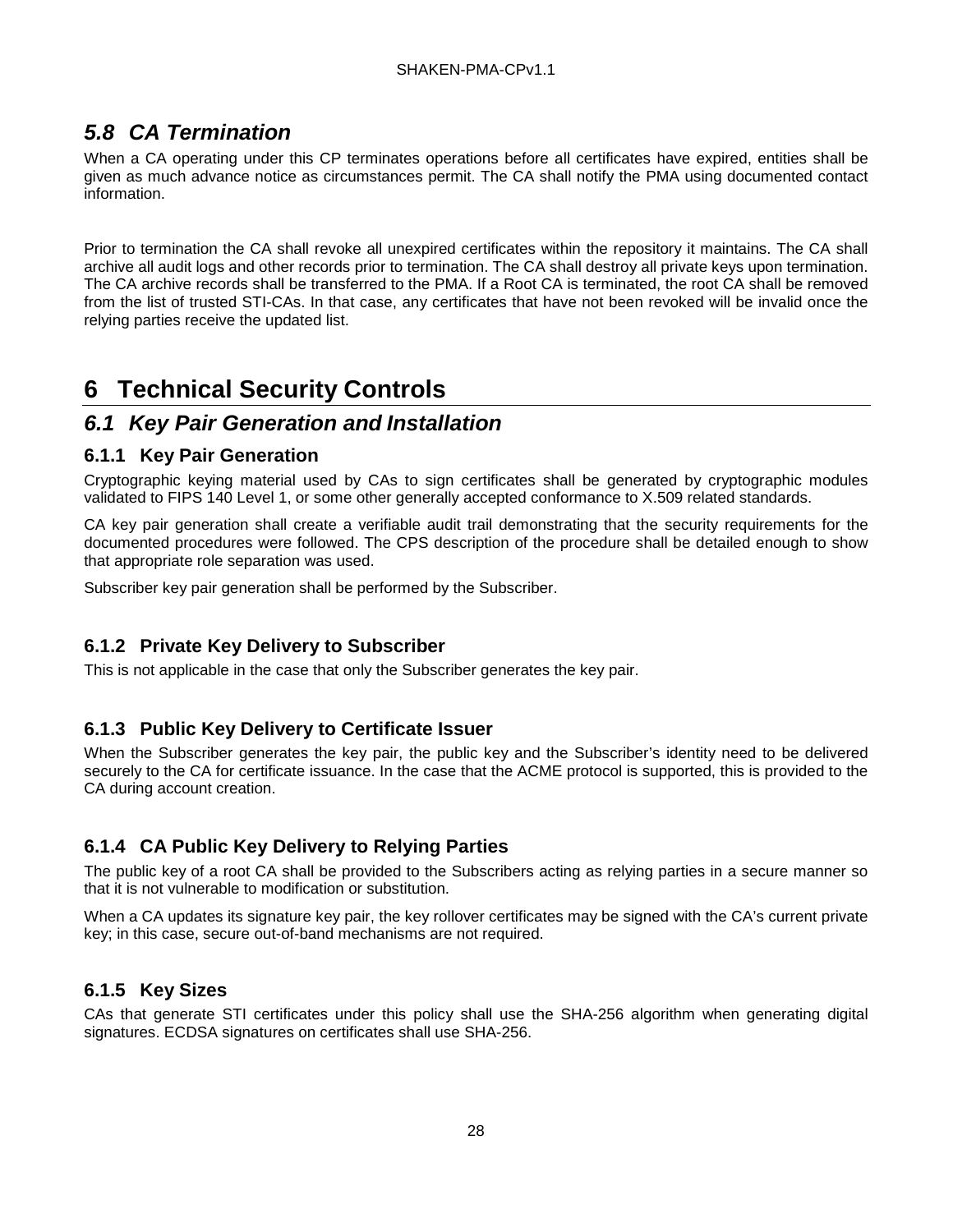#### <span id="page-34-0"></span>**6.1.6 Public Key Parameters Generation and Quality Checking**

Public key parameters shall always be generated and validated in accordance with FIPS 186-4.

### <span id="page-34-1"></span>**6.1.7 Key Usage Purposes (as per X.509 v3 Key Usage Field)**

The use of a specific key is constrained by the key usage extension in the X.509 certificate. All certificates shall include a critical key usage extension.

Public keys that are bound into CA certificates shall be used only for signing CA certificates. CA certificates whose subject public key is to be used to verify other certificates shall assert the *keyCertSign* bit.

The *dataEncipherment*, *encipherOnly*, and *decipherOnly* bits shall not be asserted in certificates issued under this policy. In addition, *anyExtendedKeyUsage* shall not be asserted in extended key usage extensions.

## <span id="page-34-2"></span>*6.2 Private Key Protection and Cryptographic Module Engineering Controls*

#### <span id="page-34-3"></span>**6.2.1 Cryptographic Module Standards and Controls**

CAs shall use cryptographic modules validated to [FIPS 140] Level 1 (or higher), or some other generally accepted conformance to X.509 related standards for signing operations.

#### <span id="page-34-4"></span>**6.2.2 Private Key (n out of m) Multi-person Control**

CAs may employ multi-person controls to constrain access to their private keys, but this is not a requirement all CAs in the PKI. The CPS for each CA shall describe which, if any, multi-person controls it employs.

#### <span id="page-34-5"></span>**6.2.3 Private Key Escrow**

CA private keys shall never be escrowed.

#### <span id="page-34-6"></span>**6.2.4 Private Key Backup**

The CA private signature keys shall be backed up under the same control as the original signature key. All copies of the CA private signature key shall be accounted for and protected in the same manner as the original. Backup procedures shall be included in the CA's CPS.

#### <span id="page-34-7"></span>**6.2.5 Private Key Archival**

CA private signature keys and Subscriber private signature keys shall not be archived. CAs that retain Subscriber private encryption keys for business continuity purposes shall archive such Subscriber private keys in accordance with Section 5.5.

#### <span id="page-34-8"></span>**6.2.6 Private Key Transfer into or from a Cryptographic Module**

CA private keys may be exported from the cryptographic module only to perform CA key backup procedures as described in Section 6.2.4. At no time shall the CA private key exist in plaintext outside the cryptographic module.

All other keys shall be generated by a cryptographic module. In the event a private key is to be transported from one cryptographic module to another, the private key must be encrypted during transport; private keys must never exist in plaintext form outside the cryptographic module boundary.

Transport keys used to encrypt private keys shall be handled in the same way as the private key.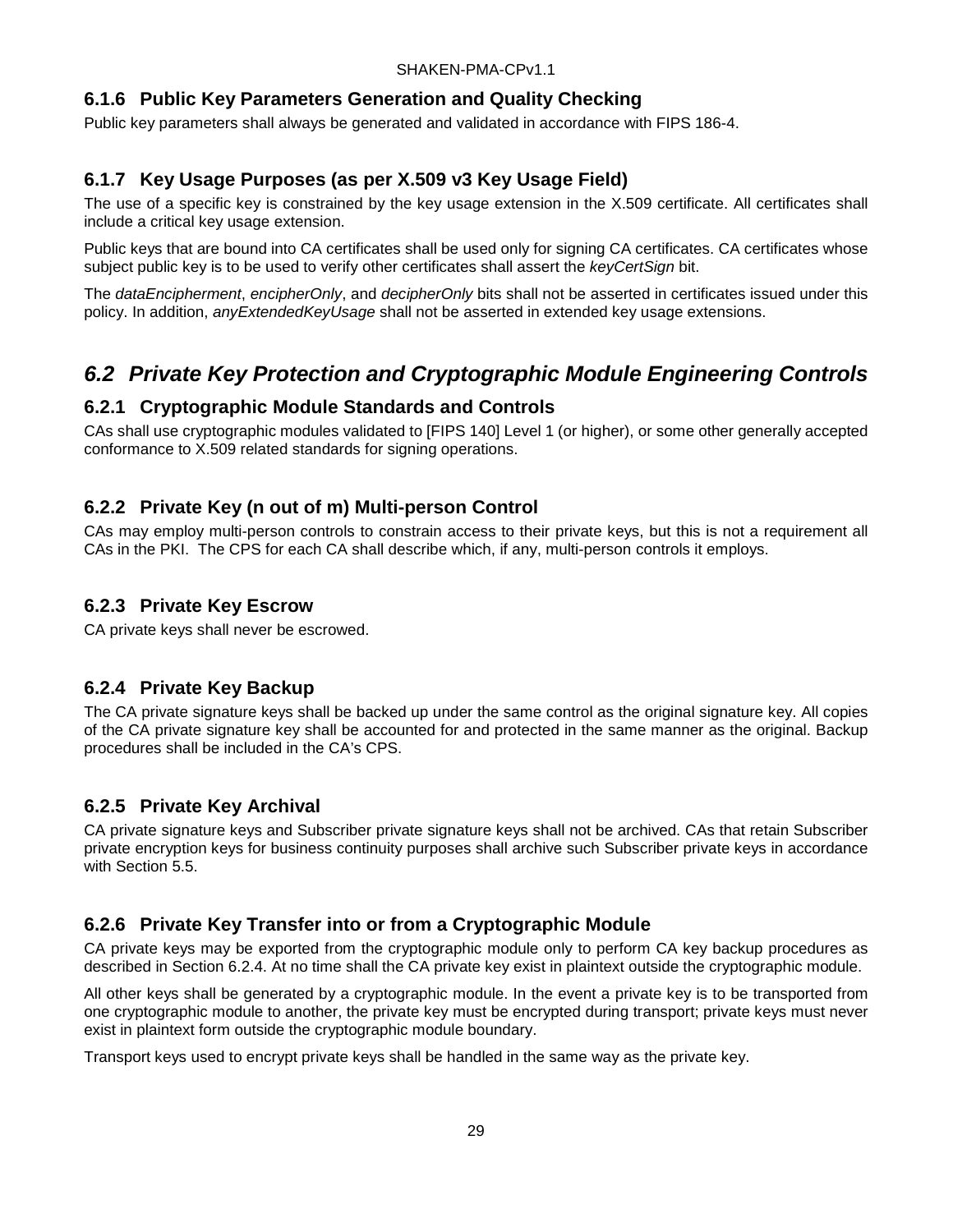#### <span id="page-35-0"></span>**6.2.7 Private Key Storage on Cryptographic Module**

No stipulation beyond that specified in FIPS 140 (or other generally accepted secure storage methods).

#### <span id="page-35-1"></span>**6.2.8 Method of Activating Private Key**

If private key activation is applicable to the CA use of a cryptographic module, the Subscriber must be authenticated with the cryptographic token before the activation of the associated private key(s). Acceptable means of authentication include but are not limited to passphrases, PINs or biometrics. Entry of activation data shall be protected from disclosure (i.e., the data should not be displayed while it is entered).

#### <span id="page-35-2"></span>**6.2.9 Method of Deactivating Private Key**

If private key activation is applicable to the CA use of a cryptographic module, cryptographic modules that have been activated shall not be available to unauthorized access. After use, the cryptographic module shall be deactivated, e.g., via a manual logout procedure or automatically after a period of inactivity as defined in the applicable CPS. CA cryptographic modules shall be removed and stored in a secure container when not in use.

#### <span id="page-35-3"></span>**6.2.10 Method of Destroying Private Key**

Individuals in trusted roles or automated computer processes shall destroy CA private signature keys when they are no longer needed. If applicable, subscribers shall either surrender their cryptographic module to CA personnel for destruction or subscribers shall destroy their private signature keys when they are no longer needed or when the certificates to which they correspond expire or are revoked. Physical destruction of any hardware is not required.

#### <span id="page-35-4"></span>**6.2.11 Cryptographic Module Rating**

See Section 6.2.1.

### <span id="page-35-5"></span>*6.3 Other Aspects of Key Pair Management*

#### <span id="page-35-6"></span>**6.3.1 Public Key Archival**

The public key is archived as part of the certificate archival described in Section 5.5.

#### <span id="page-35-7"></span>**6.3.2 Certificate Operational Periods and Key Pair Usage Periods**

The usage period for the Root CA key pair is a maximum of twenty-five (25) years.

For all other CAs operating under this policy, the usage period for a CA key pair is a maximum of twelve (12) years. The CA private key may be used to sign certificates for at most <9> years. All certificates signed by a specific CA key pair must expire before the end of that key pair's usage period.

Subscriber public keys in certificates other than code signing certificates have a maximum usage period of three (3) years. Subscriber signature private keys have the same usage period as their corresponding public key. The usage period for subscriber key management private keys is not restricted.

### <span id="page-35-8"></span>*6.4 Activation Data*

#### <span id="page-35-9"></span>**6.4.1 Activation Data Generation and Installation**

If applicable to CA, CA activation data may be user-selected (by each of the multiple parties holding that activation data). If the activation data must be transmitted, it shall be via an appropriately protected channel, and distinct in time and place from the associated cryptographic module.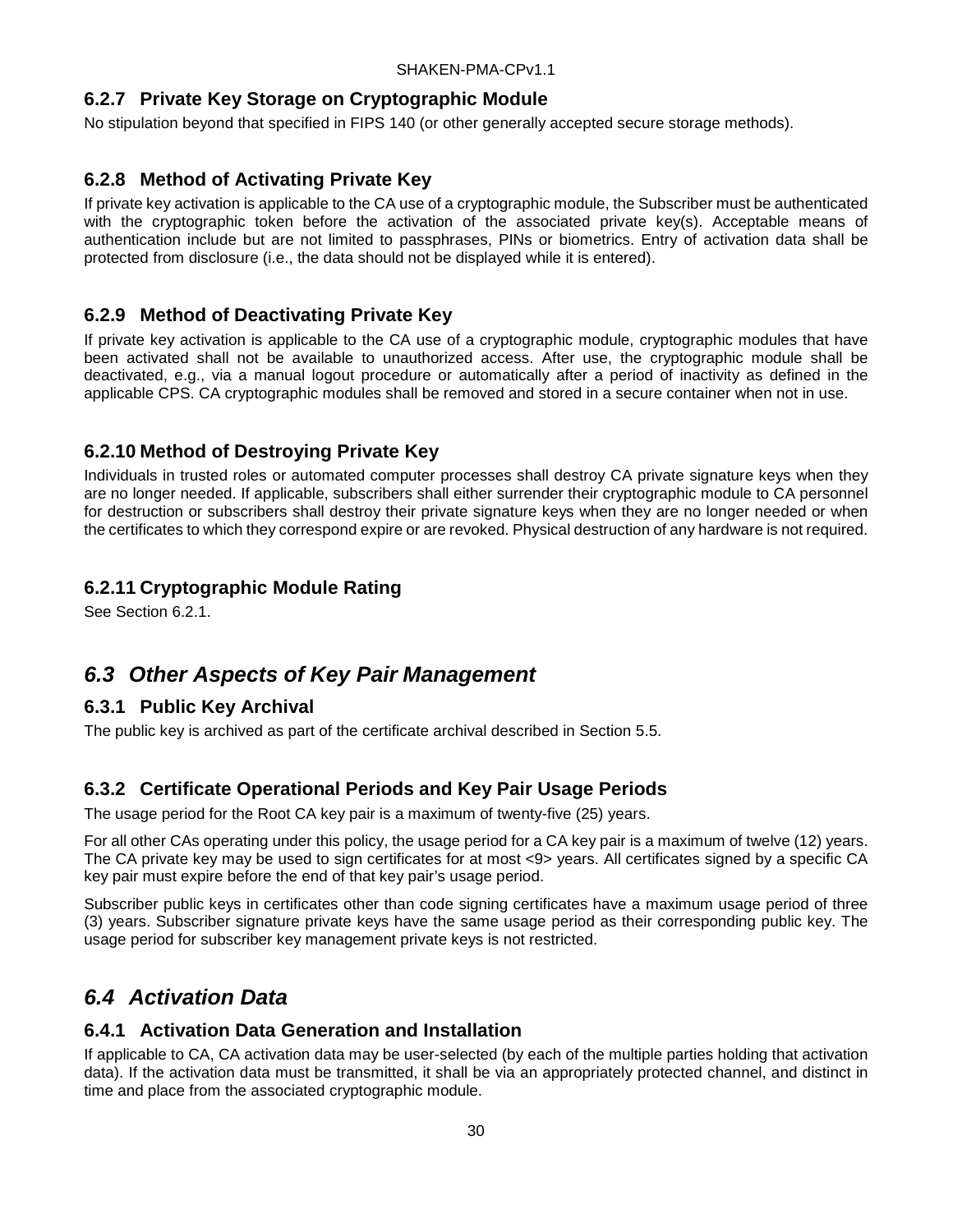Subscriber activation data may be user-selected. The strength of the activation data shall meet or exceed the requirements for authentication mechanisms stipulated for Level 1 in FIPS 140, or some other equivalent standard. If the activation data must be transmitted, it shall be via an appropriately protected channel, and distinct in time and place from the associated cryptographic module.

#### <span id="page-36-0"></span>**6.4.2 Activation Data Protection**

Data used to unlock private keys shall be protected from disclosure by a combination of cryptographic and physical access control mechanisms. Activation data shall be either:

- memorized;
- biometric in nature; or
- recorded and secured at the level of assurance associated with the activation of the cryptographic module and shall not be stored with the cryptographic module.

#### <span id="page-36-1"></span>**6.4.3 Other Aspects of Activation Data**

No additional stipulations.

## <span id="page-36-2"></span>*6.5 Computer Security Controls*

#### <span id="page-36-3"></span>**6.5.1 Specific Computer Security Technical Requirements**

The CPS shall document the technical controls covering all the of the areas identified in this Section of the CP.

#### **6.5.1.1 Access Control**

Access to information such as sensitive details about customer accounts, passwords, and ultimately, CA-related private keys should be carefully guarded, along with the machines housing such information.

#### **6.5.1.1.1 Access Control Policy and Procedures**

The CA shall create and document roles and responsibilities for each trusted role employee job function in the CPS. The CA shall create and maintain a mapping of these trusted roles and their associated responsibilities to specific employees and their accounts on the CA system.

#### **6.5.1.1.2 Account Management**

Information system account management features shall ensure that users access only that functionality permitted by their role or function. All account types with access to information systems shall be documented along with the conditions and procedures to follow in creating new accounts. Groups and roles shall have a documented relationship to the business or mission roles involved in operating the CA.

Section 5.2.1 of this document defines roles and job functions for personnel that the CA shall use when defining access control mechanisms. The CA shall employ the principle of least privilege when creating users and assigning them to groups and roles; membership to a group or role shall be justified based upon business need. The CA shall take appropriate action when a user no longer requires an account, their business role changes, or the user is terminated or transferred. The CA shall annually review all active accounts to match active authorized users with accounts and disable or remove any accounts no longer associated with an active authorized user.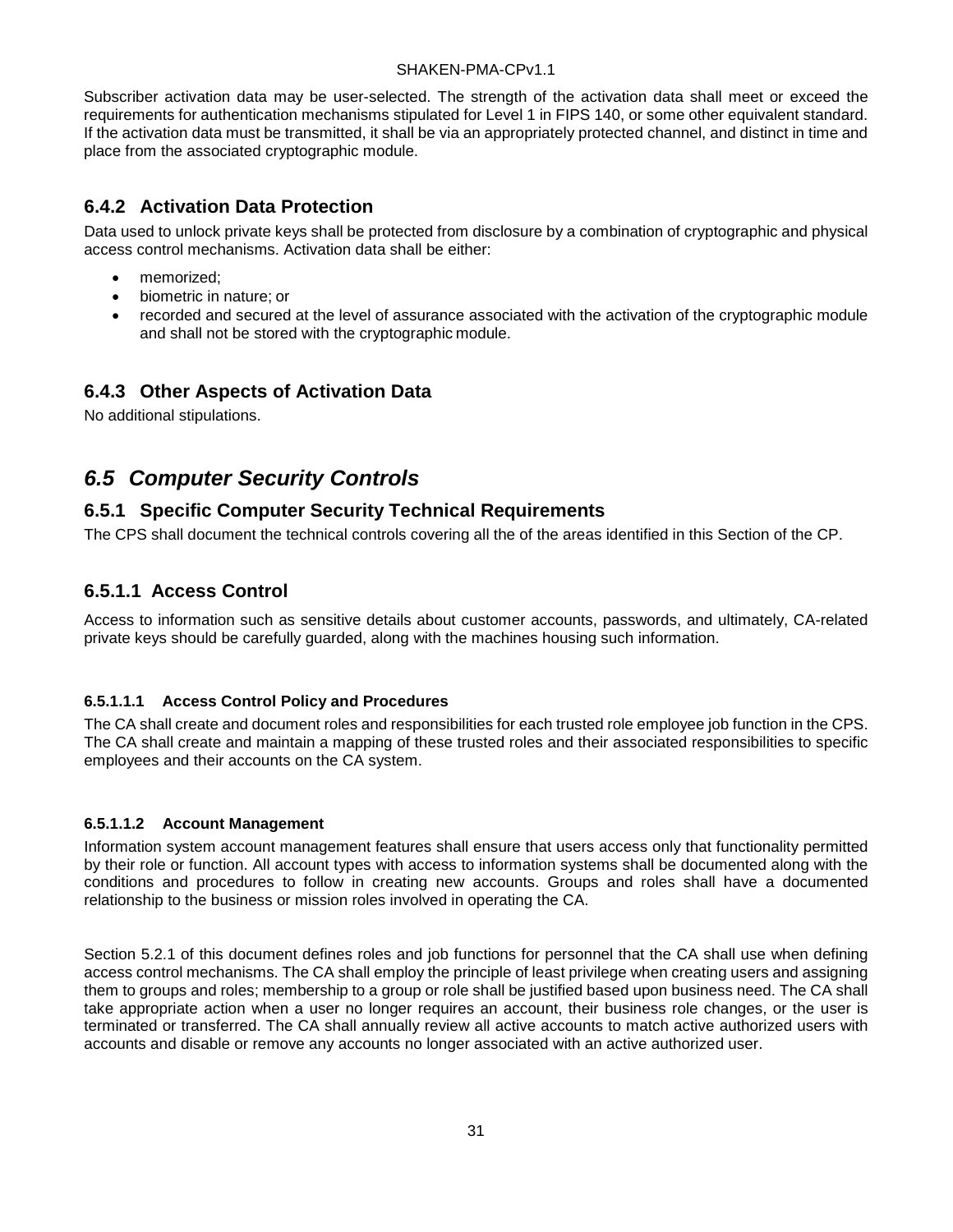Automated systems shall be employed to maintain access for only those users who are still authorized to use the information system. After thirty (30) days of inactivity, an account shall be automatically disabled and attempts to access any deactivated account shall be logged.

All account administration activities shall be logged and made available for inspection by appropriate security personnel. Account administration activities that shall be audited include account creation, modification, enabling, disabling, group or role changes, and removal actions. See Section 5.4 for detailed requirements for these logs.

Guest/anonymous and defaults accounts for logon to CA operations systems shall be prohibited. Accounts shall be assigned to a single user and shall not be shared.

#### **6.5.1.1.3 Least Privilege**

In granting rights to accounts and groups, the CA shall employ the principle of least privilege, allowing only authorized access for users (and processes acting on behalf of users) which are necessary to accomplish assigned tasks in accordance with organizational missions and business functions. The CA shall explicitly authorize access to accounts and groups for controlling security functions and security-relevant information. The CA shall authorize access to privileged commands and features of information systems only for specific, organization-defined compelling operational needs and documents the rationale for such access. The CA shall require that users of information systems with access to administrative privileges to utilize non-privileged accounts or roles when accessing non-privileged functions (such as reading email).

#### **6.5.1.1.4 Access Control Best Practices**

The following are best practices for access control:

- Unique User IDs is associated with each individual user.
- All user activity shall be traceable to an individual.
- No shared or default accounts shall be used.
- There is a process to track the assignment and configurations of administrative privileges to CA operations systems. The principle of least privilege shall be followed.
- There is an authorization process to approve users and their associated privileges.
- There is a process to establish, change, deactivate and remove UserIDs and privileges.
- Passwords shall be at least 8 characters with associated complexity and usage rules.
- Passwords are never stored or transmitted in cleartext.
- There are defined session timeouts (15 minutes) during periods of userinactivity.
- There shall be a limit on failed login attempts (5). If there is a lockout, an administrator needs to resetthe password.
- For remote access from external public networks, multi-factor authentication shall be used.
- There shall be logging of all failed login attempts and changes in administrativeprivileges.

#### **6.5.1.1.5 Authentication: Passwords and Accounts**

When the authentication mechanism uses user selectable passwords, strong passwords shall be employed, as defined in the CA password policy referenced in the CPS. Passwords for CA authentication operational systems shall be different from CA enterprise systems.

The CA shall have the minimum number of user accounts that are necessary to its operation. Account access shall be locked after five (5) unsuccessful login attempts. Restoration of access shall be performed by a different person who holds a trusted role or restore access after a timeout period.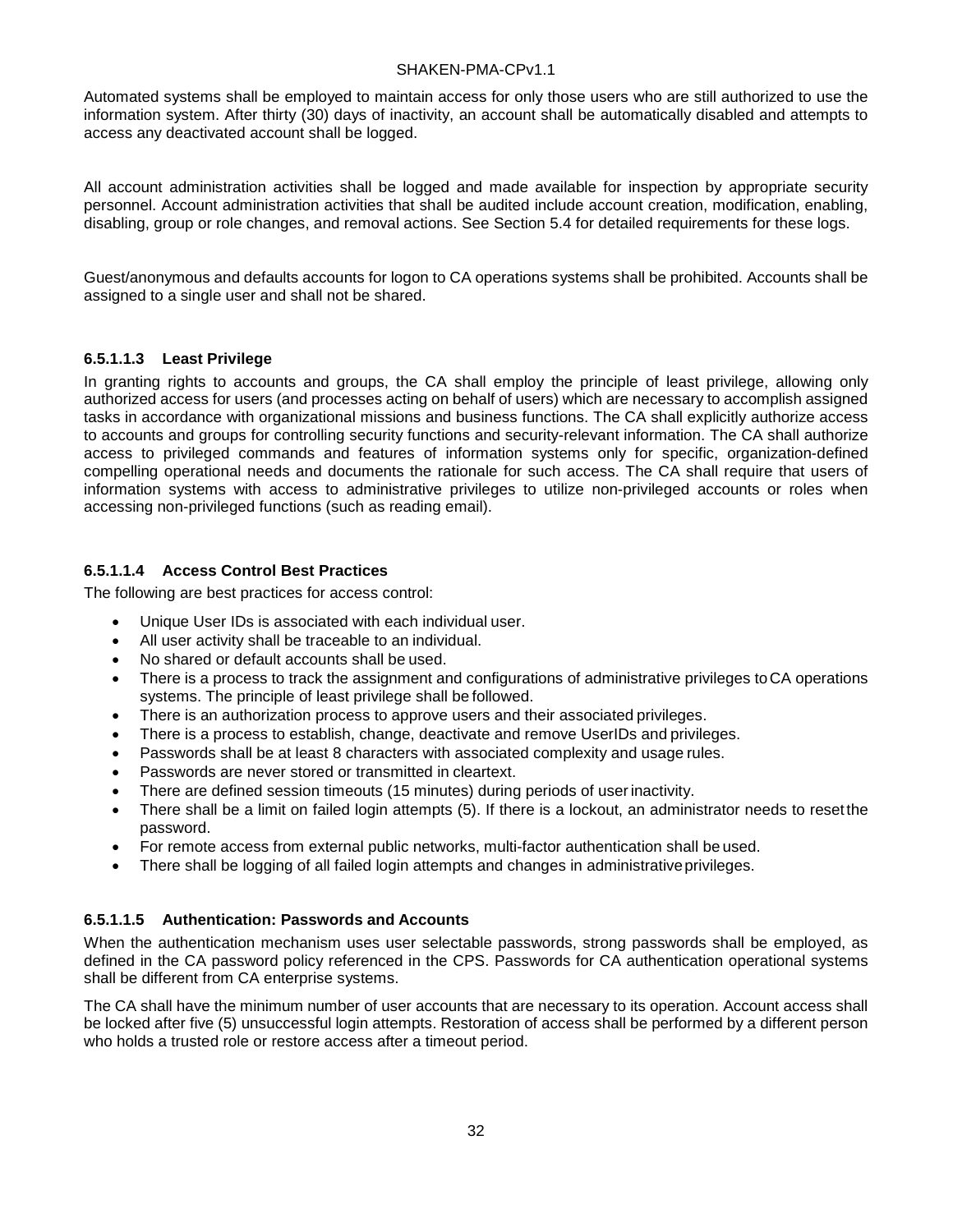#### **6.5.1.1.6 Permitted Actions without Identification or Authentication**

The CA shall document in the CPS a specific list of actions that can be performed on specifically enumerated information systems without identification or authentication, such as accessing a publicly available website. Furthermore, the CA shall document and provide supporting rationale in its security policy and procedures an enumerated list of user actions and systems not requiring identification or authentication (i.e., anonymous access to a public website) and not related to the CA operation.

#### **6.5.1.2 System Integrity**

#### **6.5.1.2.1 System Isolation and Partitioning**

CA systems shall be configured, operated, and maintained so as to ensure the continuous logical separation of CA operations processes and their assigned resources. This separation shall be enforced by:

- Physical and/or logical isolation mechanisms, such as dedicated systems or virtualization;
- Protecting an active process and any assigned resources from access by or interference from another process;
- Protecting an inactive process and any assigned resources from access by or interference from an active process; and
- Ensuring that any exception condition raised by one process will have no lasting detrimental effect on the operation or assigned resources of another process.

All trusted components should be logically separated from each other and shall be logically separated from any untrusted components of the CA system. The CPS shall document how this logical isolation of components is accomplished.

Security critical processes shall be isolated from processes that have external interfaces. For example, the CA signing processes shall be isolated from registration processes. The CPS shall outline how security critical processes are protected from interference by externally facing processes and applications.

If there are system resources shared amongst trusted and/or untrusted processes, the underlying system(s) shall prevent any unauthorized and unintended information transfer between processes via those shared system resources.

The CA shall develop and document controlled procedures for transferring software updates configuration files, certificate requests, and other data files between trusted components.

#### **6.5.1.2.2 Malicious Code Protection**

The CA system shall employ malicious code protection mechanisms to mitigate the risk of malicious code on CA system components. Malicious code on trusted CA components could allow an attacker to issue fraudulent certificates, create a rogue intermediate or signing CA server, or compromise the availability of the system.

CA system components running standard operating systems that are not air-gapped from the Internet shall employ host-based anti-malware tools to detect and prevent the execution of known malicious code. These tools shall be configured to automatically scan removable media when it is inserted, as well as files received over the network. Introduction of removable media shall not cause automatic execution of any software residing on the media.

Anti-malware tools employed by a CA shall be properly maintained and updated by the CA. Anti-malware tools on networked systems shall be updated automatically as updates become available, or CA Administrators shall push updates to system components on a weekly basis. Anti-malware tools may be employed on air-gapped systems. If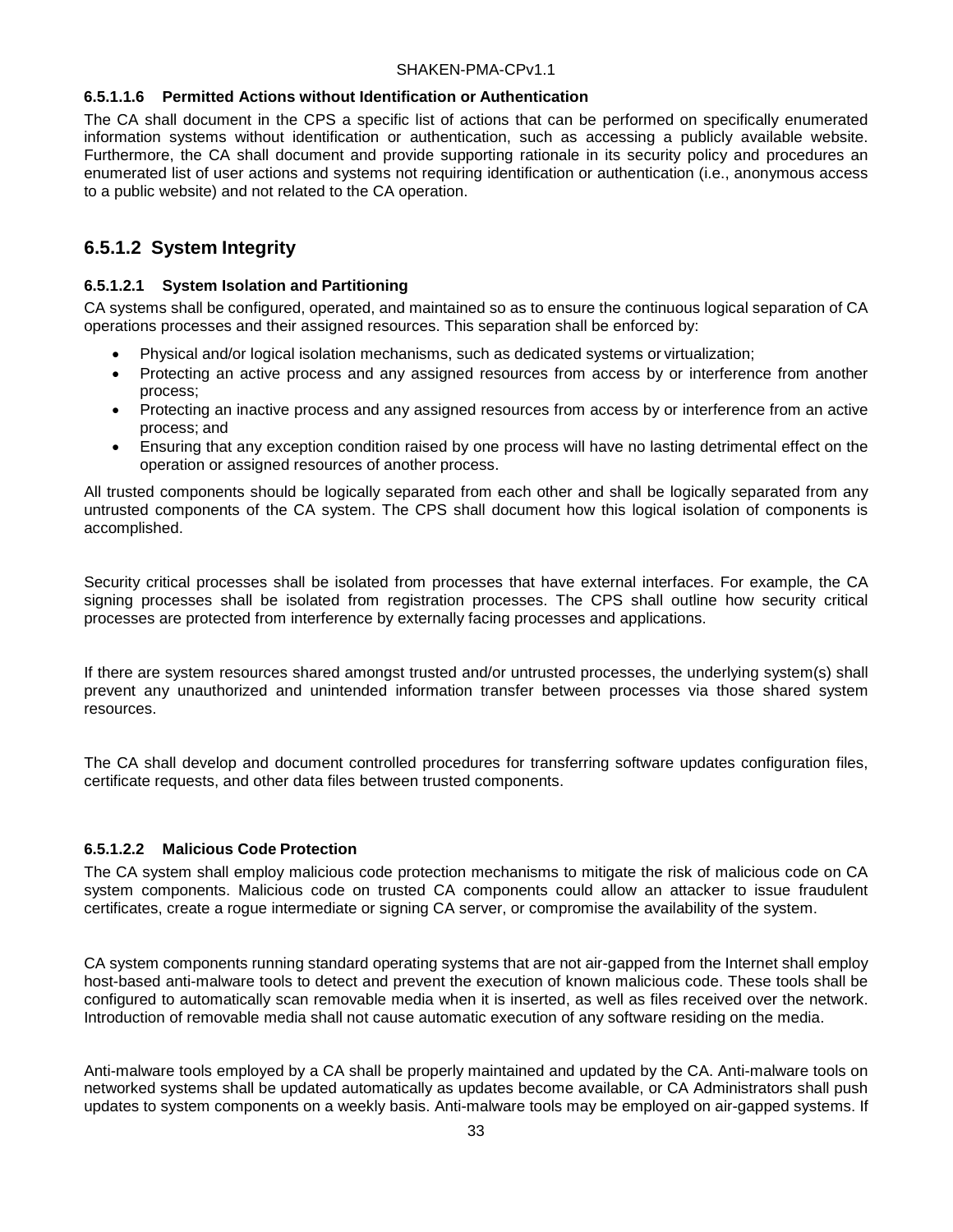anti-malware tools are employed on air-gapped systems, the CA shall document in the CPS how these toolswill be updated, including mitigations intended to reduce the risks of spreading malware and exfiltration of data off of compromised CA systems.

Anti-malware tools shall alert CA Administrators of any malware detected by the tools.

On system components that do not implement host-based anti-malware tools, the CA shall identify and employ other malicious code protection mechanisms to prevent the execution of malicious code, detect infected files or executables, and remediate infected systems. These mechanisms could include, but are not limited to, compensating physical protection on hosts, network-based malware detection tools at boundary points, application whitelisting, and manually scanning removable media by trusted CA personnel. The CA shall document all malware protection mechanisms in the CPS.

#### **6.5.1.2.3 Software and Firmware Integrity**

The CA shall employ technical and procedural controls to prevent and detect unauthorized changes to firmware and software on CA systems. Access control mechanisms and documented configuration management processes (see Sections 6.5.1.1 and 6.6.2) shall ensure that only authorized CA Administrators are capable of installing or modifying firmware and software on CA systems.

Root and subordinate CA servers shall implement automated technical controls to prevent and detect unauthorized changes to firmware and software. Example technical controls include signature verification prior to firmware/software installation or execution (such as firmware protections that comply with SP800-147 or SP800- 147B), or hash-based white-listing of executables. Unauthorized software or firmware detected by these mechanisms should be blocked from executing. Any instances of unauthorized firmware or software detected by the system shall be logged, and CA Administrators shall be notified of these events.

#### **6.5.1.2.4 Information Protection**

The CA shall protect the confidentiality and integrity of sensitive information stored or processed on CA systems that could lead to abuse or fraud. For example, the CA shall protect customer data that could allow an attacker to impersonate a customer. The CA shall employ technical mechanisms to prevent unauthorized changes or accesses to this information, such as access control mechanisms that limit which users are authorized to view or modify files. Sensitive information stored on devices that are not physically protected from potential attackers shall be stored in an encrypted format.

#### <span id="page-39-0"></span>**6.5.2 Computer Security Rating**

No specific stipulation. The CPS should indicate any rating applicable to their CA.

## <span id="page-39-1"></span>*6.6 Life Cycle Security Controls*

#### <span id="page-39-2"></span>**6.6.1 System Development Controls**

The system development controls must address all aspects related to the development and change of the CA system through aspects of its life-cycle.

The CA system shall be implemented and tested in a non-production environment prior to implementation in a production environment. No change shall be made to the production environment unless the change has gone through the documented change control process.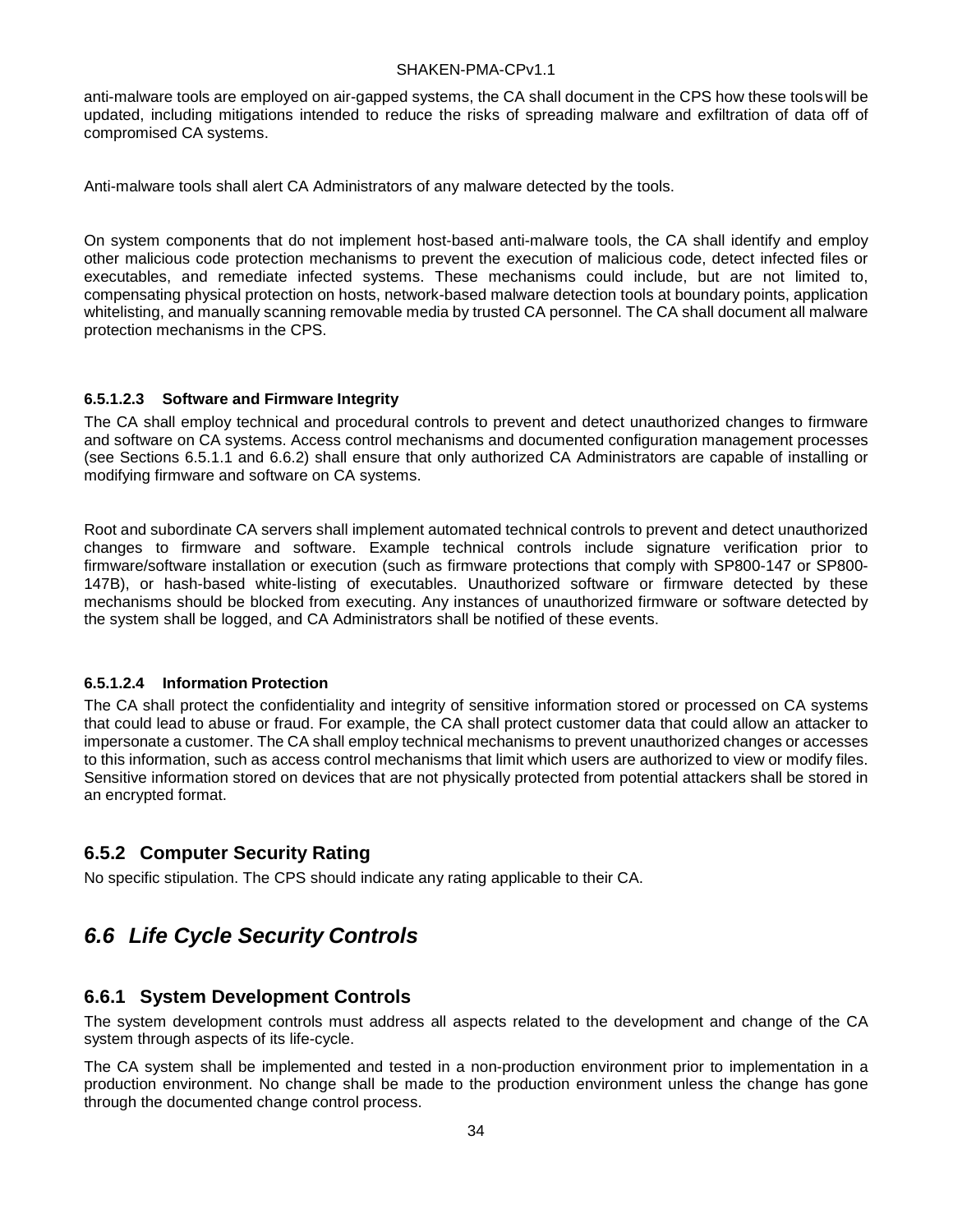In order to prevent incorrect or improper changes to the CA system, the CA system shall require multi-party control for access to the CA system when changes are made.

For any software developed by the CA, evidence shall be produced relating to the use of a defined software development methodology setting out the various phases of development, as well as implementation techniques intended to avoid common errors to reduce the number of vulnerabilities. Automated software assurance (e.g., static code analysis, dynamic code analysis) tools shall be used to catch common error conditions within developed code. For compiled code, all compiler warnings shall be enabled and addressed or acknowledged to be acceptable. Input validation shall be performed for all inputs into the system.

Hardware and software procured to operate the CA shall be purchased from authorized vendors in a fashion to reduce the likelihood that any particular component was tampered with (e.g., by ensuring the vendor cannot identify the PKI component that will be installed on a particular device). The hardware and software shall be verified as being that supplied from the vendor, with no modifications, and be the version intended for use.

Hardware and software updates shall be purchased or developed in the same manner as original equipment and shall be installed by trusted and trained personnel in a defined manner.

All data input to CA system components from users or other system components shall be validated prior to consumption by the receiving entity. Validating the syntax and semantics of system inputs (e.g., character set, length, numerical range, and acceptable values) verifies that inputs match the expected definitions for format and content.

#### <span id="page-40-0"></span>**6.6.2 Security Management Controls**

A list of acceptable products and their versions for each individual CA system component shallbe maintained and kept up to date within a configuration management system. Mechanisms and/or procedures shall be in operation designed to prevent the installation and execution of unauthorized software. A signed whitelist of the acceptable software for the system should be one of the ways to control the allowed software. A CA system shall have automated mechanisms to inventory on, at least, a daily basis software installed on a system and alert operators if invalid software is found.

To reduce the available attack surface of a CA system, only those ports, protocols, and services that are necessary to the CA system architecture are permitted to be installed or operating. The CA system shall maintain a list of ports, protocols, and services that are necessary for the correct function of each component within the CA system. There shall be automated mechanisms to monitor the running processes and open ports against the permitted list.

To validate the integrity of the CA system, automated tools that validate all static files on a component shall be in operation to notify operators when a protected file has changed.

The CA system shall establish and document mandatory configuration settings for all information technology components, which comprise the CA system. All configuration settings capable of automated assessment shall be validated to be set according to the guidance contained within a documented security configuration checklist on at least daily basis for powered on systems or next power-on for systems, which are not left powered-on.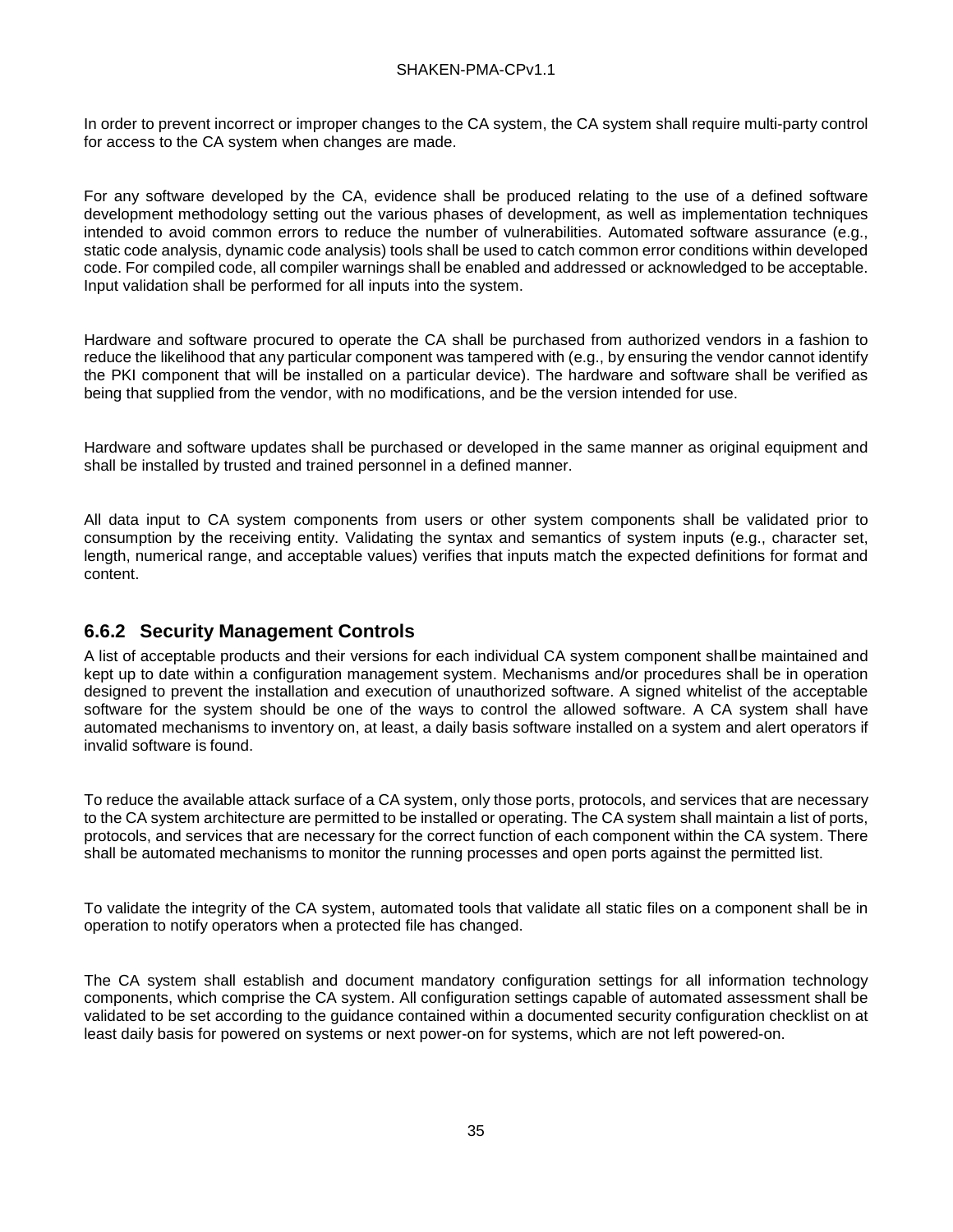#### <span id="page-41-0"></span>**6.6.3 Life Cycle Security Controls**

The CA shall scan all online CA operations systems for vulnerabilities using commercially available security vulnerability testing and analysis tool on a regular basis (i.e., monthly) The use of multiple vulnerability testing tools for testing the most sensitive systems is strongly encouraged.

Each vulnerability found shall be entered into a vulnerability tracking database, along with the date and time and the specific system. The vulnerabilities shall be prioritized based on the risk level. A remediation plan shall be created to address at least the critical and high rated vulnerabilities within 72 hours if feasible. If a vendor patch is required, the patch, when released shall be tested before it is deployed into production. Remediation shall be entered into the vulnerability database as well (including date and time).

The CA staff shall monitor relevant product and vendor notification portals on a regular basis for updates to product packages installed on CA systems (including networking hardware). CAs shall subscribe to these notification portals identifying software and firmware updates and patches and having a patch management and maintenance program that covers obtaining and testing those updates and patches, for deciding when to install them, and finally for installing them without undue disruption. A log shall be kept of the notifications, the decision to apply/not apply including reason, and the application of relevant updates/patches. The CPS shall describe in detail the security lifecycle management activities and procedures.

From time to time, the CA may discover unintentional errors in configuration files, either because of human error, source data error, or changes in the environment, which have made an entry erroneous. The CA shall correct such errors as soon as possible governed by the documented change management procedure.

Remediation activities should not cause unavailability of revocation activities.

## <span id="page-41-1"></span>*6.7 Network Security Controls*

The CPS shall document network security controls protecting the CA operations systems, including the following key principles:

- Defense-in-depth strategy to protect the network elements and externally facing perimeter, systems, applications and interfaces.
- Security devices that are being used including firewalls, Web application firewalls, intrusion detection and prevention technology and denial-of-service protection.
- Threat intelligence monitoring include procedures to update attack signatures in network securitydevices.
- Network segmentation to protect the CA operations systems from the enterprise systems.
- Security access controls for accessing network management tools and information.
- Network security monitoring approach.

## <span id="page-41-2"></span>*6.8 Time-Stamping*

The CP shall address the requirements for the use of timestamps. System clocks used for time-stamping shall be maintained in synchrony with an authoritative time standard (e.g., through the use of Network Time Protocol (NTP) [RFC 5905]).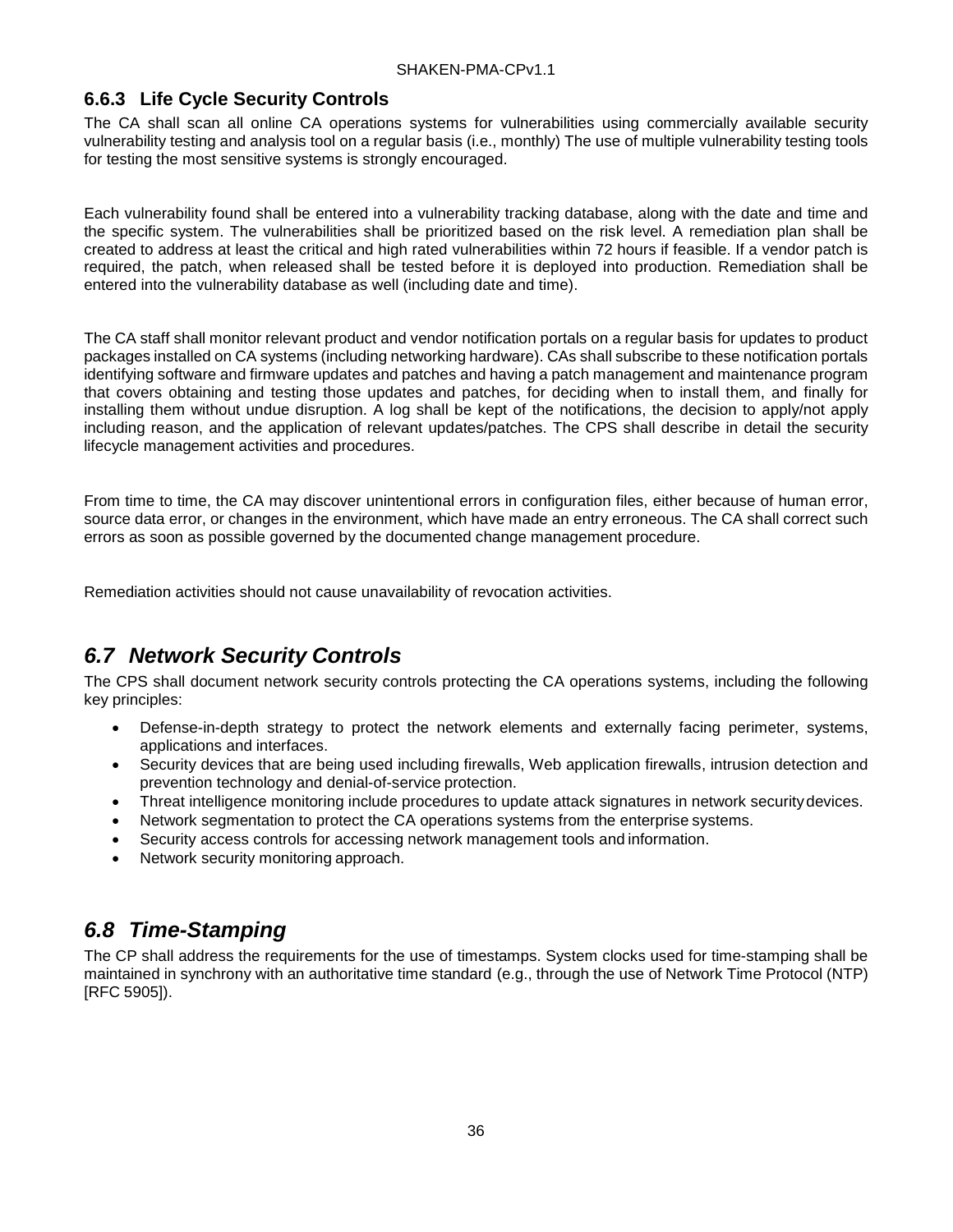# <span id="page-42-0"></span>**7 Certificate, CRL and OCSP Profiles**

## <span id="page-42-1"></span>*7.1 Certificate Profile*

Certificates issued by the CA shall adhere to the X.509 v3 certificate profile documented in RFC 5280. The CA shall support the certificate extensions defined and described for STIR [RFC 8226] and SHAKEN [ATIS-1000080].

The CPS shall have the following Sections addressing their compliance to the standards:

- Version number(s)
- Certificate extensions
- Algorithm object identifiers
- Name forms
- Name constraints
- Certificate policy object identifier
- Usage of Policy constraints extension
- Policy qualifiers syntax and semantics
- Processing semantics for the critical Certificate Policies extension

## <span id="page-42-2"></span>*7.2 CRL Profile*

The CRL for the SHAKEN ecosystem is maintained by the STI-PA as defined in [ATIS-1000080]. The CRL issued by the STI-PA also includes the crlExtensions CRLNumber as per RFC 5280. This extension is updated when the CRL is updated, or when the CRL expires and a new one is generated. The format required for entries in the CRL provided by the CA is described in the following Sections.

#### <span id="page-42-3"></span>**7.2.1 Version Numbers**

CRL V2.

### <span id="page-42-4"></span>**7.2.2 CRL and CRL Entry Extensions**

When a CA revokes a certificate, the procedures described in Section 4.9 shall be followed. The CA shall notify the STI-PA and provide the following information, which is included in the CRL entries:

- Certificate's Serial Number;
- Revocation Date:
- Reason;
- Certificate Issuer.

# <span id="page-42-5"></span>*7.3 OCSP Profile*

Not applicable.

# <span id="page-42-6"></span>**8 Compliance Audit and Other Assessment**

The CA policies shall be designed to meet the requirements based on [ATIS-1000080] and [ATIS-1000084], as well as generally accepted and published industry standards. All Issuing CAs shall ensure that audits are conducted for all PKI functions regardless of how or by whom the PKI components are managed andoperated.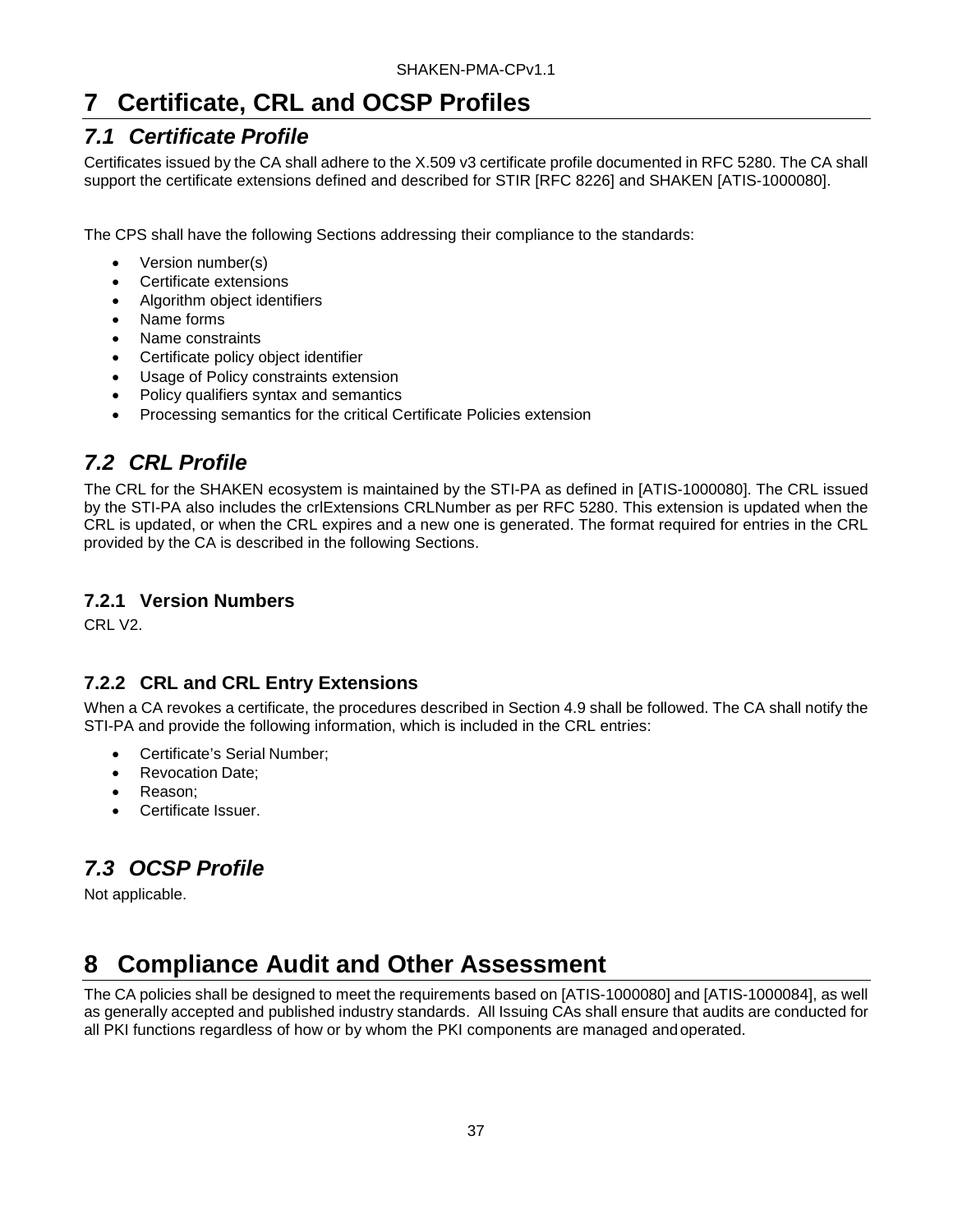### <span id="page-43-0"></span>*8.1 Frequency or Circumstances of Assessment*

If requested by the PMA, Issuing CAs shall retain an independent auditor for a period of time who shall assess the Issuing CA's compliance with this CP and its CPS. This audit must cover each operations server that is specified in a certificate issued by the Issuing CA.

## <span id="page-43-1"></span>*8.2 Identity/Qualifications of Assessor*

The auditor must demonstrate competence in the field of compliance audits, and must be thoroughly familiar with the CA's CPS and this CP. The compliance auditor must perform such compliance audits as a regular ongoing business activity. In addition to the previous requirements, the auditor shall have appropriate professional certifications such as a Certified Information System Auditor (CISA) or IT security specialist, and shall have available a PKI subject matter specialist who can offer input regarding acceptable risks, mitigation strategies, and industry best practices.

## <span id="page-43-2"></span>*8.3 Assessor's Relationship to Assessed Entity*

The compliance auditor either shall be a private firm that is independent from the Issuing CA being audited, or shall be sufficiently organizationally separated from the CA to provide an unbiased, independent evaluation. To ensure independence and objectivity, the compliance auditor must not have worked with the CA in developing or maintaining the entity's CA Facility or CPS. The PMA shall determine whether a compliance auditor meets this requirement.

## <span id="page-43-3"></span>*8.4 Topics Covered by Assessment*

The audit must conform to industry standards, cover the Issuing CA's compliance with its business practices disclosure, and evaluate the integrity of the Issuing CA's PKI operations in compliance with the SHAKEN PKI model. The audit must verify that each Issuing CA is compliant with this CP.

## <span id="page-43-4"></span>*8.5 Actions Taken as a Result of Deficiency*

If an audit reports a material noncompliance with applicable law, this CP, the CPS, or any other contractual obligations related to the Issuing CA's services, then (1) the auditor shall document the discrepancy, (2) the auditor shall promptly notify the Issuing CA and the PMA, and (3) the Issuing CA and the PMA shall develop a plan to rectify the noncompliance. The PMA shall also notify the STI-GA. body. The Issuing CA shall submit the plan to the PMA for approval. The PMA may require additional action, if necessary, to rectify any significant issues created by the non-compliance, including requiring revocation of affected Certificates.

## <span id="page-43-5"></span>*8.6 Communication of Results*

The Audit Compliance Report and identification of corrective measures shall be provided to the PMA within thirty (30) days of completion.

The results shall also be communicated to any third-party entities entitled by law, regulation, or agreement to receive a copy of the audit results.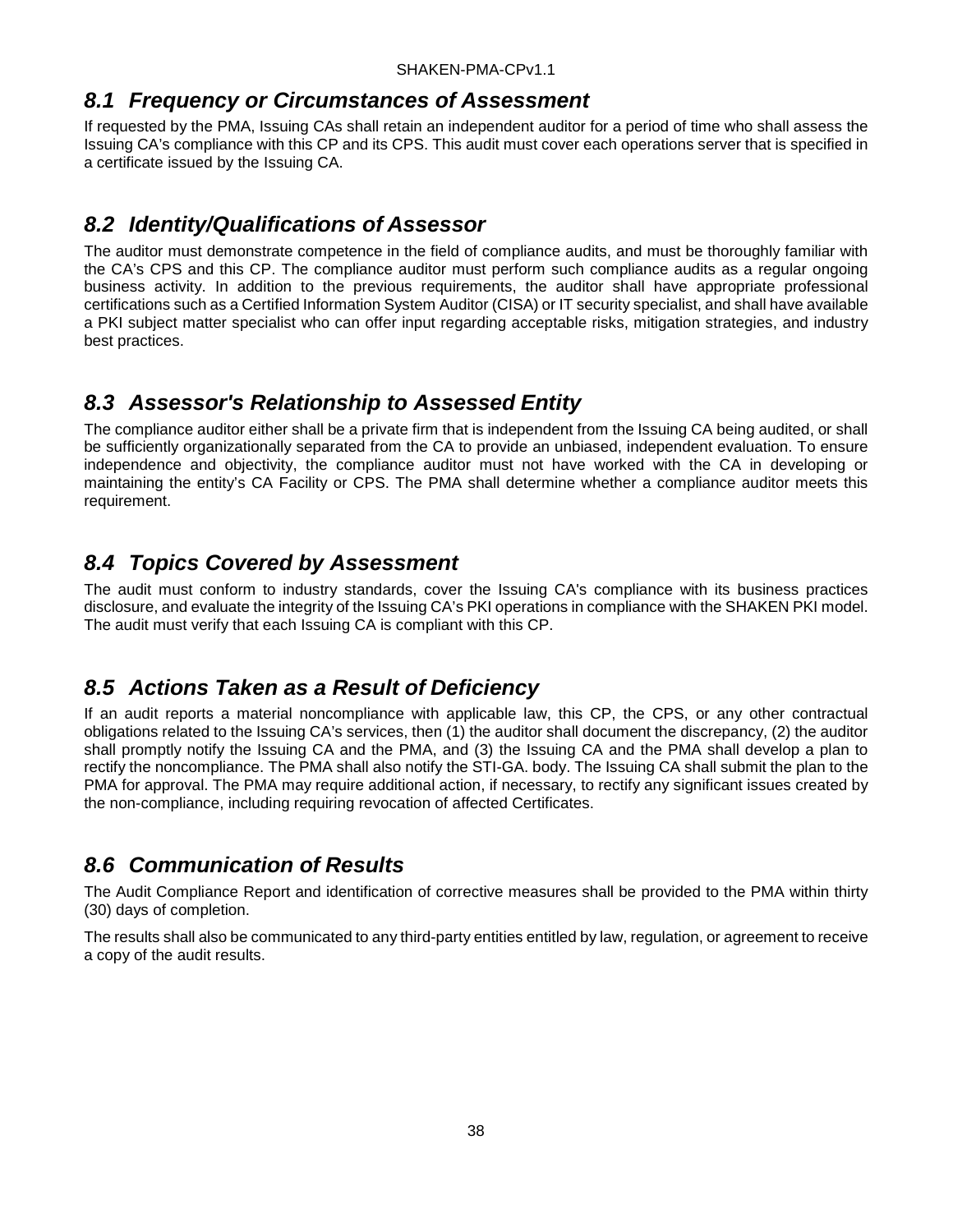# <span id="page-44-0"></span>**9 Other Business and Legal Matters**

### <span id="page-44-1"></span>*9.1 Fees*

#### <span id="page-44-2"></span>**9.1.1 Certificate Issuance or Renewal Fees**

Issuing CAs may charge fees for certificate issuance and renewal.

### <span id="page-44-3"></span>**9.1.2 Certificate Access Fees**

Issuing CAs may not charge fees for access to their database of certificates.

### <span id="page-44-4"></span>**9.1.3 Revocation Access Fees**

Issuing CAs may not charge additional fees for access to CRLs.

## <span id="page-44-5"></span>*9.2 Confidentiality of Business Information*

### <span id="page-44-6"></span>**9.2.1 Scope of confidential information**

Issuing CAs shall specify what constitutes confidential information in their CPS.

### <span id="page-44-7"></span>**9.2.2 Information not within the Scope of Confidential Information**

Issuing CAs may treat any information not listed as confidential in the CPS as public information.

### <span id="page-44-8"></span>**9.2.3 Responsibility to Protect Confidential Information**

Issuing CAs shall contractually obligate anyone with authorized access to confidential information to protect such confidential information (including but not limited to employees, agents, and contractors). Issuing CAs shall provide training to employees on how to handle confidential information.

## <span id="page-44-9"></span>*9.3 Privacy of Personal Information*

#### <span id="page-44-10"></span>**9.3.1 Privacy Plan**

Issuing CAs shall develop, implement and maintain a privacy plan. The privacy plan shall document what personally identifiable information is collected, how it is stored and processed, and under what conditions the information may be disclosed.

#### <span id="page-44-11"></span>**9.3.2 Information Treated as Private**

Issuing CAs shall identify all personal information as private in the CPS and protect it from unauthorized disclosure. The Issuing CA shall protect personally identifiable information in its possession in accordance with its privacy plan.

### <span id="page-44-12"></span>**9.3.3 Responsibility to Protect Private Information**

Issuing CAs are responsible for securely storing and protecting private information.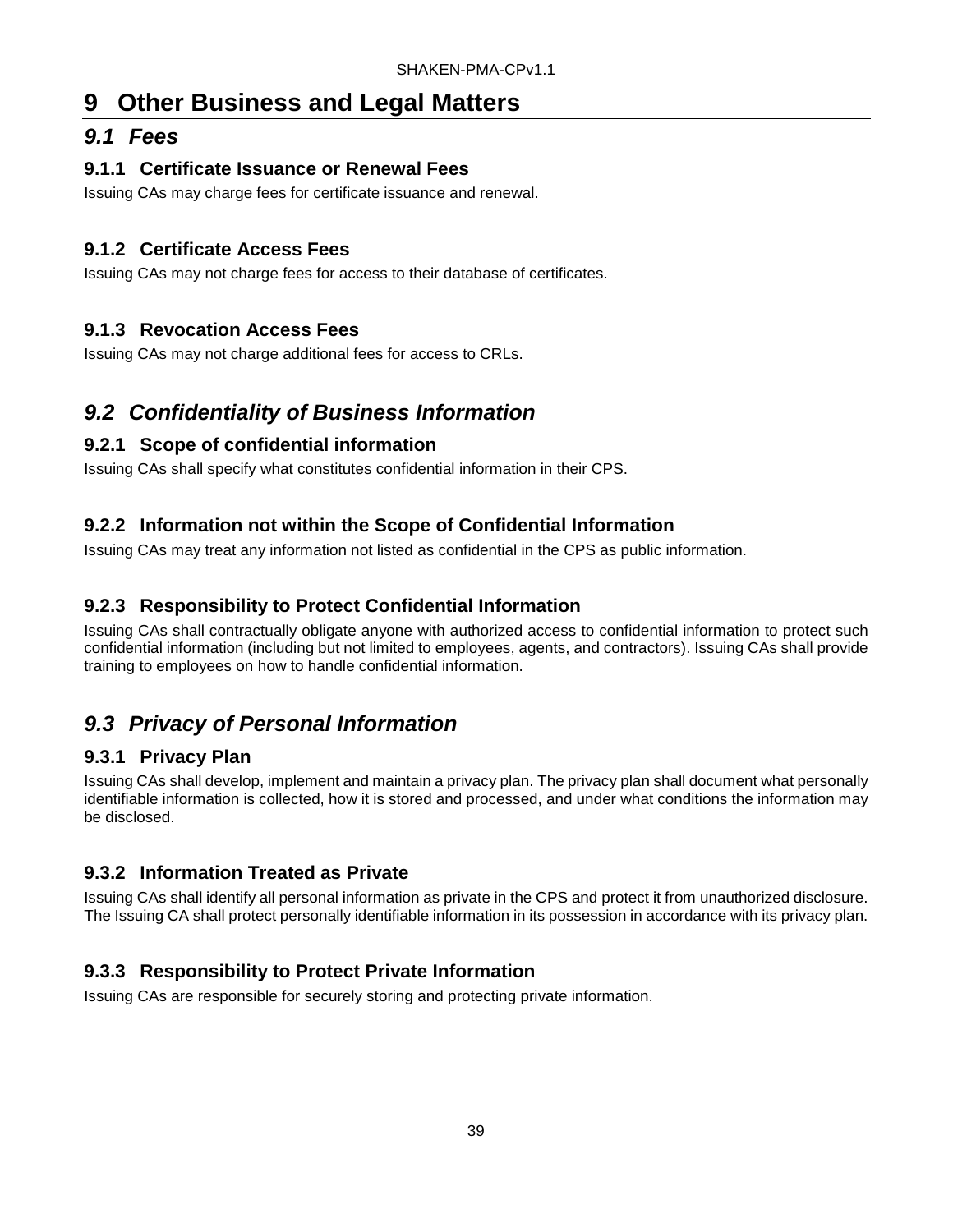#### <span id="page-45-0"></span>**9.3.4 Disclosure Pursuant to Judicial or Administrative Process**

Issuing CAs shall not disclose private information to any third party unless (a) authorized by this policy or the CA's privacy plan or policy or (b) required by law, government rule or regulation, or order of a court of competent jurisdiction.

### <span id="page-45-1"></span>*9.4 Intellectual Property Rights*

No stipulation.

### <span id="page-45-2"></span>*9.5 Representations and Warranties*

#### <span id="page-45-3"></span>**9.5.1 CA representations and Warranties**

By participating in the SHAKEN ecosystem, issuing CAs represent to the PMA, Subscribers, and Relying Parties that they comply, in all material aspects, with this CP, their CPS, and all applicable laws and regulations.

#### <span id="page-45-4"></span>**9.5.2 Relying Party Representations and Warranties**

No stipulation.

#### <span id="page-45-5"></span>**9.5.3 Subscriber Representations and Warranties**

No stipulation.

### <span id="page-45-6"></span>*9.6 Disclaimers of Warranties*

Issuing CAs may not disclaim any warranties specified in this CP.

### <span id="page-45-7"></span>*9.7 Limitations of Liability*

Issuing CAs may limit their liability to any extent not otherwise prohibited by the CP, provided that the Issuing CA remains responsible for complying with the CP and the Issuing CA's CPS.

### <span id="page-45-8"></span>*9.8 Indemnities*

#### <span id="page-45-9"></span>**9.8.1 Indemnification by an Issuing CA**

No stipulation.

#### <span id="page-45-10"></span>**9.8.2 Indemnification by Subscribers**

Issuing CAs shall include any indemnification requirements for Subscribers in their CPS and in their Subscriber Agreements.

#### <span id="page-45-11"></span>**9.8.3 Indemnification by Relying Parties**

Issuing CAs shall include any indemnification requirements for Relying Parties in their CPS.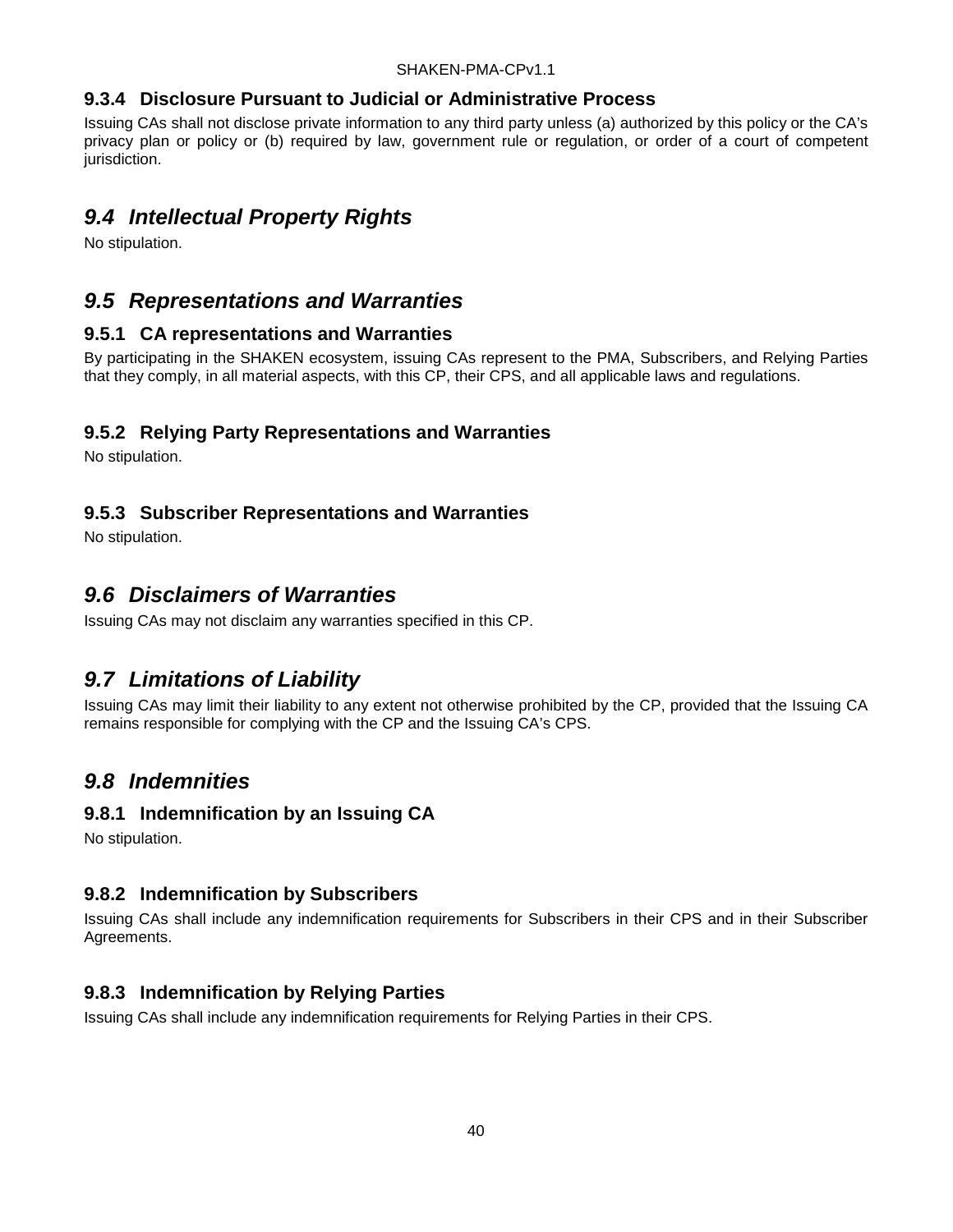### <span id="page-46-0"></span>*9.9 Term and Termination*

#### <span id="page-46-1"></span>**9.9.1 Term**

This CP and any amendments are effective when published to the Policy Administrator's online repository and remain in effect until replaced with a newer version.

#### <span id="page-46-2"></span>**9.9.2 Termination**

The CP and any amendments remain in effect until replaced by a newer version.

#### <span id="page-46-3"></span>**9.9.3 Effect of Termination and Survival**

The PA on behalf of the PMA will specify which provisions survive termination. At a minimum, responsibilities related to protecting confidential information will survive termination.

### <span id="page-46-4"></span>*9.10Individual Notices and Communications with Participants*

The PA/PMA accepts digitally signed or paper notices related to this CP that are addressed to the locations specified in Section 2.2 of this CP. Notices are deemed effective after the sender receives a valid and digitally signed acknowledgment of receipt from the PA/PMA. If an acknowledgement of receipt is not received within five days, the sender must resend the notice in paper form to the street address specified in Section 2.2 using either a courier service that confirms delivery or via certified or registered mail with postage prepaid and return receipt requested.

CAs shall notify the PMA at least two weeks prior to implementation of any planned change to the infrastructure that has the potential to affect the SHAKEN PKI operational environment, and all new artifacts, including CA root certificates, produced as a result of the change will be provided to the PMA within 24 hours following implementation.

CAs shall notify the PMA one month in advance of any updates or changes with the potential to affect compliance with this CP, including:

- 1. Additions or changes of Root CAs
- 2. Additional CPs at the Root CA level
- 3. Changes in Certificate issuance procedures
- 4. Terminations or transition of ownership of Root CAs

### <span id="page-46-5"></span>*9.11 Amendments*

#### <span id="page-46-6"></span>**9.11.1 Procedure for Amendment**

Changes to this CP may be made from time to time by the PMA. The PMA will review this CP annually and when any changes are made to the specifications from which the requirements for this CP are derived.

#### <span id="page-46-7"></span>**9.11.2 Notification Mechanism and Period**

The PMA will post notice on the PA website of any proposed significant revisions to this CP.

#### <span id="page-46-8"></span>**9.11.3 Circumstances Under which OID must be Changed**

If the PMA determines that an amendment necessitates a change in an OID, then the revised version of this CP will identify that a new OID is required and will specify a revised OID.